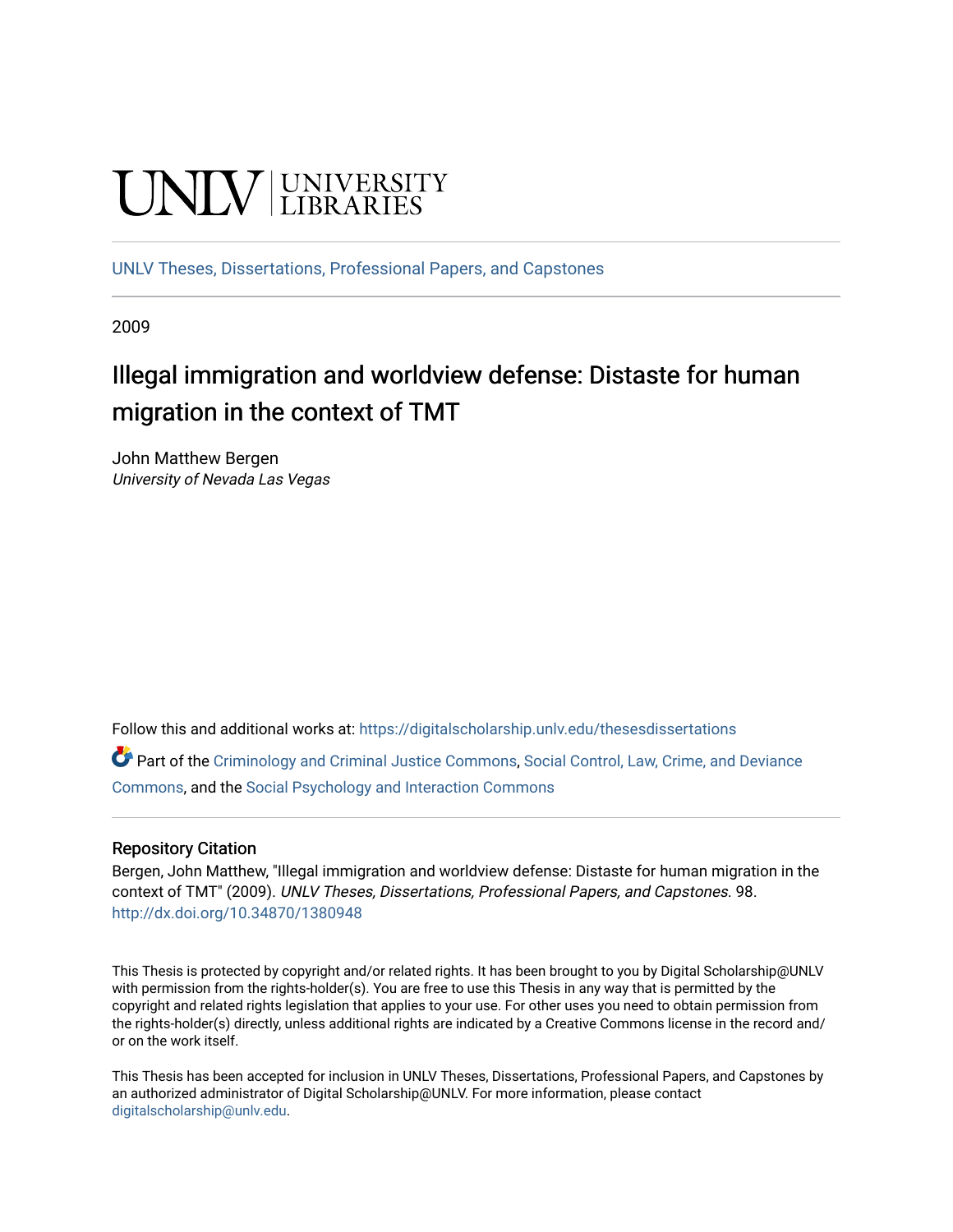#### ILLEGAL IMMIGRATION AND WORLDVIEW DEFENSE:

# DISTASTE FOR HUMAN MIGRATION

# IN THE CONTEXT OF TMT

by

John Matthew Bergen

Bachelor of Science University of Phoenix 2006

A thesis submitted in partial fulfillment of the requirements for the

**Master of Arts Degree in Criminal Justice Department of Criminal Justice Greenspun College of Urban Affairs** 

> **Graduate College University of Nevada, Las Vegas December 2009**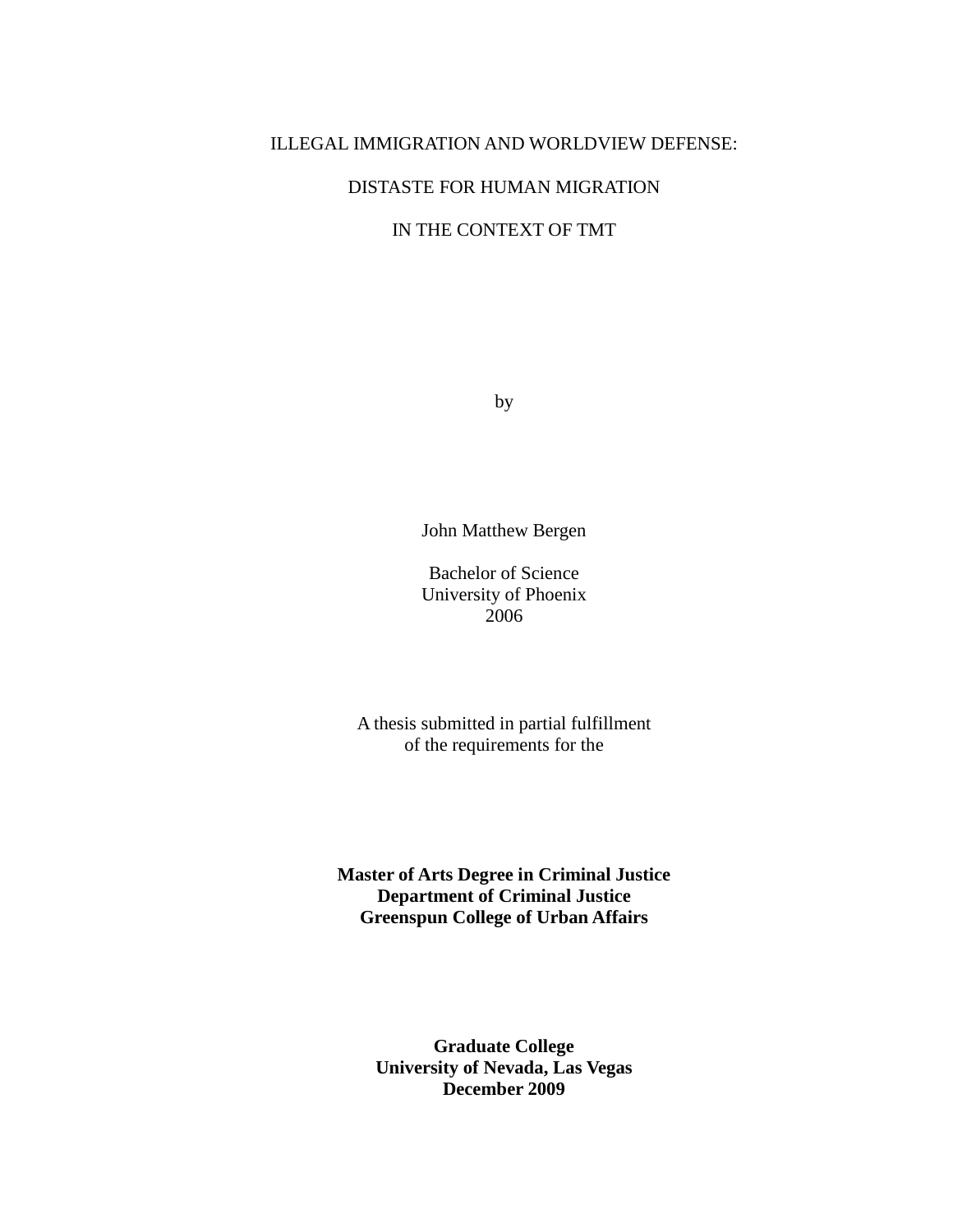Copyright by John Matthew Bergen 2010 All Rights Reserved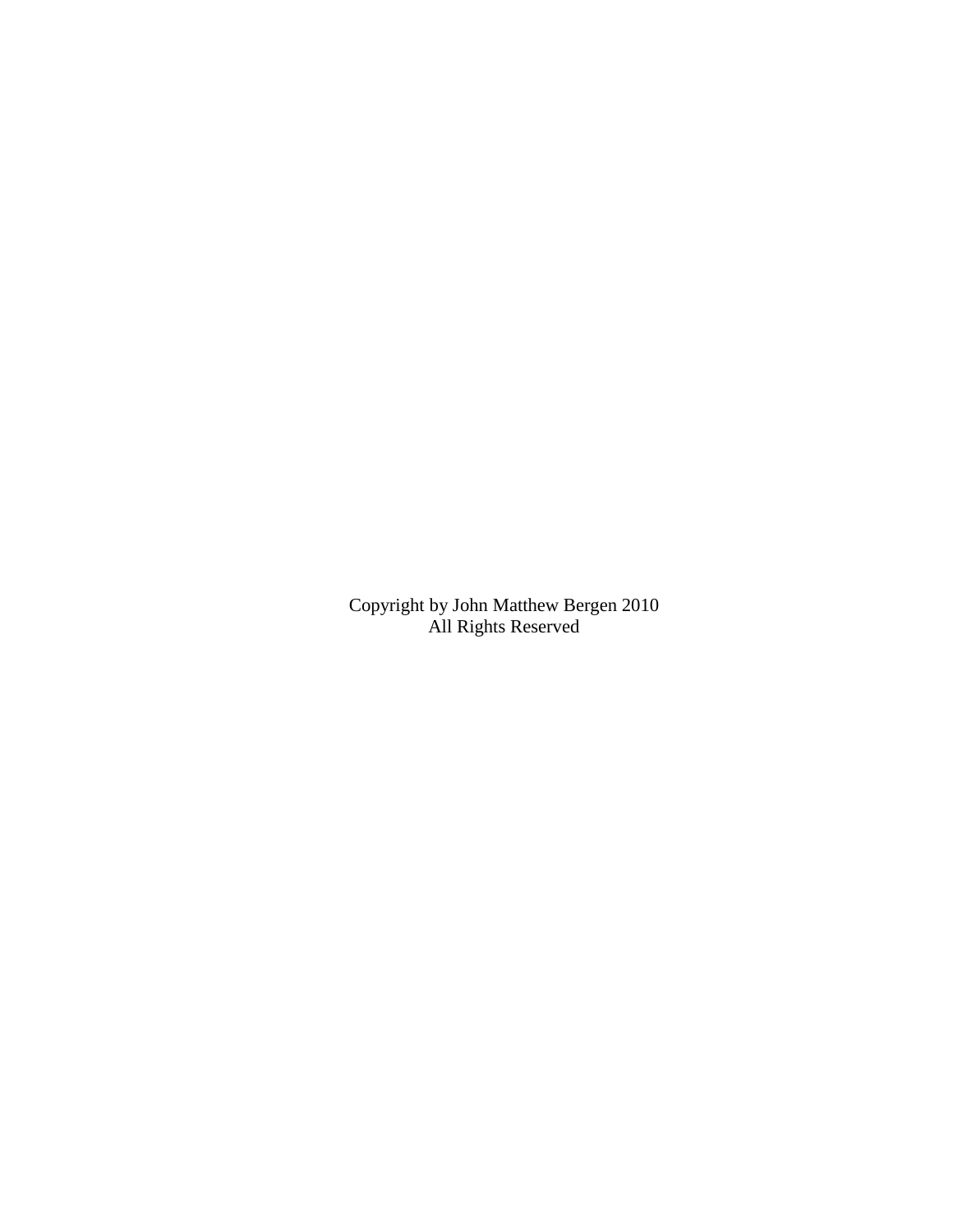

# THE GRADUATE COLLEGE

We recommend that the thesis prepared under our supervision by

# **John Matthew Bergen**

entitled

# **Illegal Immigration and Worldview Defense: Distaste for Human Migration in the Context of TMT**

be accepted in partial fulfillment of the requirements for the degree of

# **Master of Arts**

Criminal Justice

Joel D. Lieberman, Committee Chair

Terance D. Miethe, Committee Member

Deborah Shaffer, Committee Member

David Dickens, Graduate Faculty Representative

Ronald Smith, Ph. D., Vice President for Research and Graduate Studies and Dean of the Graduate College

**December 2009**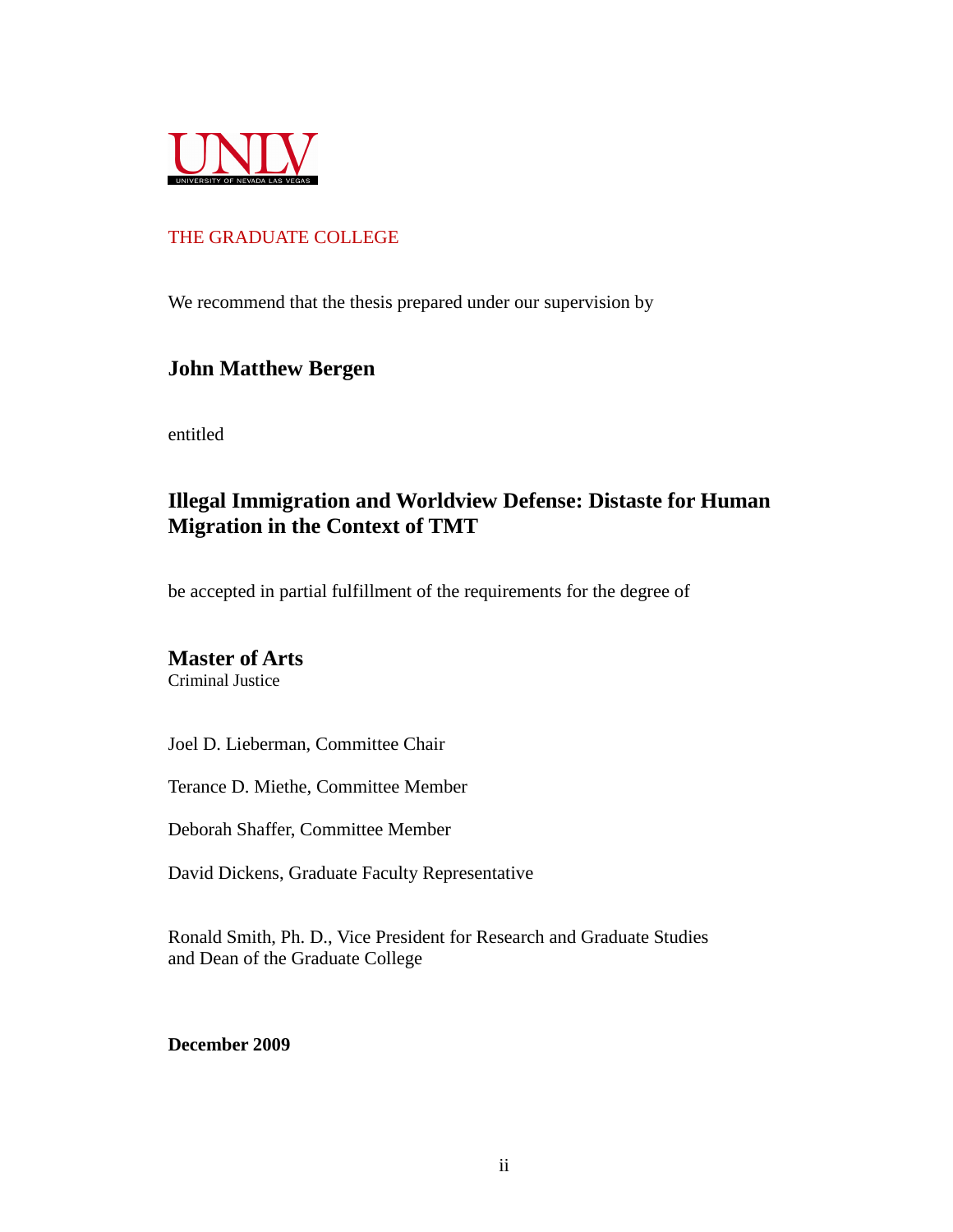# ABSTRACT

### **Illegal Immigration and Worldview Defense: Distaste for Human Migration in the Context of TMT**

by

John Matthew Bergen

Dr. Joel D. Lieberman, Examination Committee Chair Associate Professor of Criminal Justice University of Nevada, Las Vegas

This study examines the impact of mortality salience on opinions about illegal immigrants. Participants were asked to write about their own death or a control subject and then presented with scenarios of illegal immigration to the United States. The scenarios included a defendant who was either of Latin American or European origin and had or had not learned to speak English. However, the European condition had to be dropped due to unreliable identification of the origin of the European defendant. The results indicate that mortality salience caused an increase in the preference for deportation of an illegal immigrant who was perceived to have had a high level of contribution to the economy.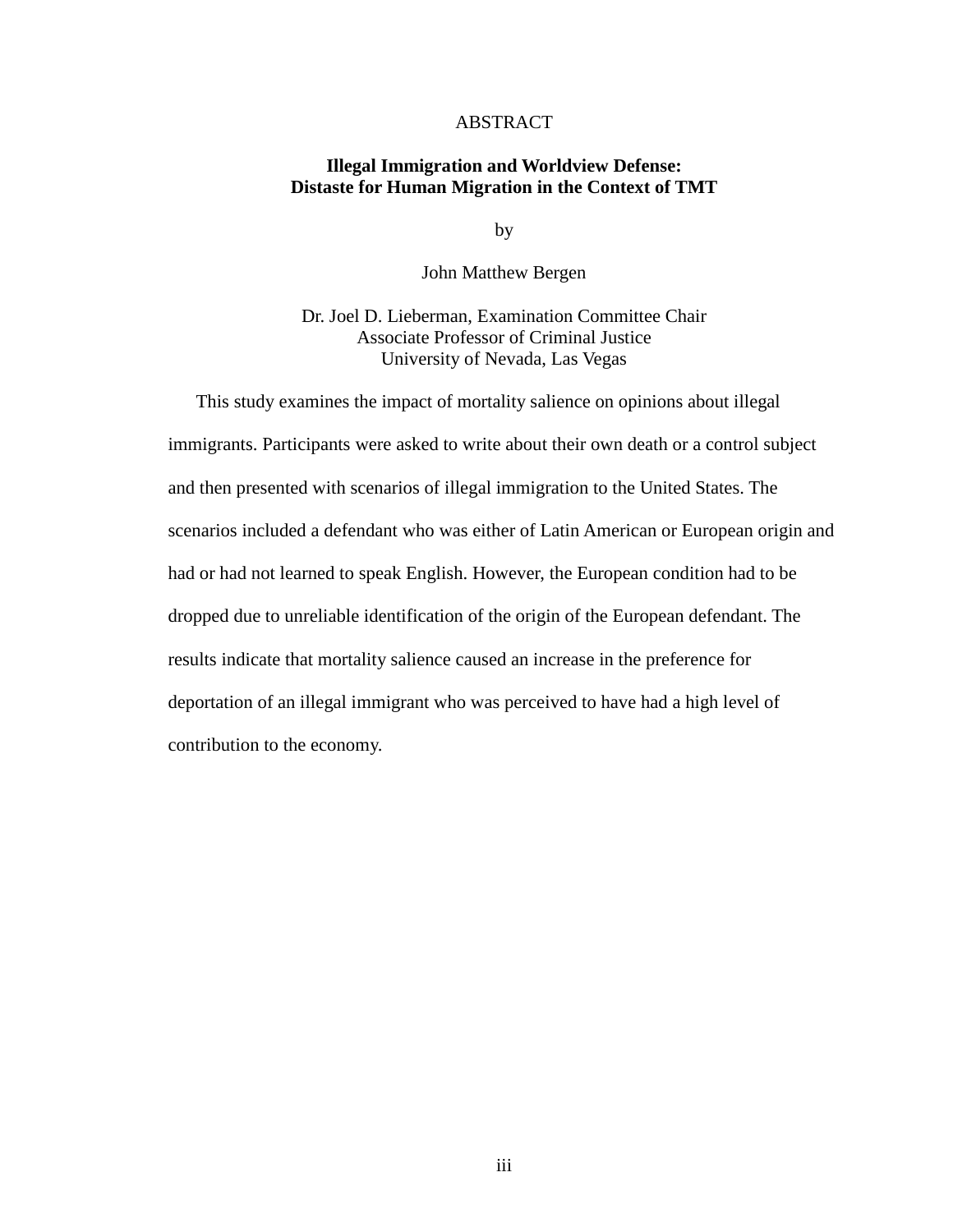| APPENDIX II DEPENDENT MEASURE INSTRUMENTATION 49 |  |
|--------------------------------------------------|--|
|                                                  |  |
|                                                  |  |

# **TABLE OF CONTENTS**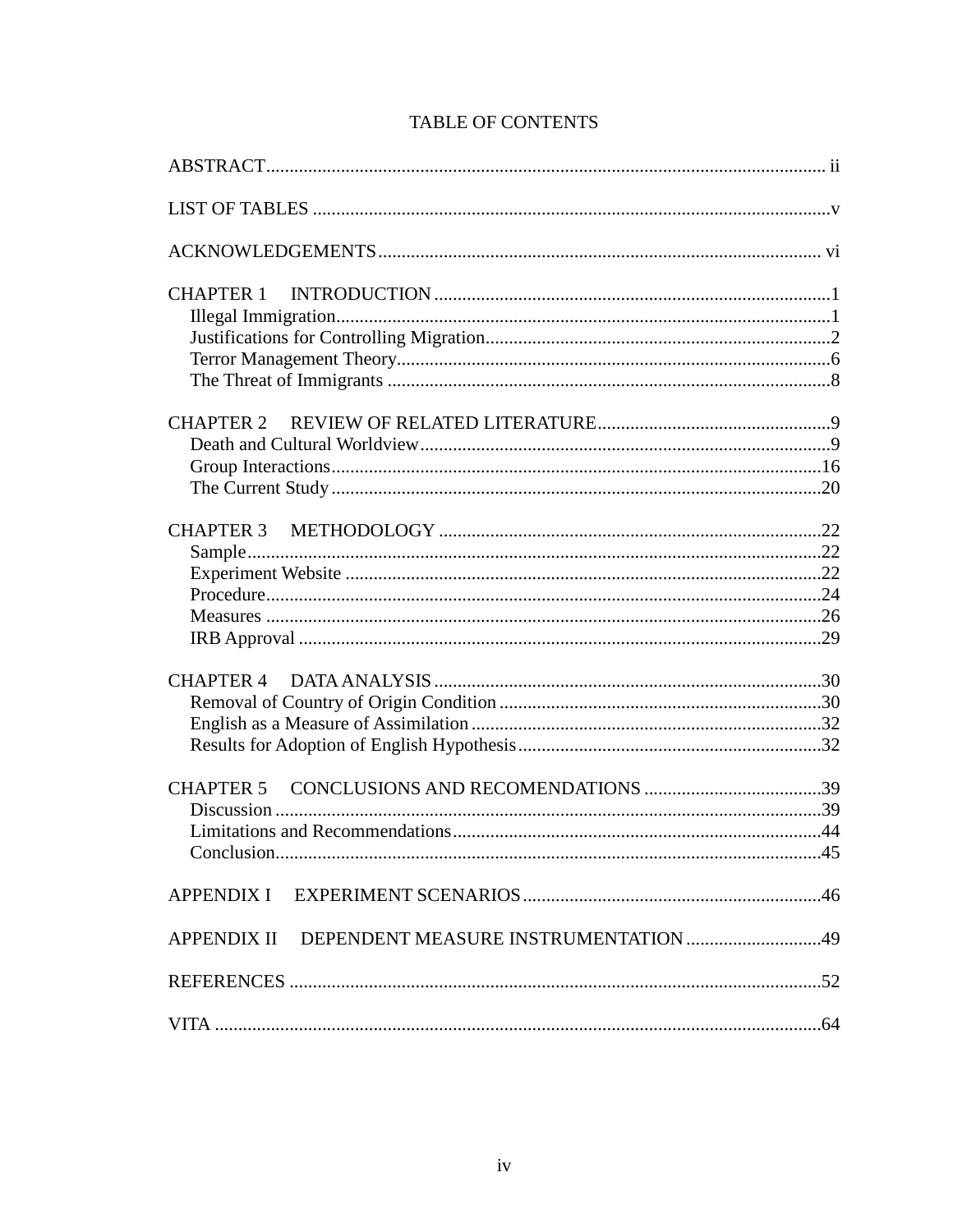# LIST OF TABLES

| Table 4 Deportation (DV1) means showing significant pair-wise comparisons  35 |  |
|-------------------------------------------------------------------------------|--|
|                                                                               |  |
|                                                                               |  |
|                                                                               |  |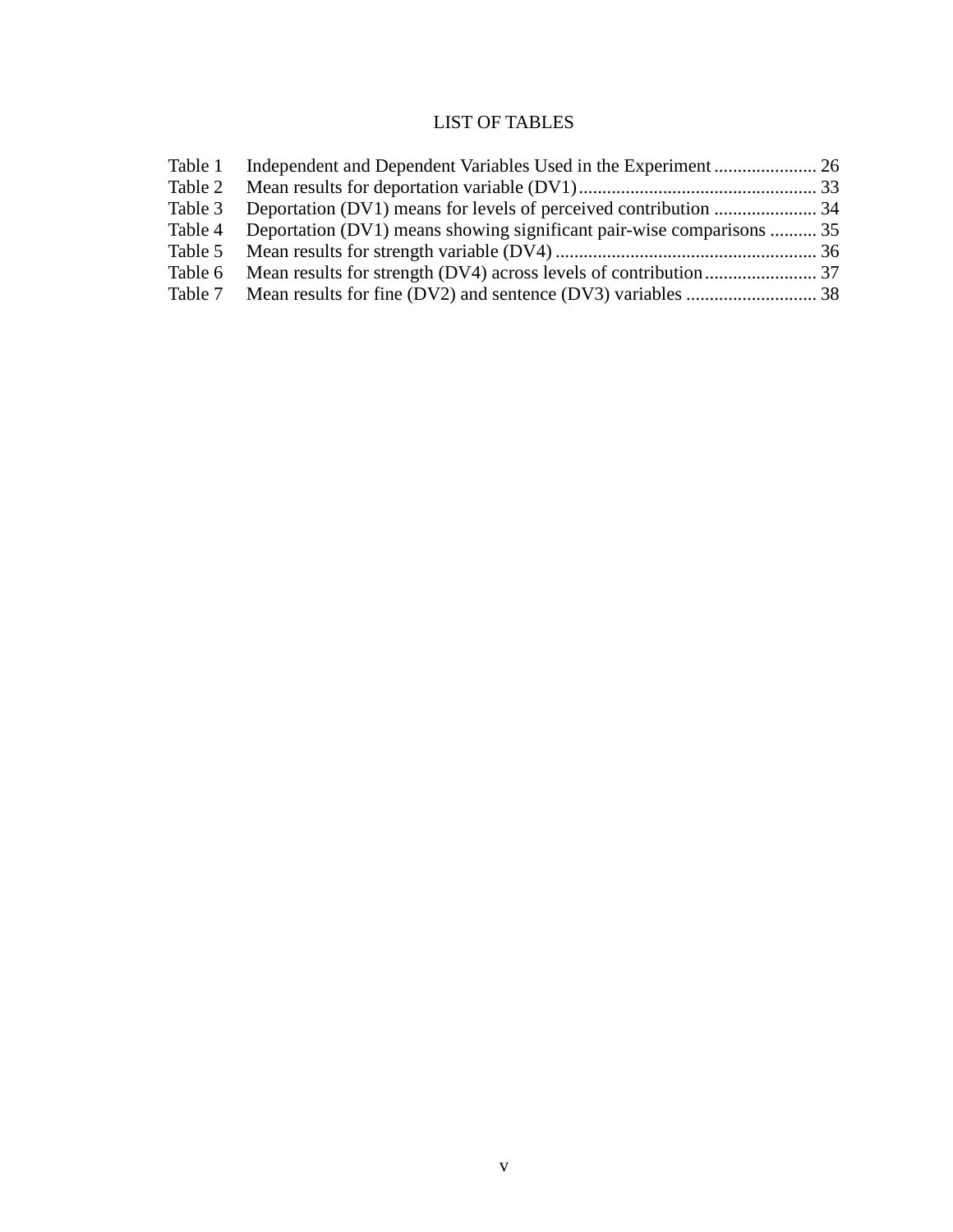# ACKNOWLEDGEMENTS

I would like to thank Dr. Joel Lieberman for his insight, guidance, and patience and all of the faculty and staff at the UNLV Criminal Justice Department for their willingness to share their incredible knowledge. I would also like to thank my wife, Samantha, my two boys, Zach and Colin, and my parents, John and Nancy, for their inspiration and endless support. Finally, I would like to thank Joey, my brother, who still reminds me everyday to live my life to the fullest.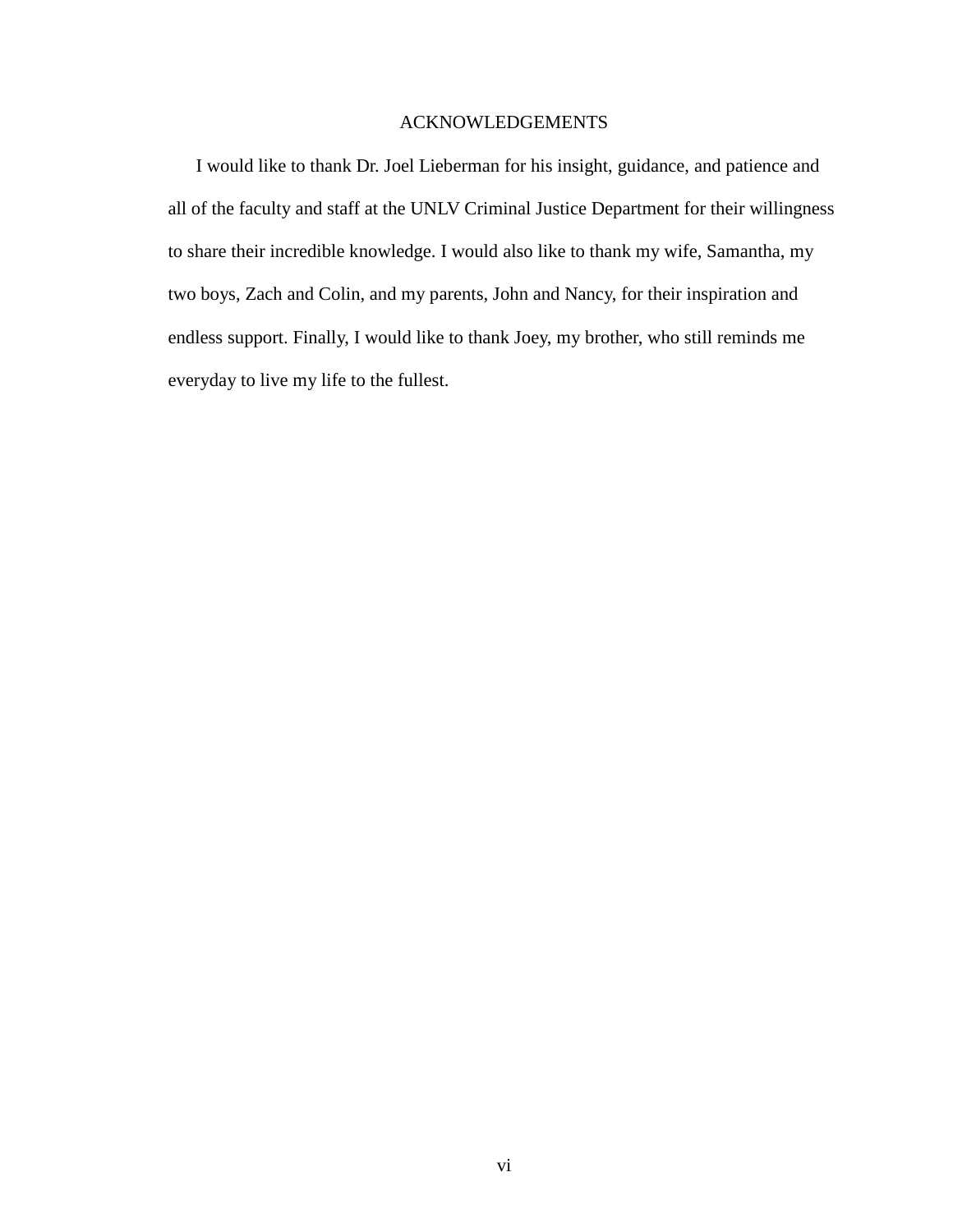#### CHAPTER 1

#### INTRODUCTION

Terror Management Theory (TMT) posits that all human beings exist in a constant state of existential crisis that causes them to develop a psychological buffer against the inevitability of death. The primary component of this buffer is a cultural worldview that provides a sense of order, meaning, and permanence to people's lives. When this worldview is threatened, people engage in a defense that is intended to protect their psychological equanimity. This thesis uses Terror Management Theory in an experimental setting to explore the perceptions Americans have of illegal immigrants of different national origins and with different levels of assimilation to American culture.

#### Illegal Immigration

In March, 2005, 78% of the 11.1 million illegal immigrants estimated to be living in the United States were from Mexico and other Latin American countries (Passel, 2006). This fact has not been lost on the American consciousness. The issue of illegal immigration vaulted to the forefront of the national debate with the introduction of the "Secure America and Orderly Immigration Act" in the US Senate in May of 2005. This bill attempted to provide what has come to be known as *comprehensive immigration reform*. Then President George W. Bush addressed the country in support of immigration reform ("Bush: U.S.," 2006), but lawmakers were unable to come to a consensus (Rogers & O'Connor, 2008). The issue has proven deeply divisive, with supporters arguing the current immigration system is ineffective at controlling migration and their opponents claiming the proposed legislation provides amnesty for lawbreakers ("Bush calls," 2006).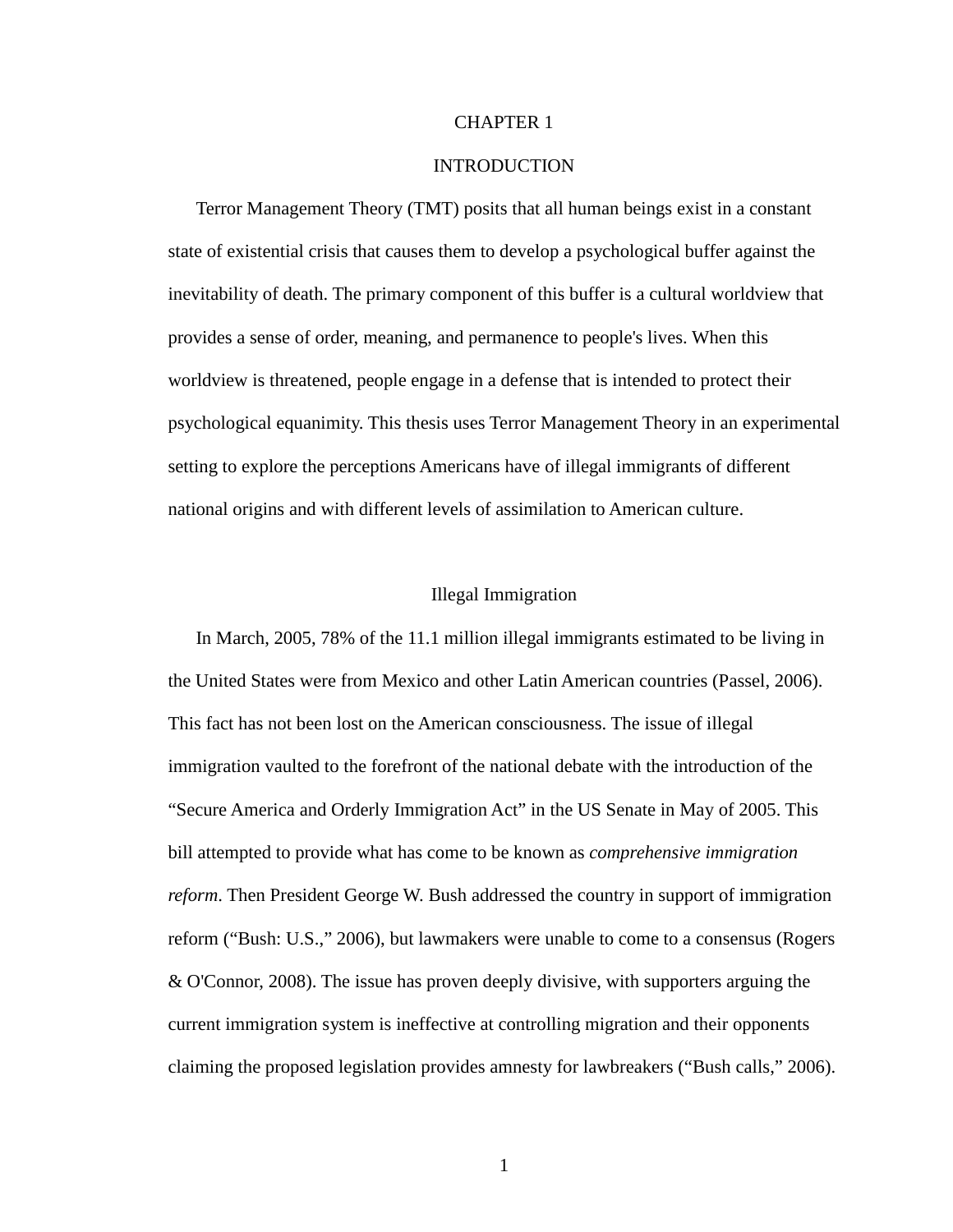The issue remains unresolved, and like his predecessor, President Obama is expected to address immigration reform during his first year in office (Preston, 2009). Meanwhile, the crime of "reentry of a deported alien" ( 8 USC § 1326) has climbed from the third to the first most frequently prosecuted charge in US District Courts ("Prosecutions," 2009).

Although comprehensive reform would certainly affect migrants of every nationality, the current immigration debate in the United States revolves primarily around those of Latin American origin. This is evidenced by the pro-immigration demonstrations held by members the Hispanic community ("Immigration issue," 2006; "Protesters across," 2008) and the rhetoric of public commentators (Coulter, 2006; Dobbs, 2007). Further evidence can be found in the demographic split of public opinion regarding immigration and illegal immigrants, which largely occurs down racial lines. Hispanic Americans are far less likely to support immigration enforcement efforts than non-Hispanics (Pew Hispanic Center, 2007). Additionally, a plurality of Hispanic Americans have favorable views of illegal immigrants (Pew Hispanic Center, 2007), while the majority of Americans, overall, have negative attitudes towards illegal immigration (Negative Population Growth, 2006). For many Americans, the concern surrounding immigration is specifically directed at those considered to be illegal. People who migrate to the United States through extralegal means are considered to be criminals who have deliberately chosen to break American law ("Bush calls," 2006; Chomsky, 2007; Coulter, 2006; Dobbs, 2007).

#### Justifications for Controlling Migration

Even under the auspices of immigration reform, immigration legislation is primarily concerned with controlling who may or may not migrate into the country. Under current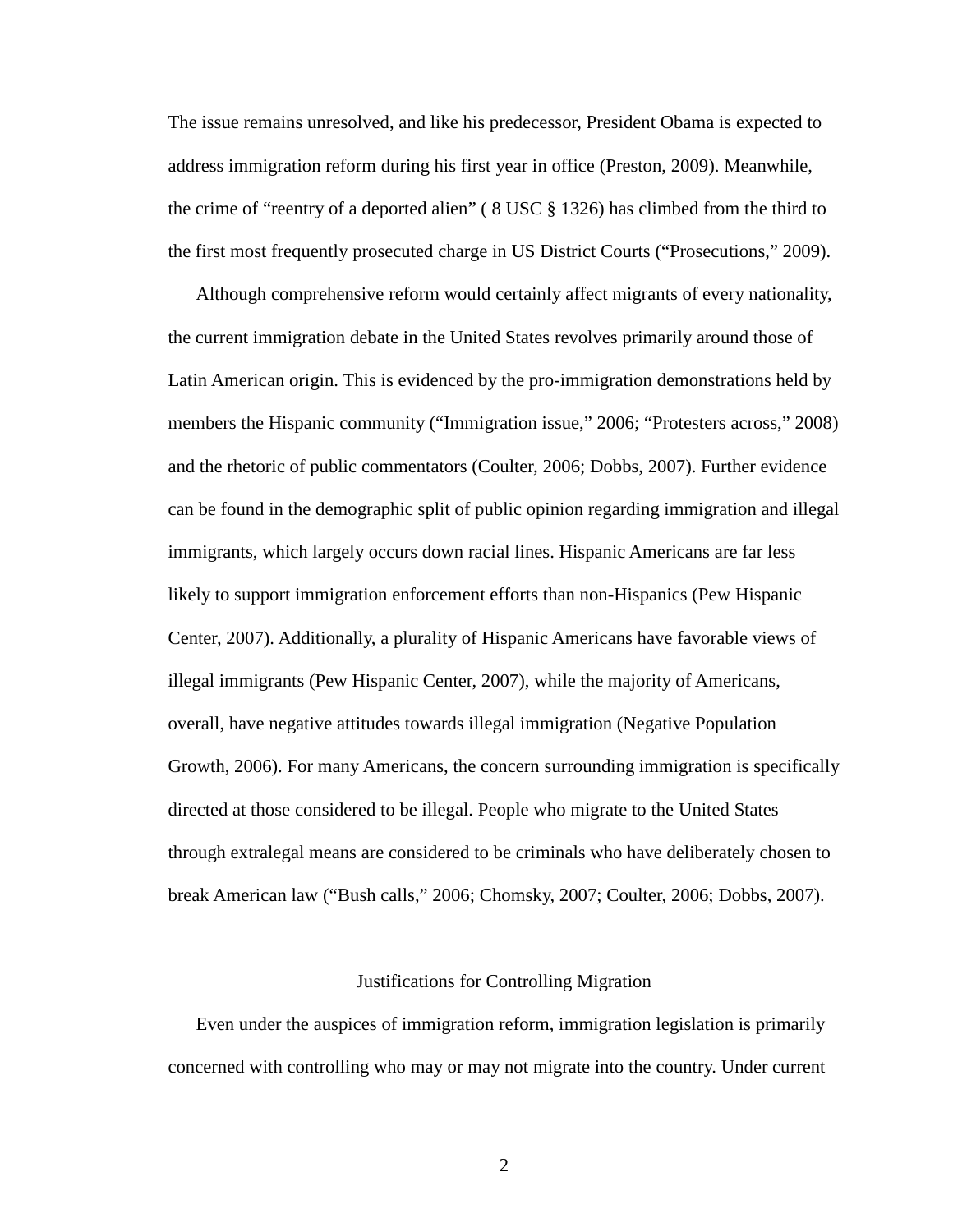US law, 8 USC § 1325, it is illegal for a person who is not a US citizen to enter the United States, except as authorized by the federal government. The words of this statute are what create the crime of illegal immigration. This abstract concept of regulating the physical space people may occupy on Earth has become so fundamental, so ingrained in US society that the violation of these provisions is considered a significant moral infraction. However, while it is not uncommon for modern societies to control the outsiders who may exist among them, it is important to remember there is little more than an arbitrary delineation between legal and illegal immigrants (Coutin, 2005).

The question then becomes why is it necessary for countries to regulate who may cross their borders. In a post-9/11 US, the fear of terrorism is a factor (Rodriguez, 2008), but this a single issue that has only recently climbed to the pinnacle of American consciousness, and countries have been controlling migration for generations. Additionally, terrorism might help explain why a fence is being built on the border between the US and Mexico, but it does not explain why no such fence is being built along the border with Canada. Taylor (2005) identifies four broad justifications commonly used for migration control. Among these are the preservation of culture, the protection of the rule of law, the protection of economic prosperity and the rights of citizens, and the defense of the theoretical foundations of democracy. In practice, however, these broad categories give way to specific concerns. Chomsky (2007) discusses 21 of what she calls *myths* about immigration. These myths represent contemporary concerns and popular notions in the US consciousness that are used in the argument against immigration, both legal and illegal. These concerns can be placed into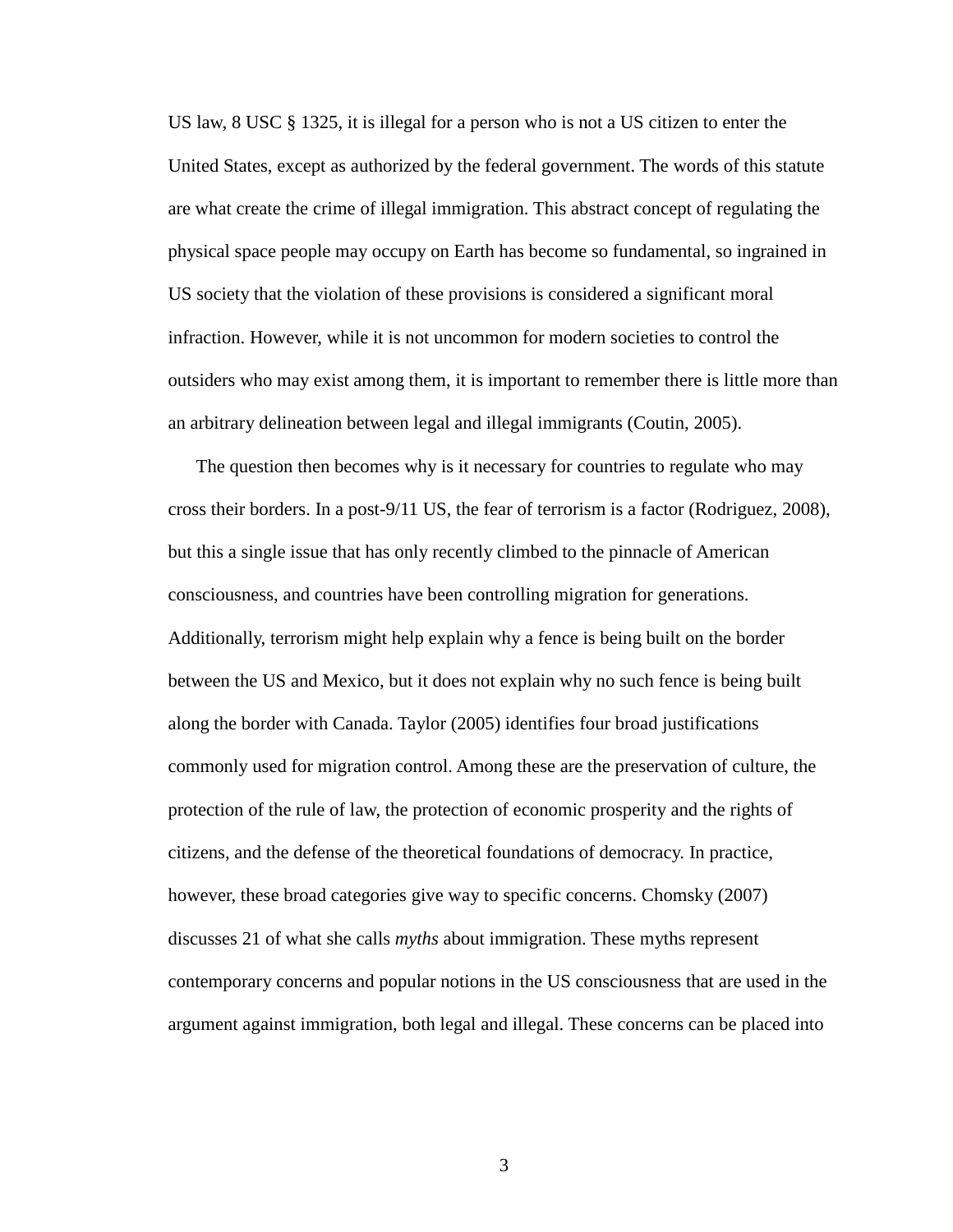three categories: immigrants hurt the economy, they increase the crime rate, and they do not assimilate into American culture.

#### *Economics*

Research indicates that the economic arguments against immigration are to some degree unfounded. Immigration is considered to be an economic problem because immigrants are believed to drive down wages for unskilled workers and to cause a drain on public services (Chomsky, 2007). Cooper (2007) provides an example of how illegal immigrants can become an economic underclass that is exploited for cheap labor. Despite such exploitations, both Card (2006) and Kochhar (2006) found that migrant populations do not seem to have a significant impact on the employment opportunities of low-skilled native born workers. In terms of services, Camarota (2004) concluded that the low education levels of most illegal immigrants created a net deficit in the costs of the government services they consume. However, Chomsky (2007) argues that these costs are offset over time by the offspring of immigrants, who on average achieve the same level of education as any native born. This argument is supported to some degree by Card (2005), who found the children of immigrants do not differ significantly from the children of native born citizens in their educational achievements.

#### *Crime*

The available research seems to be more conclusive in the relationship between immigration and crime rates. On an international level, Preston and Perez (2006) argue that, while immigrants are overrepresented in arrest and incarceration rates, the reasons for this are due to their lower socioeconomic status rather than due to an increased tendency towards criminal activity in immigrant populations. Likewise, Butcher and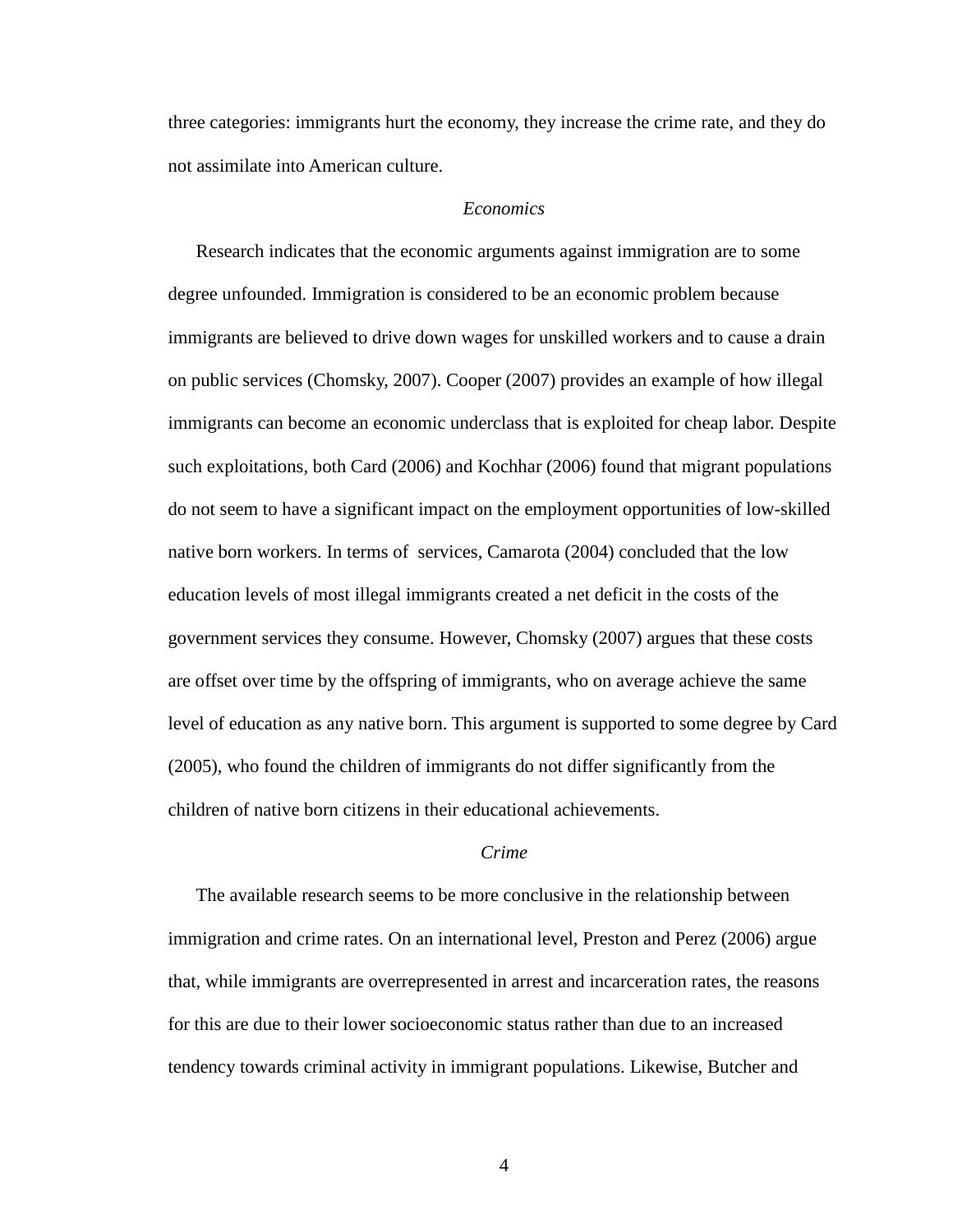Piehl (2005) determined that immigrants are significantly less likely to engage in criminal activity, and Lee, Martinez, and Rosenfeld (2001) concluded that immigration does not increase homicide rates. Reid, Weiss, and Adelman (2005) also found that immigration does not increase crime and that it may actually cause a decrease in crime under certain circumstances. Unfortunately, these studies do not account for the crime that is committed by illegal immigrants by virtue of residing in the country without official authorization. Because it deals with the criminalization of human behavior and the responsibility of people to obey the law, this topic is largely philosophical, which makes it difficult to address though empirical research. To avoid the philosophical question, this research will only consider illegal immigrants by the totality of empirical harm they cause to society.

#### *Assimilation*

The remaining issue is that of assimilation. Immigrant populations are accused of corrupting their host nations by failing to adopt both the language and culture (Chomsky, 2007). To the contrary, Espenshade and Fu (1997) found that, while there are many factors that influence the degree to which an immigrant will eventually adopt English, fears that immigrants are not adopting English are unnecessarily exaggerated. Alba, Lutz, and Stults (2002) similarly determined that the descendants of modern immigrants typically speak only English by the third generation, which is similar to the adoption patterns of earlier immigrant groups. Card (2005) measures assimilation through the educational achievements of the first generation children of immigrant parents and finds that these people, in general, are fully assimilated.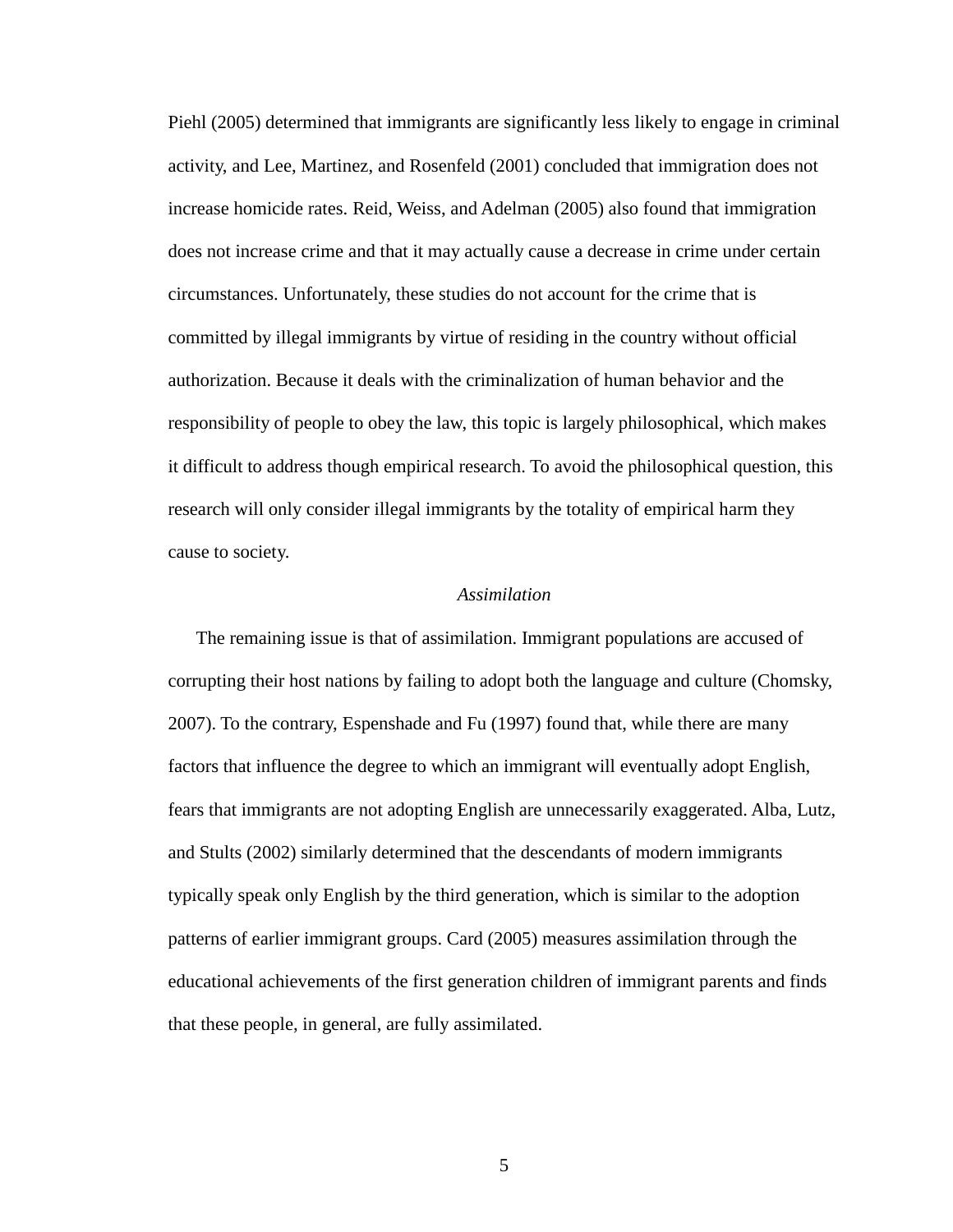The available evidence does not support using economics, crime, and assimilation as justification for migration control, and it calls into question the veracity of the arguments about the negative effects of immigration. While immigration certainly is not free from challenges, the perceived need to strictly control migrant populations appears to be exaggerated, as does the personification of illegal immigrants as villainous law breakers. But, if Americans' professed justifications against immigration fail to stand up to scrutiny, what are the true motivations for such sentiments? One possible explanation can be found in Terror Management Theory.

#### Terror Management Theory

In his treatise *The Denial of Death*, Becker (1973) posited that human beings exist in a constant state of existential crisis that impacts the way they conduct their lives. This crisis arises out of a juxtaposition of instinct and intelligence that seems to be unique to the human condition. Human beings, like all creatures on Earth, posses a survival instinct that compels them to stay alive. This instinct comes from the biological necessity to continue life in order to propagate the species. However, human beings are also endowed with the capacity for abstract thought, which sets them apart from the animal world. Humans are self aware, and they have the ability to think both spatially and temporally. They are aware that all living things will eventually die and that they too will some day cease to exist. Becker calls this paradox "individuality with finitude," saying

 Man has a symbolic identity that brings him sharply out of nature. He is a symbolic self, a creature with a name, a life history. He is a creator with a mind that that soars out to speculate about atoms and infinity, who can place himself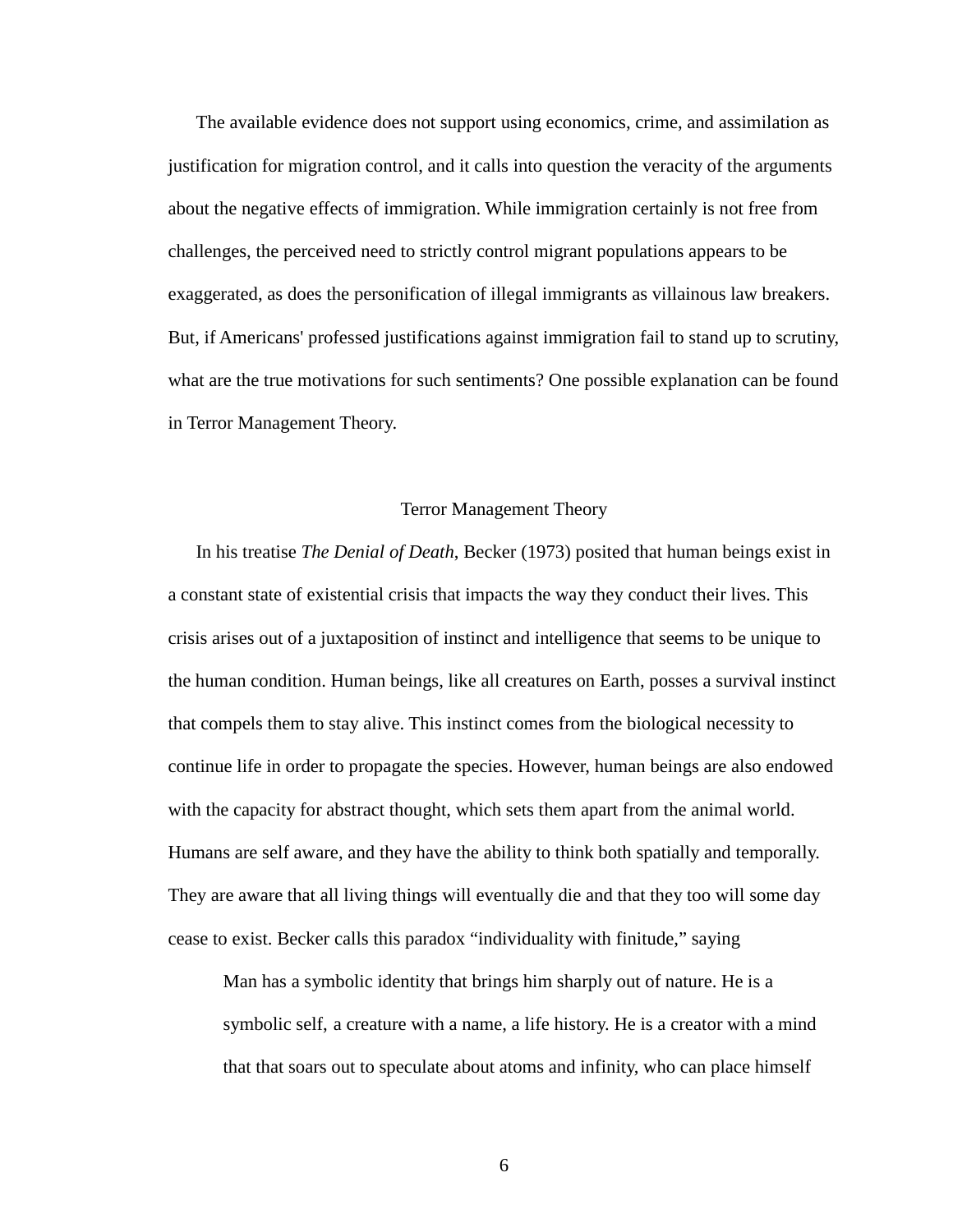imaginatively at a point in space and contemplate bemusedly his own planet. This immense expansion, this dexterity, this ethereality, this self consciousness gives to man literally the status of a small god in nature.... Yet, at the same time,... man is a worm and food for worms. This is the paradox: he is out of nature and hopelessly in it (p. 26).

Not only are humans aware they will eventually die, they also understand their deaths can come suddenly and unexpectedly. This results in what threatens to be a paralyzing terror of the meaninglessness and futility of life. Yet human beings are able to engage in productive existence because of the psychological constructs they use to create semblance of meaning and permanence in their lives (Pyszczynski, Solomon, & Greenberg, 2002). Culture is the framework humans use to organize the world and assign meaning to the behaviors and actions of individuals, and it provides metric against which an individual can measure his or her contribution to the world (Solomon, Greenberg,  $\&$ Pyszczynski, 2003). By subscribing to cultural worldviews, people *know* what is important in life and what it takes to live up to those expectations. This allows for the creation of seemingly meaningful lives through the pursuit and achievement of the priorities set by each cultural worldview. It is this ability to create purpose, meaning, and permanence in existence that gives people the capacity to psychologically deny the reality of eventual death.

However, a cultural worldview must be protected for it to be effective. One must believe completely in a worldview for it to provide an effective psychological buffer against the terror of death. Any evidence indicating to a person that his or her worldview may be wrong is a reminder of the true futility of existence. Therefore, when a person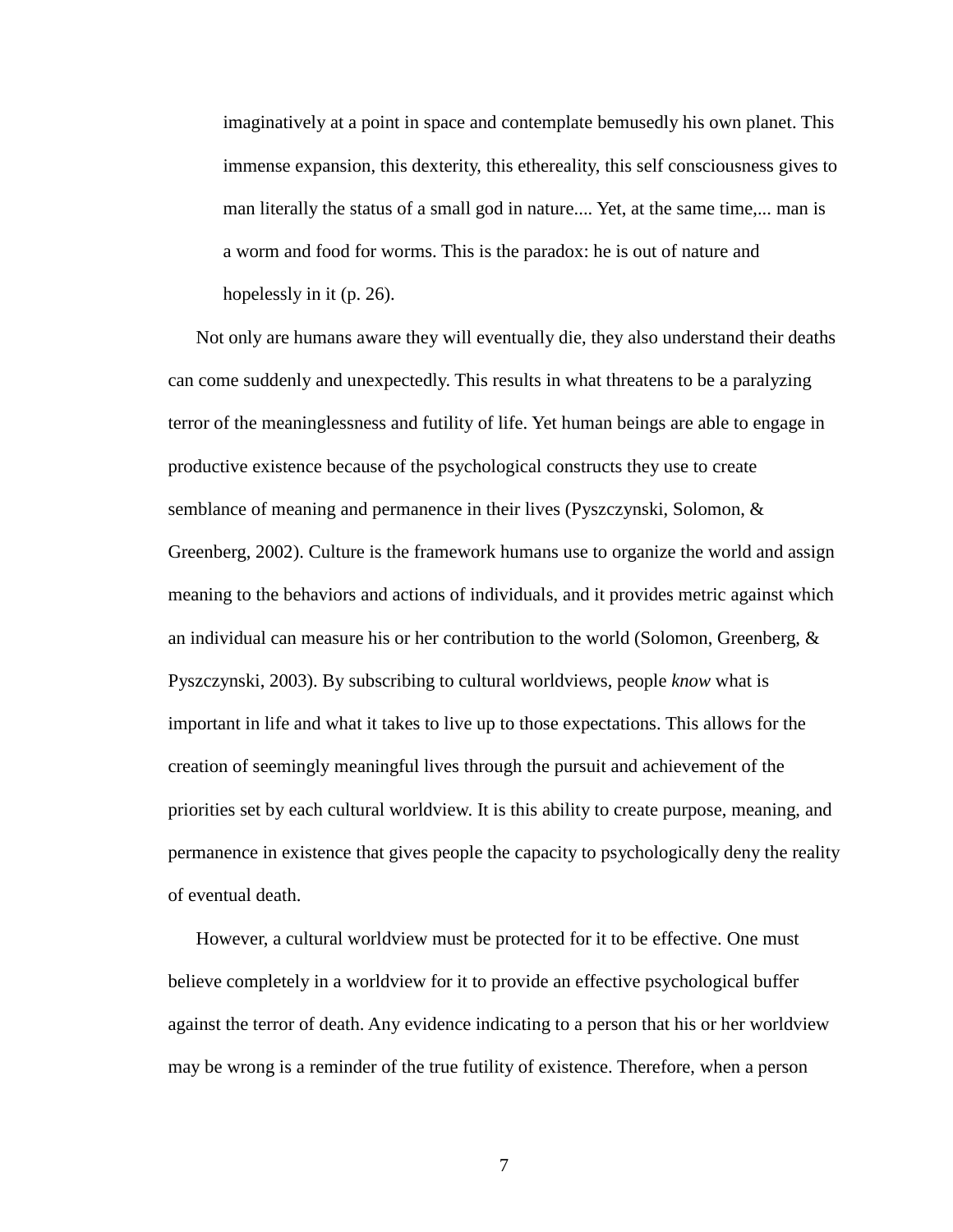encounters people with different worldviews, the resulting conflicts threaten to undermine the person's cultural beliefs, thus weakening the ability of those beliefs to serve in a death denying capacity (Pyszczynski et al., 2001; Solomon et al. 2003). To counter these effects, people subconsciously engage in responses that are designed to restore their psychological equanimity. To state it simply, according to Terror Management Theory, the negative reactions people have to conflicting worldviews are defense mechanisms that are specifically intended to reduce or eliminate those worldview threats.

#### The Threat of Immigrants

It is a logical extension of Terror Management Theory to suspect that incoming migrants might threaten the worldviews of the inhabitants of the host nation. In practice, great lengths are taken to control the perceived threat that is posed by immigrants and immigration. Nations arbitrarily categorize migrants into those who are wanted and unwanted (Chomsky, 2007; Coutin, 2005), they establish broad enforcement efforts to keep unwanted migrants outside of their borders (Taylor, 2005; Weber & Bowling, 2004), and they ensure authorized immigrants live up to certain standards by allowing for the deportation of those who stray (Chapkis, 2003; Davenport, 2006; Welch, 2003). Sometimes these efforts are conducted with unnecessary levels of force that are not matched in the treatment of the native population (Phillips, Rodriguez, & Hagan, 2003). They are also frequently targeted at specific racial minorities (Romero, 2006). As discussed above, if the standard justifications for these actions are largely unfounded, is it possible these responses can be attributed in some way to Terror Management Theory?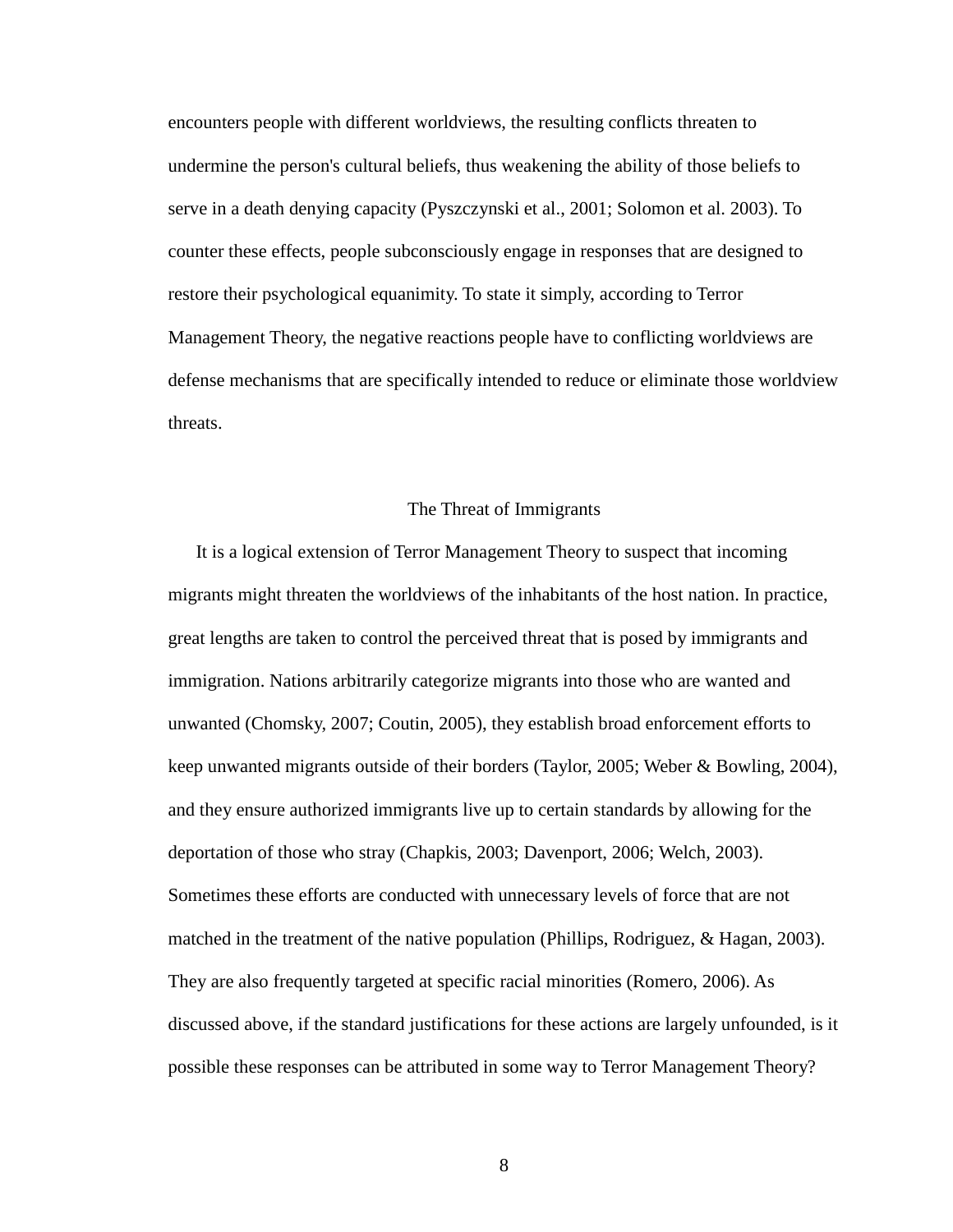#### CHAPTER 2

#### REVIEW OF RELATED LITERATURE

#### Death and Cultural Worldview

At its core, Terror Management Theory posits that culture is nothing more than an abstraction of the human need to counterbalance the meaninglessness of a life based solely on physical existence. In short, culture provides a psychological protection against death by creating a reality that transcends the physical. Because of this, human consciousness exists almost exclusively in a symbolic world that provides the context for meaningful existence, including a structure for day-to-day life and the potential for both symbolic and literal immortality. However, culture is only real and meaningful to the extent that people, both collectively and individually, believe it is real and meaningful. In the absence of strong of cultural beliefs, people have no choice but to fall back to the terrifying truth of a short and meaningless physical life. In fact, people are almost constantly surrounded by reminders that threaten the stability of the cultural realities they have imagined. Death and disability are obvious examples of the true human fragility. In addition, human beings are almost unimaginably complex, and the great variety of realities they create for themselves are bound to conflict and undermine each other. This environment forces people to be constantly vigilant in protecting the cultural worldviews they have adopted. If the do not, they will be forced to face the reality of death.

A great body of research has been produced that supports the basic tenets of Terror Management Theory (Pyszczynski et al., 2002; Solomon et al. 2003). Early research into TMT tested the hypothesis that making people think about their own deaths would cause them to reinforce their psychological barrier against mortality by defending their cultural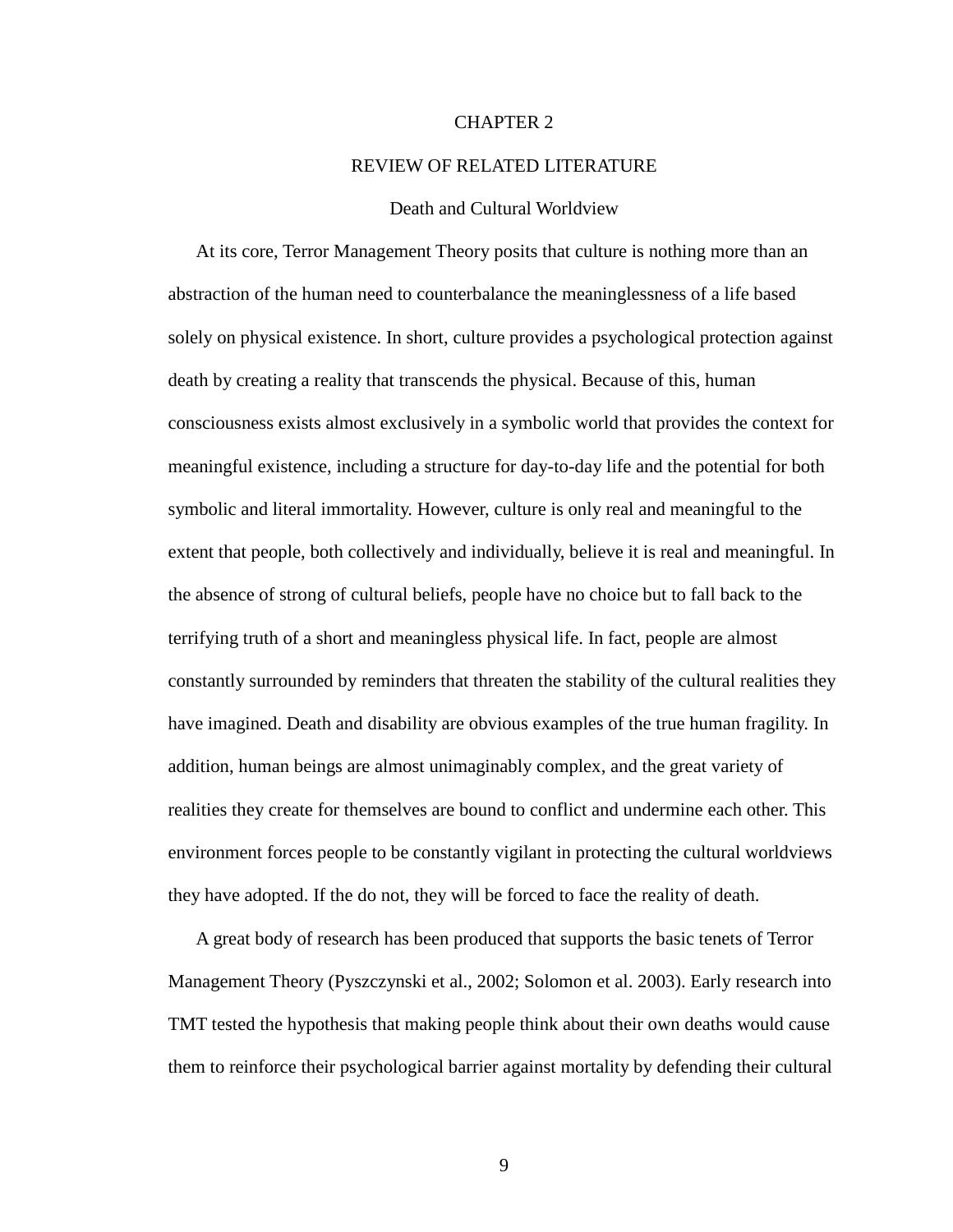worldview (Greenberg et al., 1990; Rosenblatt, Greenberg, Solomon, Pyszczynski, & Lyon, 1989). If culture truly is the product of the human fear of death, it would seem logical to expect that reminding someone about death would cause that person to go to greater lengths to protect his or her worldview. In these experiments, participants were given personality questionnaires that asked them to think and write either about their own deaths or, in most of the control conditions, about a control subject. Writing about death was intended to induce a state of mortality salience (MS), which is simply a heightened awareness of death. The participants were then presented with situations that would either challenge or reinforce their cultural values and asked to make determinations regarding the people involved in those situations.

The results of these studies indicate that people who are mortality salient go to further lengths to protect their worldviews. In the first TMT study, judges were asked to set bail for a person accused of prostitution (Rosenblatt et al., 1989). This situation was designed with the assumption that judges would believe in law and order as part of their cultural worldview, so being faced with a law breaker would represent a challenge to their psychological defense against death. The study found that judges who were MS set significantly higher bail amounts than judges in the control group, supporting the hypothesis.

#### *Worldview Allegiance*

Research has also shown that people display greater allegiance to their cultural beliefs when in the state of mortality salience. In another of the very early TMT experiments, Greenberg et al. (1990) found that MS caused positive reactions to people who praised the participants' cultural worldviews and negative reactions to those who criticized the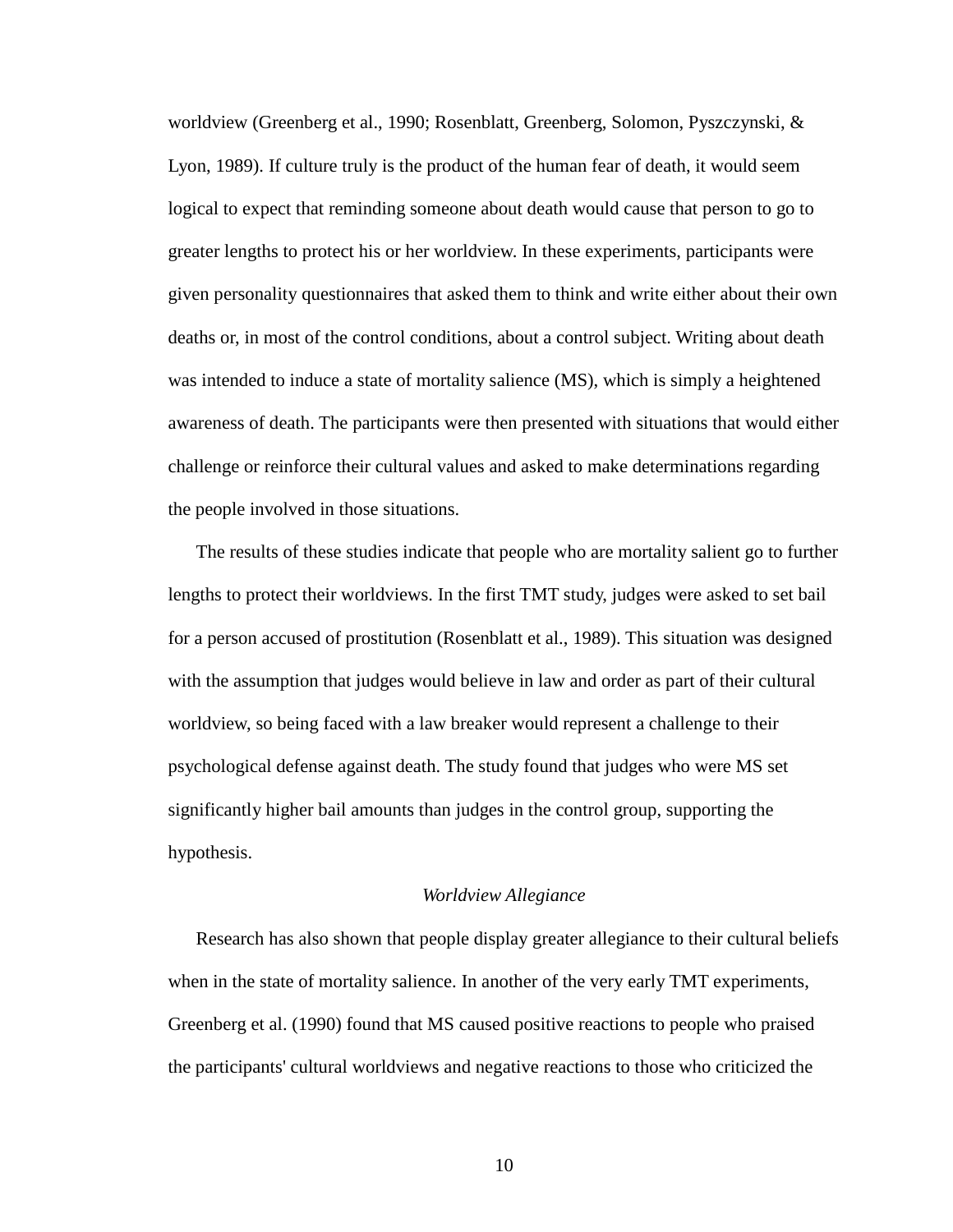participants' worldviews. Mortality salience also caused Christian participants to more positively evaluate a fellow Christian and more negatively evaluate a Jewish person. Greenberg, Simon, Porteus, Pyszczynski, and Solomon (1995) tested the effects mortality salience would have on the treatment of cultural icons. After a MS or control treatment participants were asked to perform problem-solving tasks that could only be completed by sifting ink through an American flag in one case and using a crucifix to hammer a nail into a wall in the other. Those who were in the MS condition took much longer to complete the task than those in the control.

In another study, Hirschberger, Ein-Dor, and Almakais (2008) found that mortality salience would increase charitable donations to pro-worldview causes, but that donations would be significantly reduced when the charitable causes reminded people of their physical fragility. Specifically, participants in the MS condition would donate more money to support a person who was able to walk but less money to someone in a wheelchair. Mortality salience also made people less likely become an organ donor. Similarly, in Jonas, Schimel, Greenberg, and Pysczcynski (2002), mortality salient participants were more supportive of charities they deemed important. In one of the two published studies, reminders of death caused Americans to donate more money to charities that supported an American cause. Willingness to give money to pro-worldview charities may be particularly significant because mortality salience also tends to increase people's desire for monetary and material wealth (Arndt, Solomon, Kasser, & Sheldon, 2004). In a reversal of the worldview allegiance concept, Schimel, Hayes, Williams, and Jahrig (2007) found that a meaningful threat to one's cultural worldview would increase the accessibility of death-related thoughts in participants.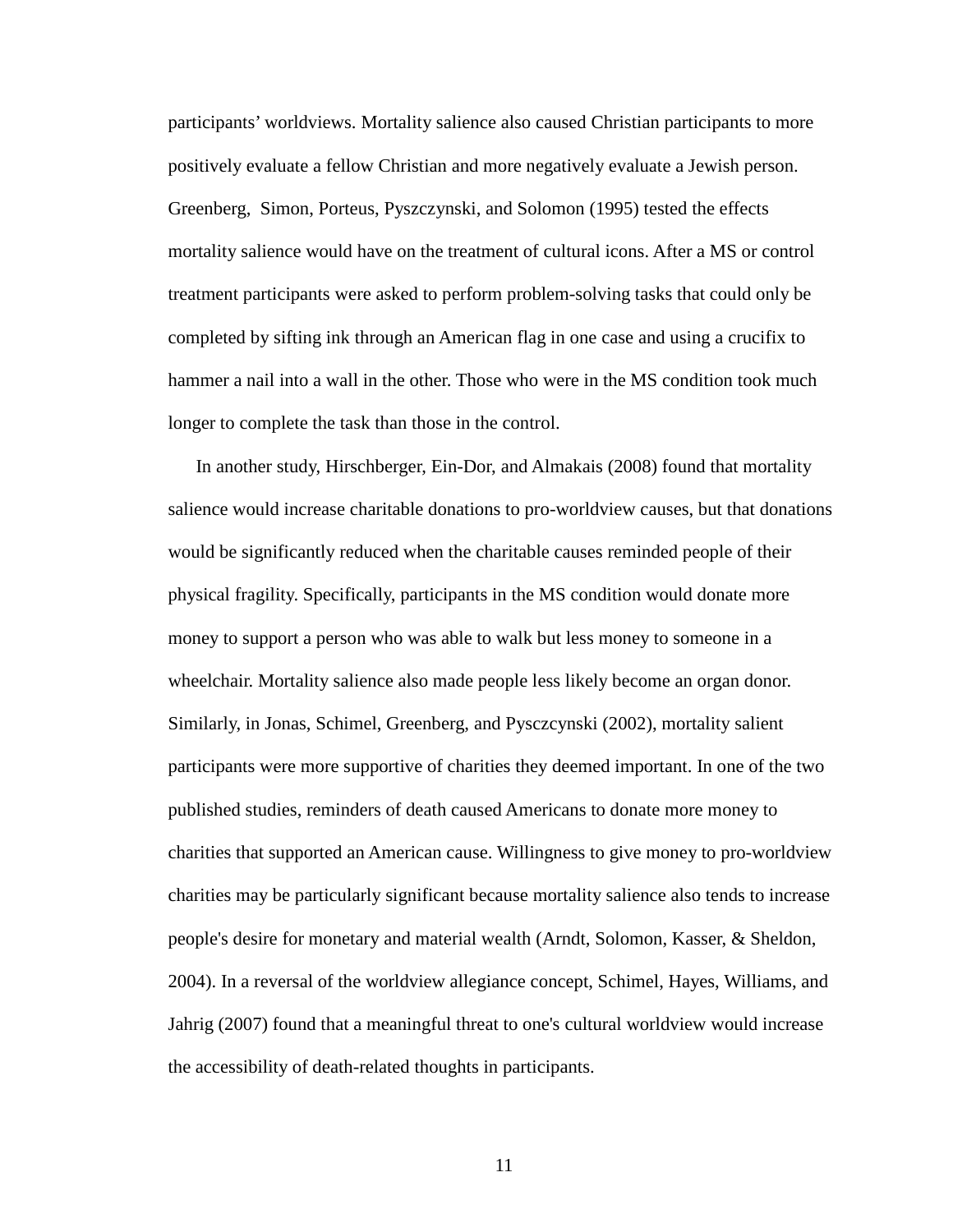#### *Worldview Defense*

As explored in the first empirical studies of Terror Management Theory (Greenberg et al., 1990; Rosenblatt et al., 1989), worldview defense is a central component of TMT research. By subconsciously engaging in behavior that reinforces a personal cultural worldview in the face of a threat to those beliefs, people are able to protect their psychological equanimity and retain a buffer against the terror of death. Research indicates that these defenses can manifest themselves both attitudinally and behaviorally and that the implementation of one response can eliminate the need for engaging in others (McGregor et al., 1998; Pyszczynski et al., 2001; Solomon et al., 2003). In a general sense, worldview defenses come in five varieties, including adopting all or part of the opposing beliefs through conversion or accommodation, eliminating the presence of the threat through assimilation or annihilation, or simply denying the veracity of the threat through derogation (Pyszczynski et al, 2001).

In a study that was similar to Greenberg et al. (1990), Arndt, Greenberg, Schimel, Pyszczynski, and Solomon (2002a) again found that participants in the MS condition would defend their worldview by more favorably evaluating those who praised their cultural beliefs and more negatively evaluating those who challenged those beliefs. In another study, mortality salient participants who were forced to conform to others engaged in greater worldview defense when evaluating an anti-American essay (Routledge, Arndt and Sheldon, 2004). Participants in this experiment were required to design a t-shirt to either please others or to reflect shared values. While the act of creativity, itself, reduced the need for worldview defense, the exercise of conforming to others increased the level of worldview defense in a way that sharing values did not. In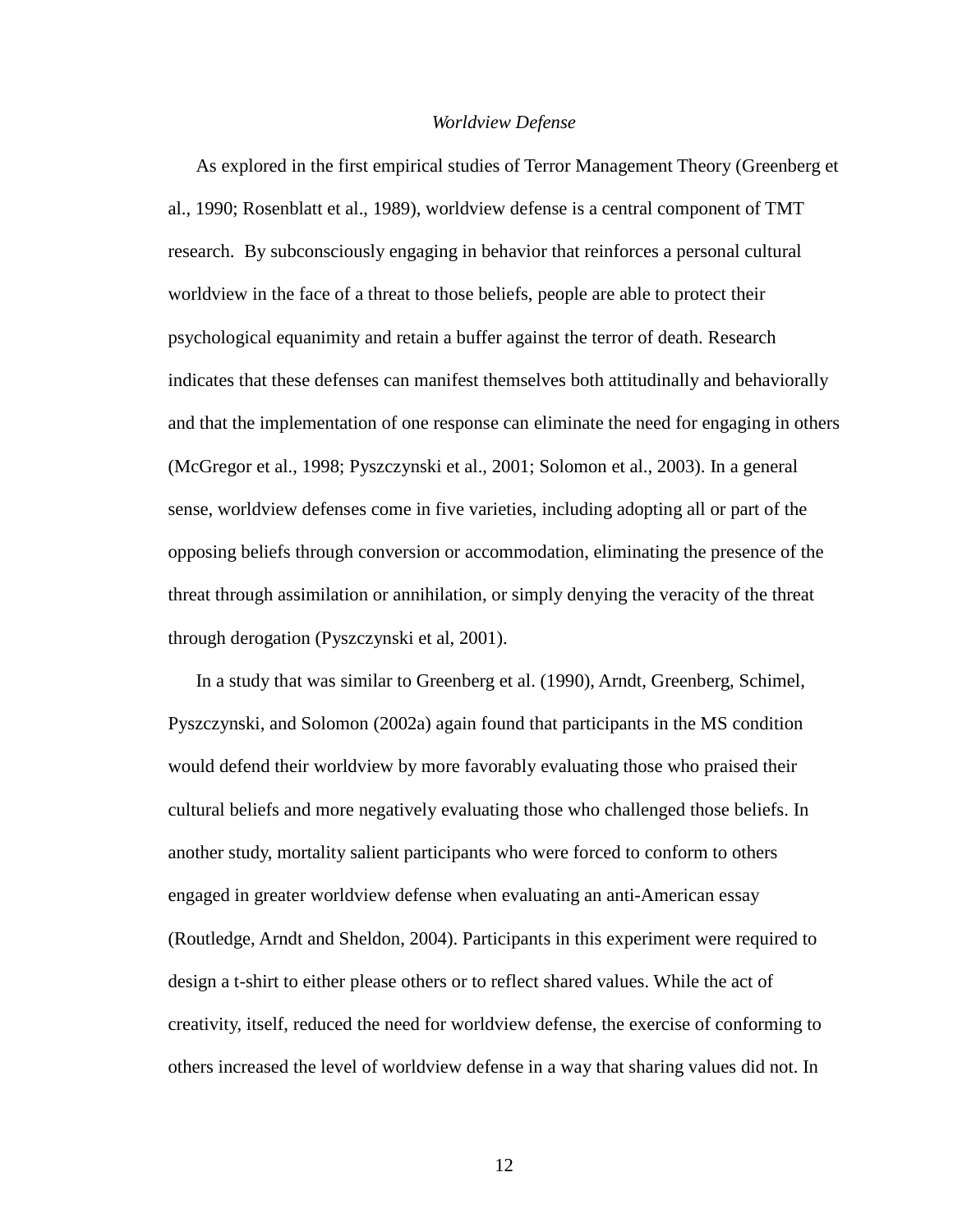an example of a behavioral rather than a attitudinal response to a worldview threat, mortality salient participants in McGregor et al. (1998) doled out very large doses of extremely spicy hot sauce that they believed were to be consumed by a worldviewthreatening individual.

Other research into worldview defense has revealed variability in what it takes to induce mortality salience and what aspects of their worldviews people will defend. Fritsche, Jonas, and Fankhanel (2008) found that worldview defense was not increased in participants who thought about a self-inflicted death but only in those who thought about dying in a way in manner in which the participants had no control, described by the researchers as a pure-death scenario. These results seem to support the basic TMT concept that one of the things that makes death so terrible is its potential suddenness and unpredictability. In Jonas et al. (2008), the conflicting nature of cultural values were explored. In four separate experiments, the researchers discovered that priming mortality salient participants with support for a particular aspect of their cultural worldviews would cause an increased defense of the primed perspective. For example, in one of the experiments it was found that priming mortality salient participants with words such as *forbidden*, *control*, and *security* would cause them to recommend harsher bonds for an illegal prostitute. The bond amounts were significantly reduced for those participants who were primed with words that encouraged benevolence. Finally, in Landau, Greenberg, and Sullivan (2008) the findings indicated that mortality salient participants would indirectly defend their worldviews by avoiding self-enhancement when it would conflict with the values portrayed by figures who could be considered cultural authorities.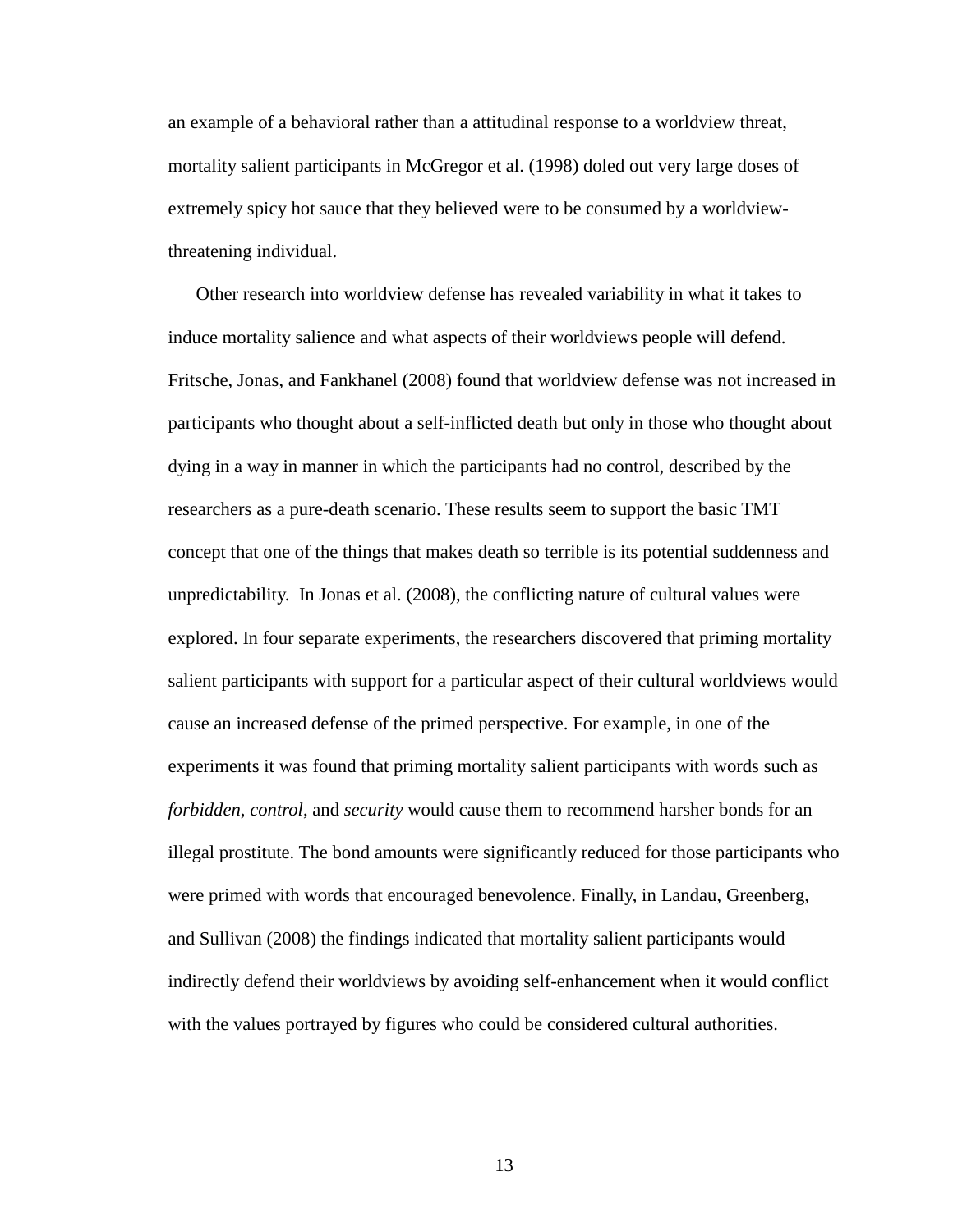#### *Mitigating the Need for Worldview Defense*

The degree to which a person is compelled to react to a worldview threat can be moderated by other factors. For instance, if worldview defense is a reaction that is specifically intended to reduce or eliminate a perceived threat, people who are reasonably secure in their cultural worldviews and relatively free from anxiety about death should be less susceptible to the threats presented by opposing cultural beliefs. Research has shown that high self-esteem is a factor that reliably mitigates the need to defend one's worldview (Greenberg, 2008; Pyszczynski, Greenberg, Soloman, Arndt, & Schimel, 2004; Schmeichel et al., 2009). This is true not only because self-esteem is a natural buffer against anxiety but also due to the fact that, while culture is the framework humans use to organize the world and assign meaning to the behaviors and actions of individuals, selfesteem is the reflection of a person's perceived value to the cultural of which he or she is a member. Greenberg (2008) discusses that since we are all aware that physical death is factually inevitable, "our ultimate security therefore depends on being worthy of literal immortality (e.g., as good Christians) or symbolic immortality through valued roles, attributes, and enduring achievements" (p. 50).

Supporting these claims, the researchers in Harmon-Jones et al. (1997) found that high self-esteem among MS participants mitigated the need to engage in a worldview defense. This was true both in situations in which the participants had naturally high selfesteem and when the researchers manipulated the participants' self-esteem by providing them with artificially positive or negative feedback. These results seem to confirm the findings from Greenberg et al. (1992), in which a manipulated increase in self-esteem reduced the feelings of anxiety in participants who were exposed to reminders about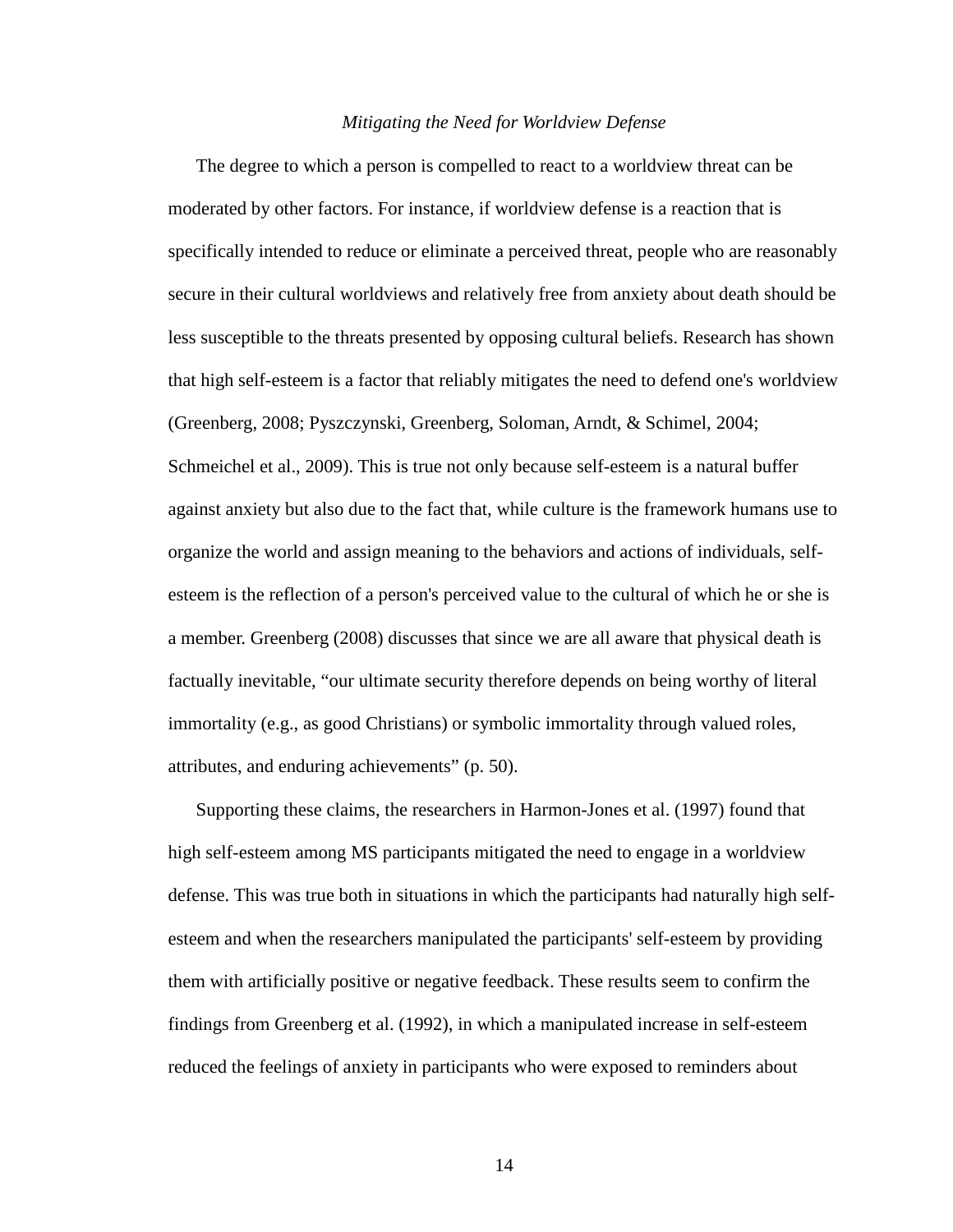death. Anxiety was also tested in Greenberg et al. (2003), which found that participants who were given a placebo that purported to block anxiety did not engage in worldview defense when mortality was salient. Florian, Mikulciner, and Hirschberger (2001) concluded that MS Israeli undergraduate students with a low degree of personal hardiness engaged in a greater level of worldview defense than those who scored high on a personal hardiness scale. These results would seem to fit with the conclusion that increased anxiety also increases the need for symbolic immortality and a greater degree of worldview defense when mortality is salient.

The findings in Serna (2005) indicate that greater adherence to cultural values amongst young Hawaiian students lowered anxiety and may actually have increased selfesteem. In a cross cultural evaluation of the effects self-esteem has on worldview defense, Kashima, Halloran, Yuki, and Kashima (2004) found that MS participants with lower self-esteem from both Australia and Japan would engage in a greater defense of the particular position of their respective cultural values. Specifically, in Australia, where individualism is considered to be highly valued, the low self-esteem participants defended an individualistic worldview to a greater degree, while the results from the Japanese participants were essentially the opposite. The Japanese, who are not considered to value individualism in the same way, not only did not support individualistic ideals but also showed greater aversion to societal mortality than to individual mortality. When comparing the impact primed literal immortality had on the pursuit of symbolic immortality through self-esteem striving, Dechesne et al. (2003) concluded that increased belief in an afterlife reduced mortality salient participants desire to be positively evaluated by others. Supporting the concept that a belief in literal immortality reduces the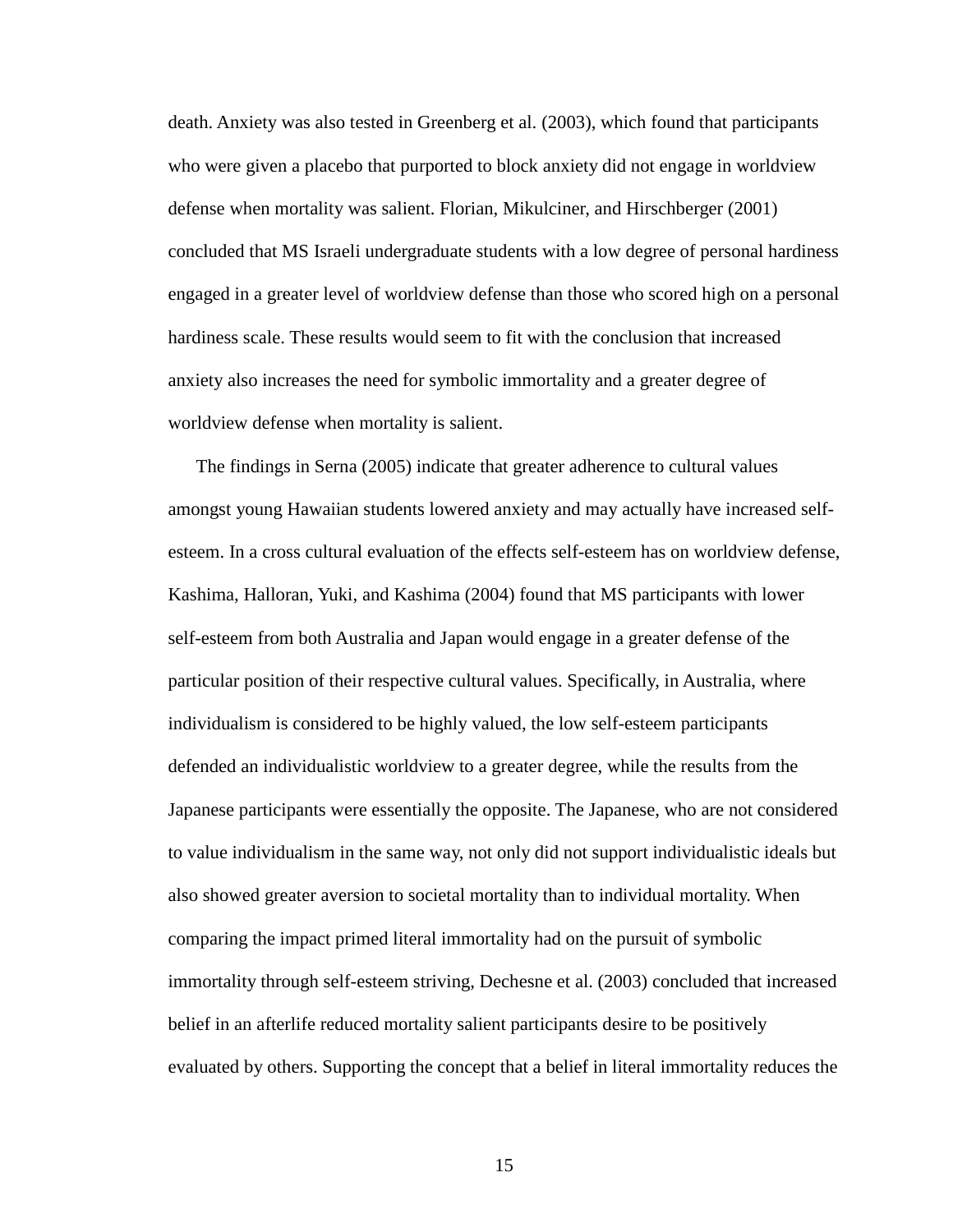need for worldview defense, Jonas and Fischer (2006) found in multiple experiments that individuals with intrinsic religiousness had a reduced need to defend their worldviews.

In addition to self-esteem, personal attachments can also mitigate the need for worldview defense, although this too can be interpreted as simply another way for people to reduce anxiety and create symbolic immortality by contributing to something that will persist after their deaths. Weise et al. (2008) found that priming participants in the MS condition with a reminder of a secure relationship with another person reduced the desire of those participants to respond to international terrorism with extreme military force. These results effectively replicated the findings of Mikulincer and Florian (2000), in which individuals with secure attachments were less punitive in response to moral infractions than individuals with anxious-ambivalent and avoidant personalities.

#### Group Interactions

In its broadest terms, immigration occurs when the members of one group physically move to live amongst the members of another group. In any case where those two groups have diverging cultural worldviews, Terror Management Theory would seem to apply. However, there are elements of group dynamics that can be affected by TMT concepts, independent of worldviews. Research has shown that mortality salience has a significant impact on intergroup perceptions and reactions (Arndt, Greenberg, Schimel, Pyszczynski, & Solomon, 2002b; Castano, 2004; Castano, Yzerbyt, Paladino, & Sacchi, 2002; Harmon-Jones, Greenberg, Solomon, & Simon, 1995).

Group membership affects the way people perceive members of both the in-group and the out-group. In See and Petty (2006), participants in the MS condition were more likely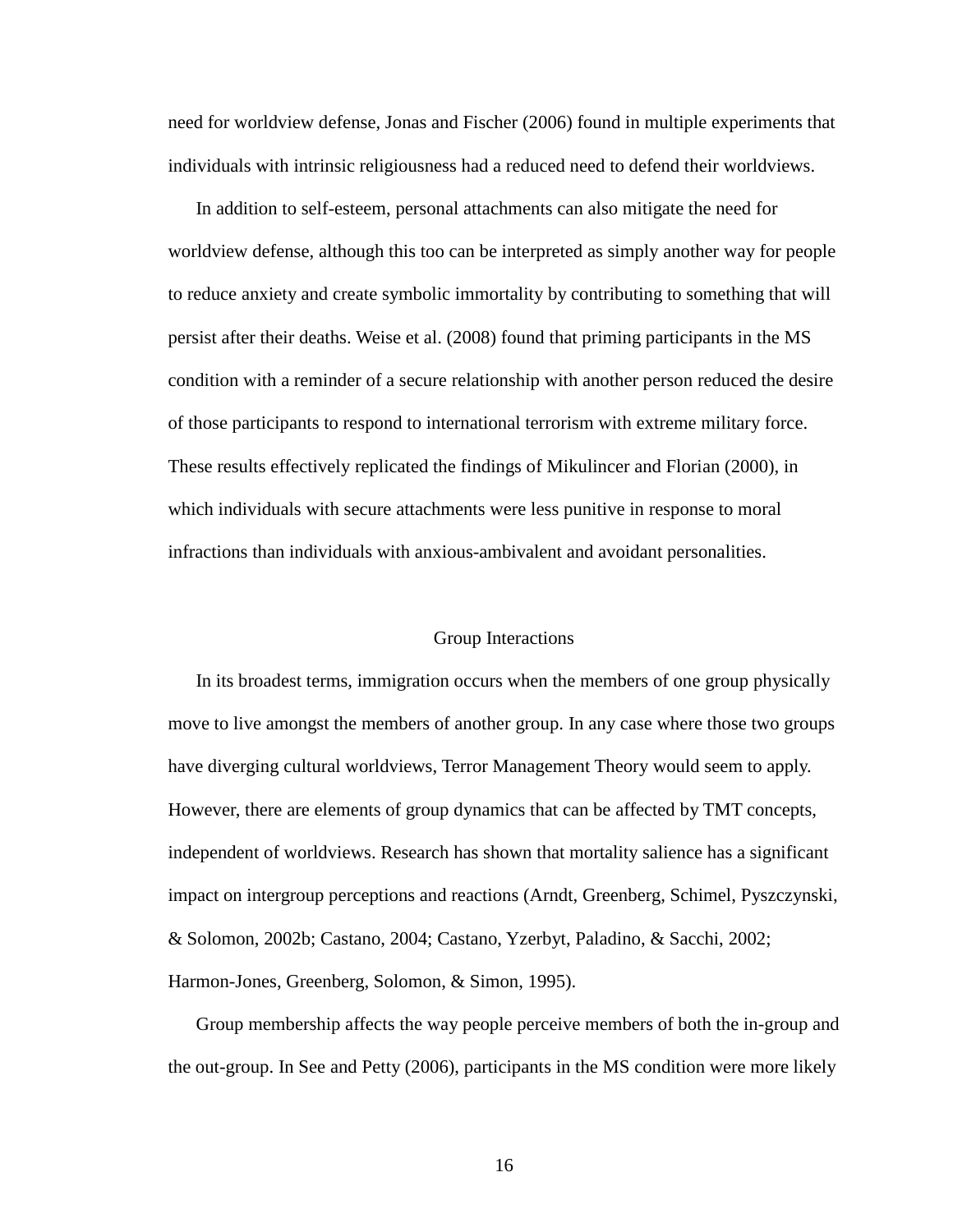to positively evaluate members of the in-group, whether they agreed with their positions or not. For the out-group, the evaluations were based positively or negatively on the positions that were held, indicating that group membership itself was influencing the responses. Halloran and Kashima (2004) similarly found that both Australian Aboriginal and Anglo-Australian participants would reject out-group values when mortality was salient. Gender is one of the most obvious ways that human beings can be grouped. Fritsche, Jonas, and Fankhanel (2008) found that, with mortality salient, men would more negatively, and women more positively, evaluate a psychology course that promotes women. These results were not duplicated in the control condition. Other research has shown that groups do not have to be permanent, substantial, or truly distinct for mortality salience to cause people to have and increased preference for the ingroup. Harmon-Jones et al. (1995), concluded that people who were placed in minimal groups (i.e. groups that are created arbitrarily or superficially) would defend those groups to an exaggerated degree after mortality salience. In another study, Arndt et al, (2002b) found that mortality salient Hispanics would distance themselves from their own ethnic group when primed with a negative reflection of their ethnicity.

#### *Nationality*

Nationality is a particular way that human beings will group themselves, and by its very nature, immigration results in the mixing of people of different nationalities. Studies testing the impact of mortality salience on nationalistic perceptions and biases have shown people to be more supportive of their nationalities when reminded of death (Castano, Yzerbyt, & Paladino, 2004; Kazen, Baumann, & Kuhl, 2005; Nelson, Moore, Olivetti, & Scott, 1997). This supports the basic assertion of Terror Management Theory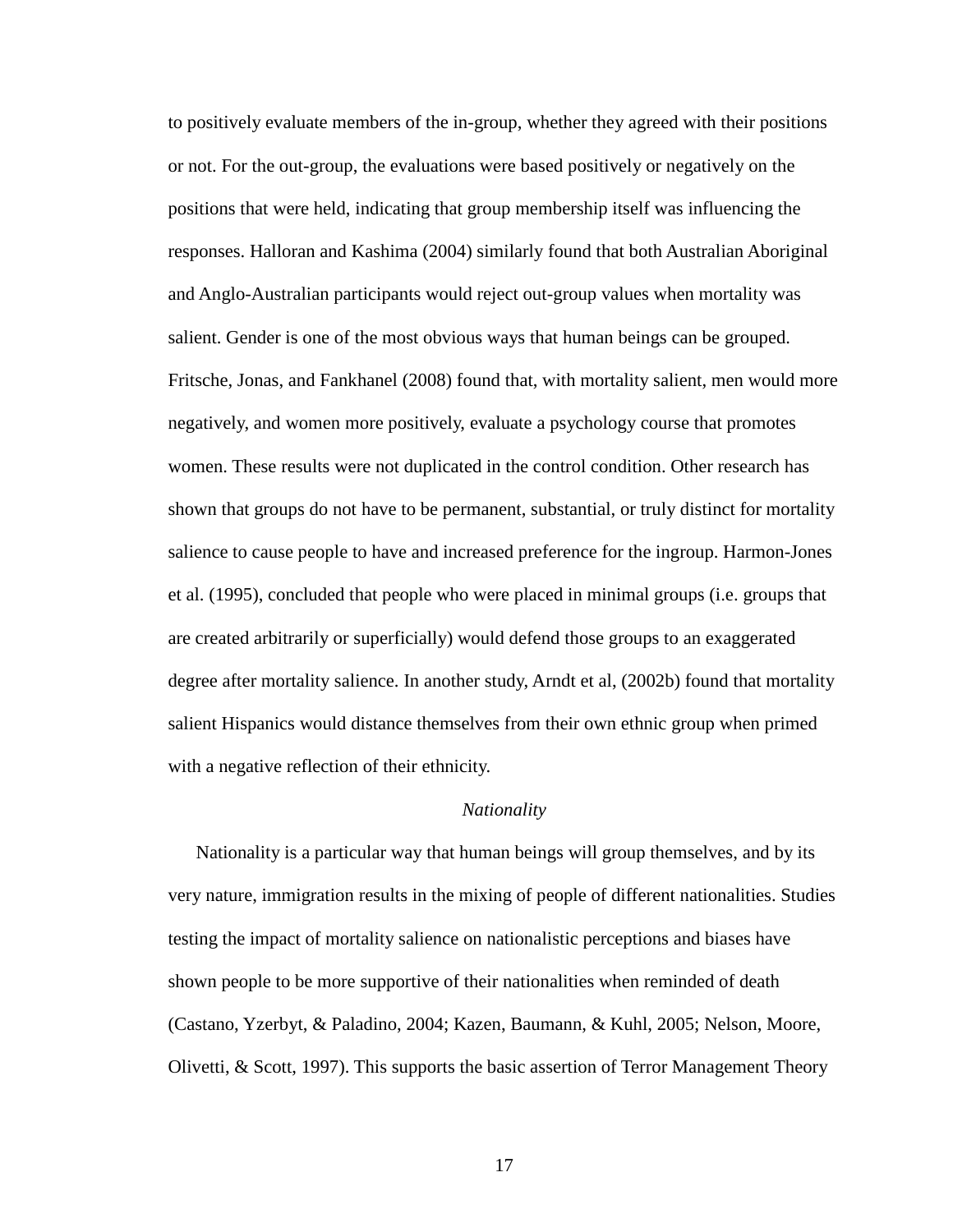that people use cultural identities as a defense against death. In Kazen et al., (2005), mortality salience caused a strengthening in the valuation of national pride amongst Germans who had negative evaluations of national pride. Nelson et al. (1997) conducted an experiment that was more conflict oriented and found that, when mortality was salient, American participants were more likely to blame Japanese auto manufacturers, and less likely to blame American auto manufacturers, for causing car accidents.

In an experiment involving Italian citizens, Castano, Yzerbyt, Paladino, and Sacchi (2002) found that both mortality salient and control participants favored Italians over Germans. However, the effect was much stronger amongst those who were given a MS treatment. Similarly, Tam, Chiu, and Lau (2007) found that mortality salient students from Hong Kong were more likely to allocate a greater number of places on a regional ping-pong team to players from Hong Kong than from Korea or Japan. Sani, Herrera, and Bowe (2009) had Spanish participants in both the control and MS conditions respond to statements such as "Spanish people have passed on their traditions across different generations" and "major phases in Spanish history are linked to one another." The results revealed that mortality salience led to an increased perception that Spanish culture was temporally enduring. In support of other TMT research, these participants were creating an exaggerated level of perceived cultural continuity (PCC) as a worldview defense.

#### *Stereotyping*

In addition to group relations, immigration also causes people who represent differing cultural worldviews to interact on a personal level. The foundation of terror management theory research involves measuring how people who are MS respond to those who threaten or bolster their worldviews at this personal level (Greenberg et al., 1990;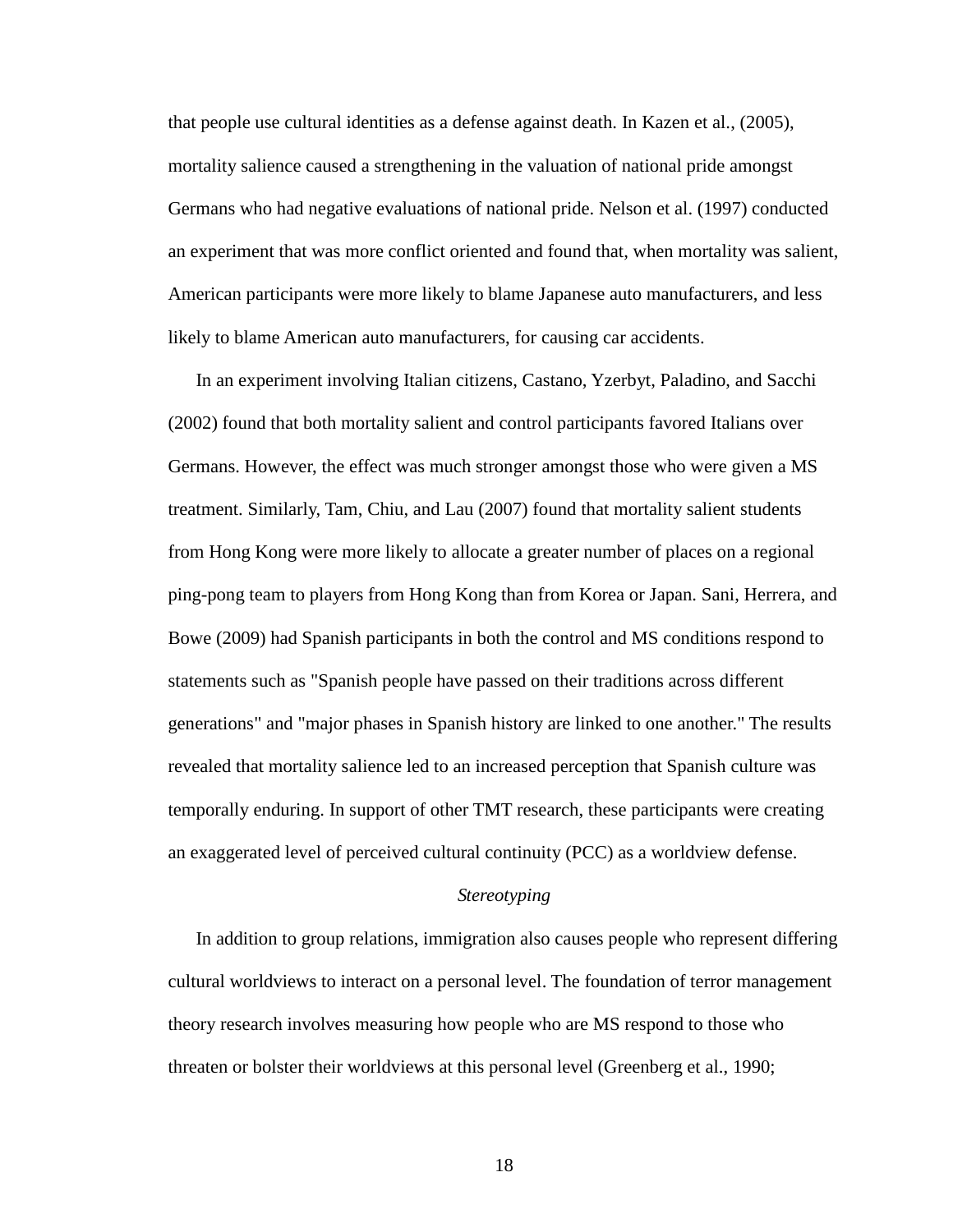Pyszczynski et al., 2002; Rosenblatt et al., 1989; Solomon et al. 2003), but there are specific studies that are particularly applicable to immigration related interactions. TMT research has determined mortality salience causes stereotypical thinking about members of other groups (Castano, 2004; Lieberman, 1999; Renkema et al., 2008 Schimel et al., 1999). When studying the relationship between stereotyping and TMT, Renkema et al. (2008) found that participants would employ both positive and negative stereotyping as tools to defend their worldviews. Specifically, negative stereotyping is appropriate for the purpose of self-enhancement, while both positive and negative stereotyping can be used as a way to comprehend the world by providing meaning and context for the actions of others. In another generalized study, Lieberman (1999) found that mortality salience would result in increased illusory correlation among participants. Illusory correlation is a process closely related to stereotyping in which people overestimate the relationship between two variables, such as believing that membership in a particular minority group will cause a person to exhibit certain negative behaviors.

Less abstractly, Schimel et al. (1999) found that white, mortality salient participants expressed an increased liking for African Americans who were stereotypically portrayed and a decreased liking for those who were portrayed in a non-stereotypical manner. The findings were reversed in the control group and support the hypothesis that stereotypes are part of a person's worldview and help serve a death denying function. Similarly, in Lee (2005) mortality salient African Americans were more likely to attribute negative stereotypes to Arabs. Castano (2004) also found that Scottish participants in the MS condition were more likely exclude from the in-group people who appeared English when categorizing photos. These participants also attributed more negative and stereotypical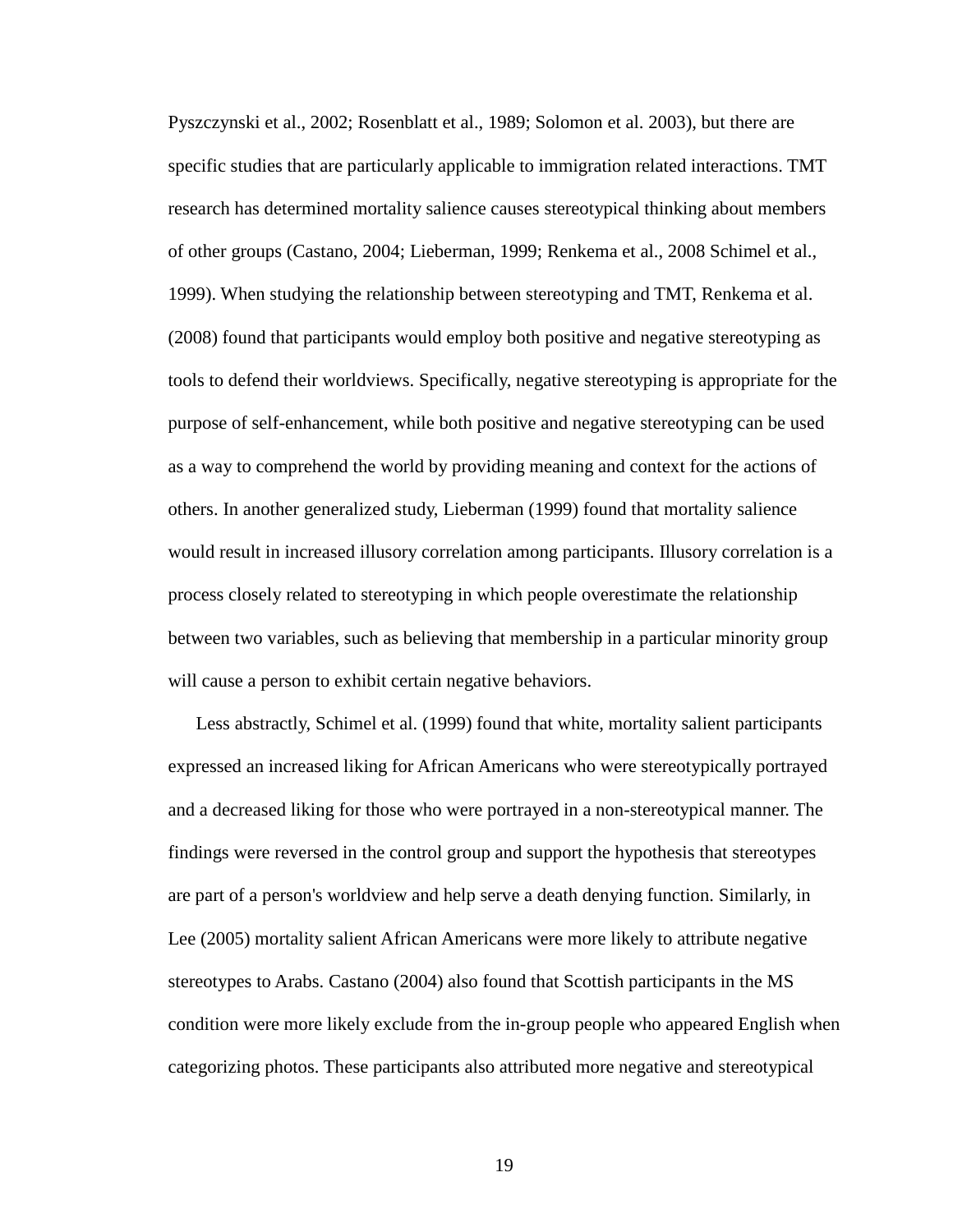attributes to members of the out-group. Finally, in a more extreme example of racially motivated biases, Greenberg, Schimal, Martens, Solomon, & Pyszcznyski (2001), found that MS can cause white people to sympathize with white racists.

#### The Current Study

Through experimentation, the current research applies Terror Management Theory to American beliefs about illegal immigration. Specifically, it examines whether or not mortality salience reveals a bias against undocumented Hispanic immigrants and against those illegal immigrants who are not showing signs of assimilating to American culture. Hispanics are specifically targeted because, as discussed above, they are by far the most visible group of contemporary immigrants to the United States. Assimilation will be tested because it is a common complaint of those who express concern about immigration (Chomsky, 2007). Additionally, assimilation applies directly to Terror Management Theory as one of the responses used to mitigate a worldview threat (Pyszczynski et al., 2002).

This research provides an opportunity to seek additional insight into a criminal justice related issue that is currently of national importance. It also has the potential to contribute to the theoretical basis of Terror Management Theory. It extends the existing literature by synthesizing and practically applying multiple elements of previous TMT research, including group dynamics, nationalistic preferences, perceptions of out-group members, and the concept of assimilation as a compensating control. To accomplish this, mortality salient and control participants were presented with information about illegal immigrants who are of Latin American or Non-Latin American origin and who represent different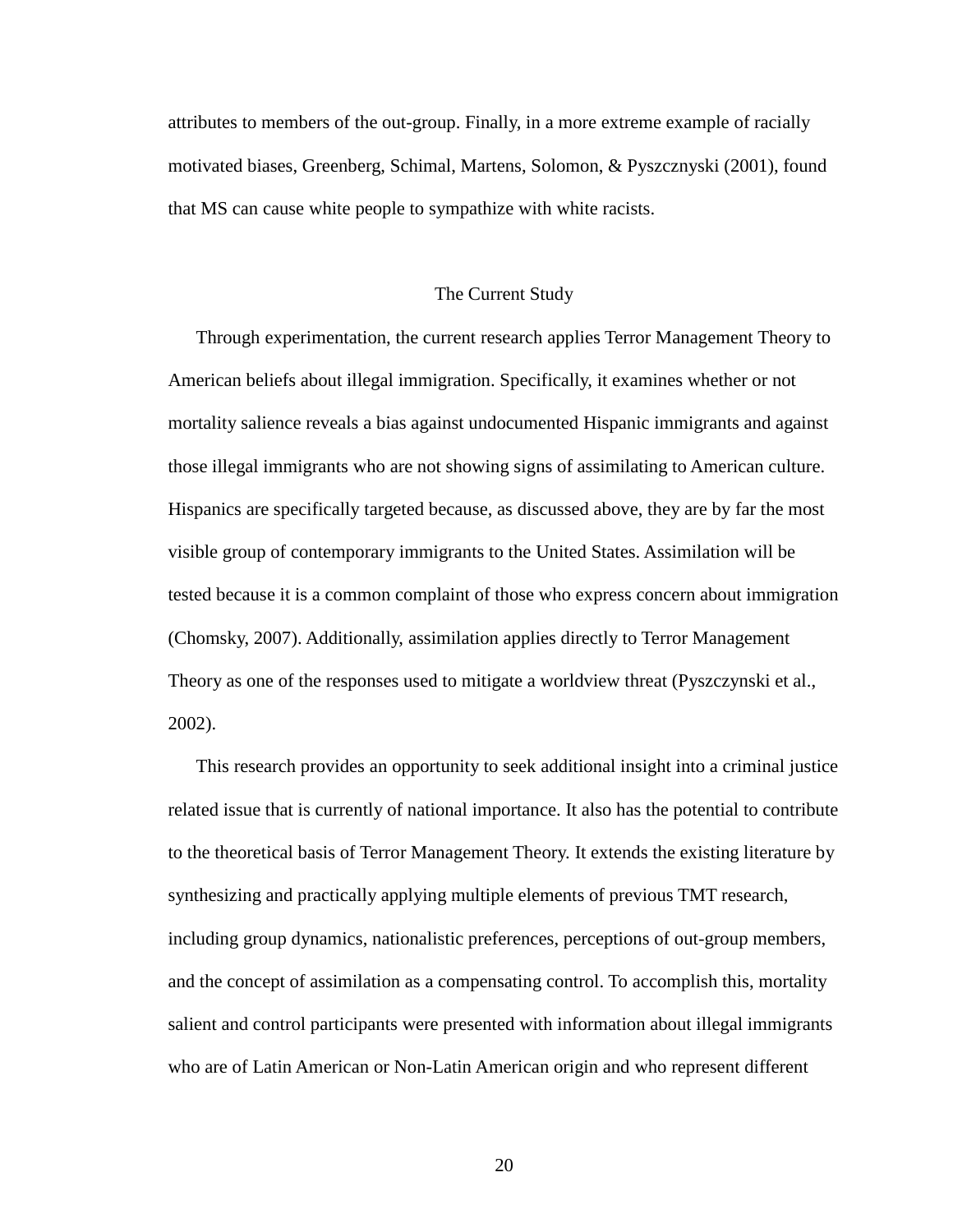degrees of assimilation into American culture. These participants were then asked to set punishments for breaking US immigration law.

# *Hypothesis*

 It was hypothesized that participants in the mortality salience condition (a) would prescribe a harsher response to the Latin American immigrant than the European immigrant and (b) would prescribe a harsher response to the immigrants who have not learned to speak English than the immigrants who have learned to speak English.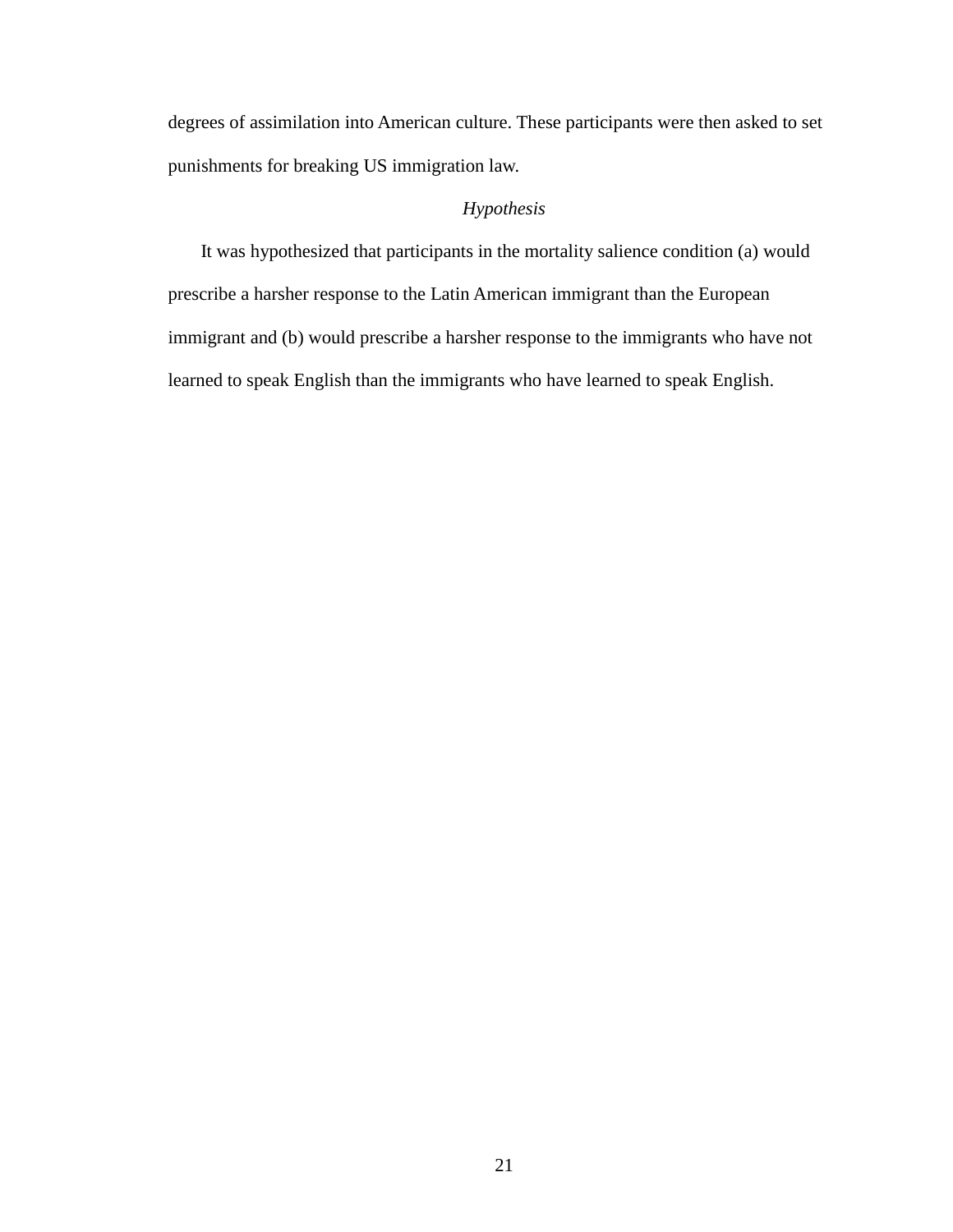#### CHAPTER 3

#### METHODOLOGY

#### Sample

 A total of 247 undergraduate students enrolled in introductory criminal justice classes at the University of Nevada, Las Vegas participated in the experiment. Participation was completed in partial fulfillment of course requirements. Four participants asked that their responses not be included in the analysis without explanation, 10 were excluded for failing to properly complete all instruments, and one was excluded for suspecting deathrelated thoughts were a focus of the analysis. This left a combined sample of 232 participants. The majority of the final sample was female (61%), Caucasian (61%), and Christian (62%). The participants ranged in age from 18 to 39, with a median age of 20 and an average 21. Forty-six-percent of the sample identified as Democrat, 35% Republican, and 12% independent. In addition to those who identified as Christian, another 23% of participants indicated they were atheist or agnostic, and 8% listed other religious affiliations. Finally, 12% of the participants identified as being Latino or Hispanic, and 58% of the participants indicated that they or someone close to them was a first or second generation migrant to the United States. These participants were identified for comparative analysis but were not excluded from the sample.

#### Experiment Website

All parts of the experiment were delivered using Internet web pages. The experimenter did not interact directly with any of the participants unless they requested assistance in the use of the experiment website. Participants registered for the study by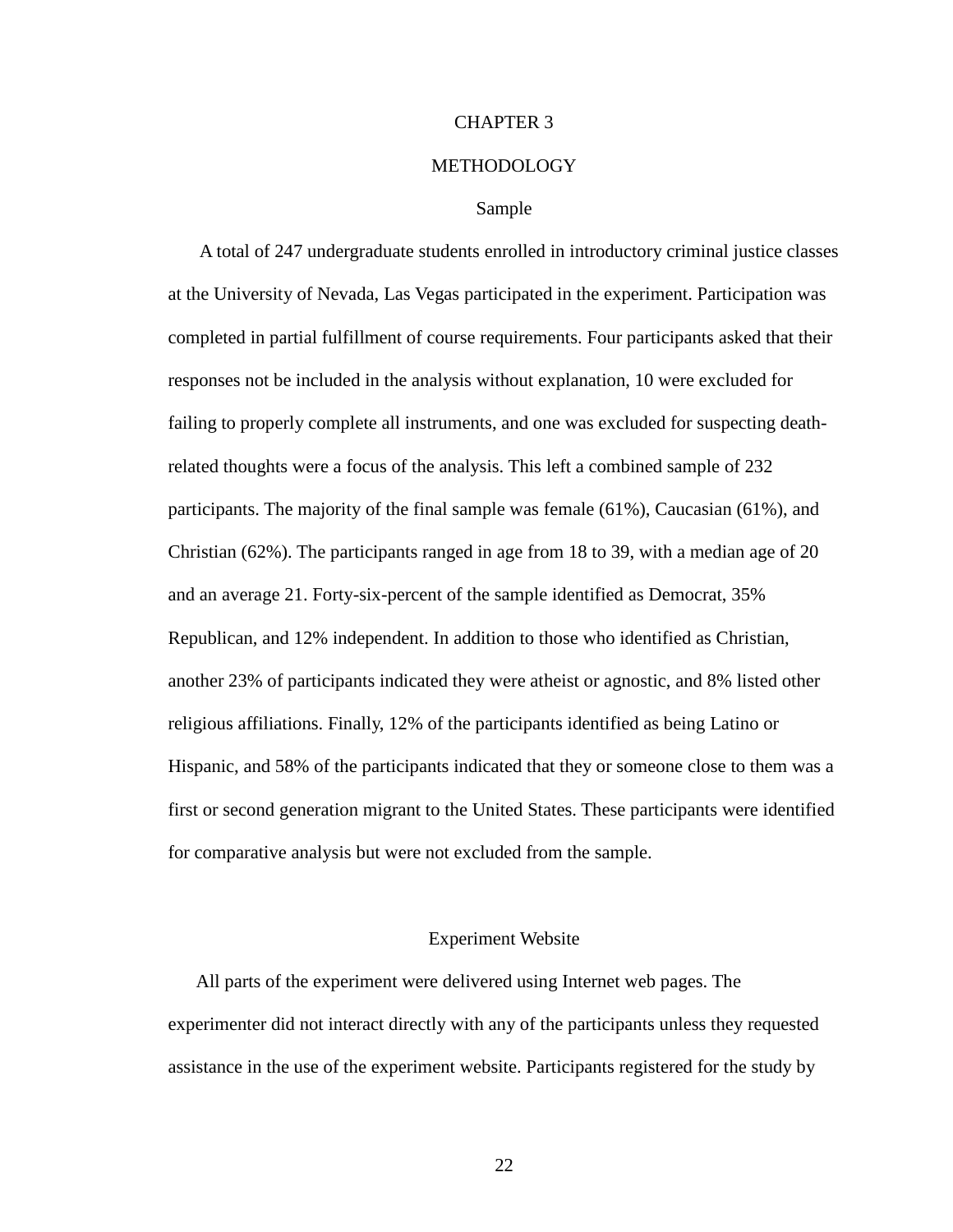connecting to the registration website provided by the University of Nevada, Las Vegas Criminal Justice Department. Upon volunteering to participate in this experiment, a random eight-digit ID was generated for each participant and an email was sent to the participant containing the address of the website and the unique participant ID. The experiment website was hosted separately from the registration website, and neither the email address nor any other identifying information was recorded by the website when a participant ID was generated. The participant IDs served the purpose of uniquely identifying each valid participant without recording any identifying information. This allowed the experiment website to ensure that only registered participants completed the study and that each participant only completed the study once.

Once the participant received the email containing the website address of the experiment website and the participant ID, he or she was free to connect to the site and complete the experiment at any time and from any Internet connected computer running a standard web browser. Upon connecting to the site, the participant was presented with general instructions for using the site, including the admonition to set aside 30 to 45 minutes to complete the study in a quiet place that was free from distractions. Once the link to start the experiment was clicked, the participant was presented with the series of questionnaires (as detailed below) that comprised the experiment. All materials had to be completed in one sitting. If a participant abandoned a session without completing all materials, the participant would be placed in the same condition when resuming the study and would have to start over from the beginning. Each attempt was recorded separately by the server. Once all materials were completed, the participant was not allowed to participate again.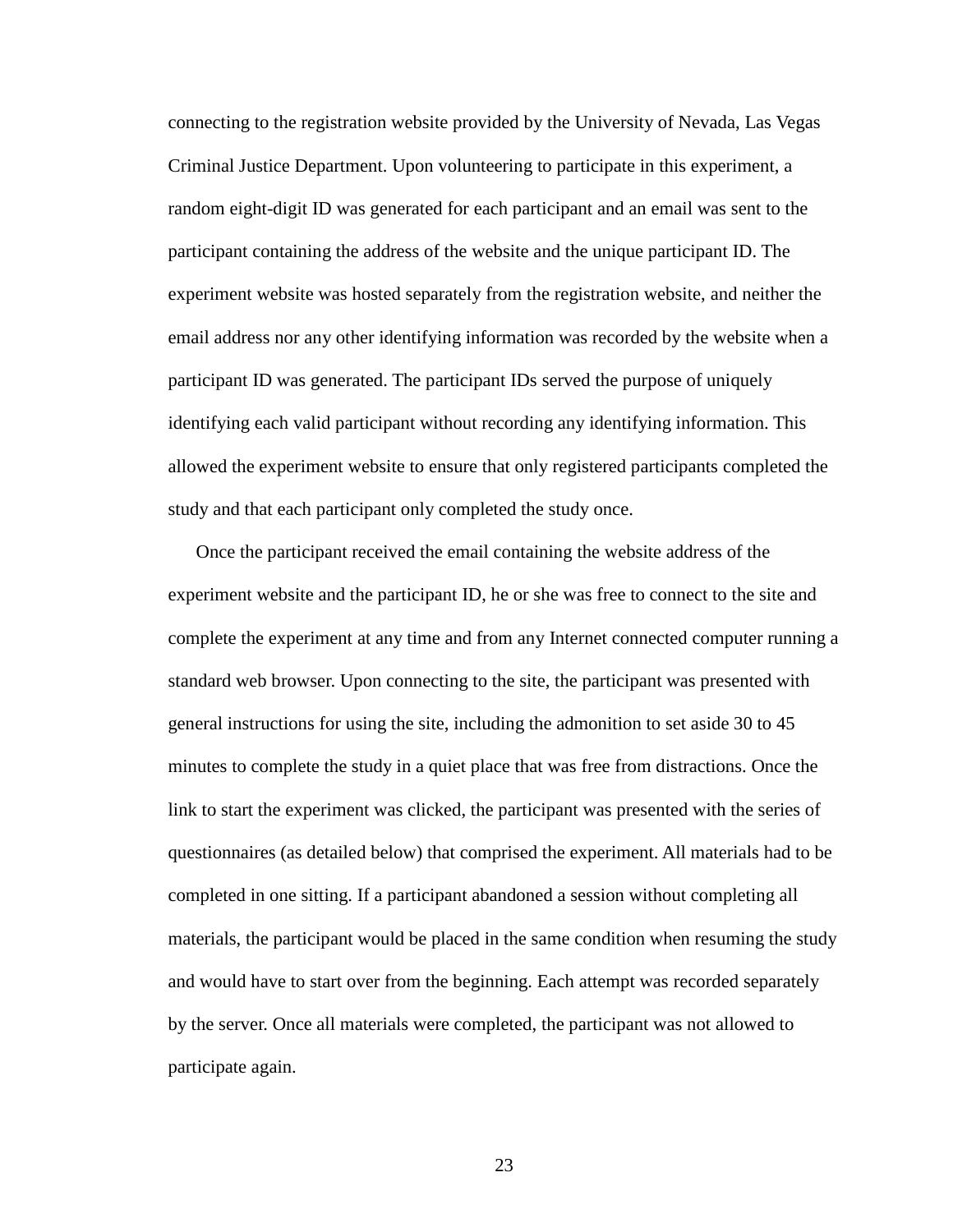#### Procedure

The experiment was designed using the same basic premise that was developed in Rosenblatt et al. (1989 ) and used in the majority of TMT studies. As the experiment began, the participants were introduced to the experiment and told they were participating in a study that explores the relationship between personality and perceptions of justice. Specifically, they were told that the research was attempting to understand how an individual's personality affects the way he or she perceives the restorative quality of the punishments currently prescribed for various crimes. At no point was immigration or Terror Management Theory mentioned. This deception was necessary to avoid biasing the participants.

The experiment began with the administration of a personality test. Each participant was presented with a belief in a just world questionnaire (Rubin & Peplau, 1975) and then a Rosenberg Self-Esteem scale (Rosenberg, 1965). These questionnaires were used to measure the participants just world beliefs and self-esteem, which has been determined to temper the effects of mortality salience (Greenberg, 2008; Pyszczynski et al., 2004; Schmeichel et al., 2009). Next, the participants were each given a specific questionnaire entitled "Projective Life Attitudes." This form contained two open-ended questions that the participants were expected to respond to in paragraph form. The questions presented depended on whether the participant was assigned to an experimental or a control condition. Those in the experimental/mortality salience group were asked to write about their own deaths, and those in the control condition were asked to write about dental pain. At the end of the personality test, all participants completed a Positive and Negative Affect Schedule – Expanded Form (PANAS-X) questionnaire (Watson & Clark, 1991).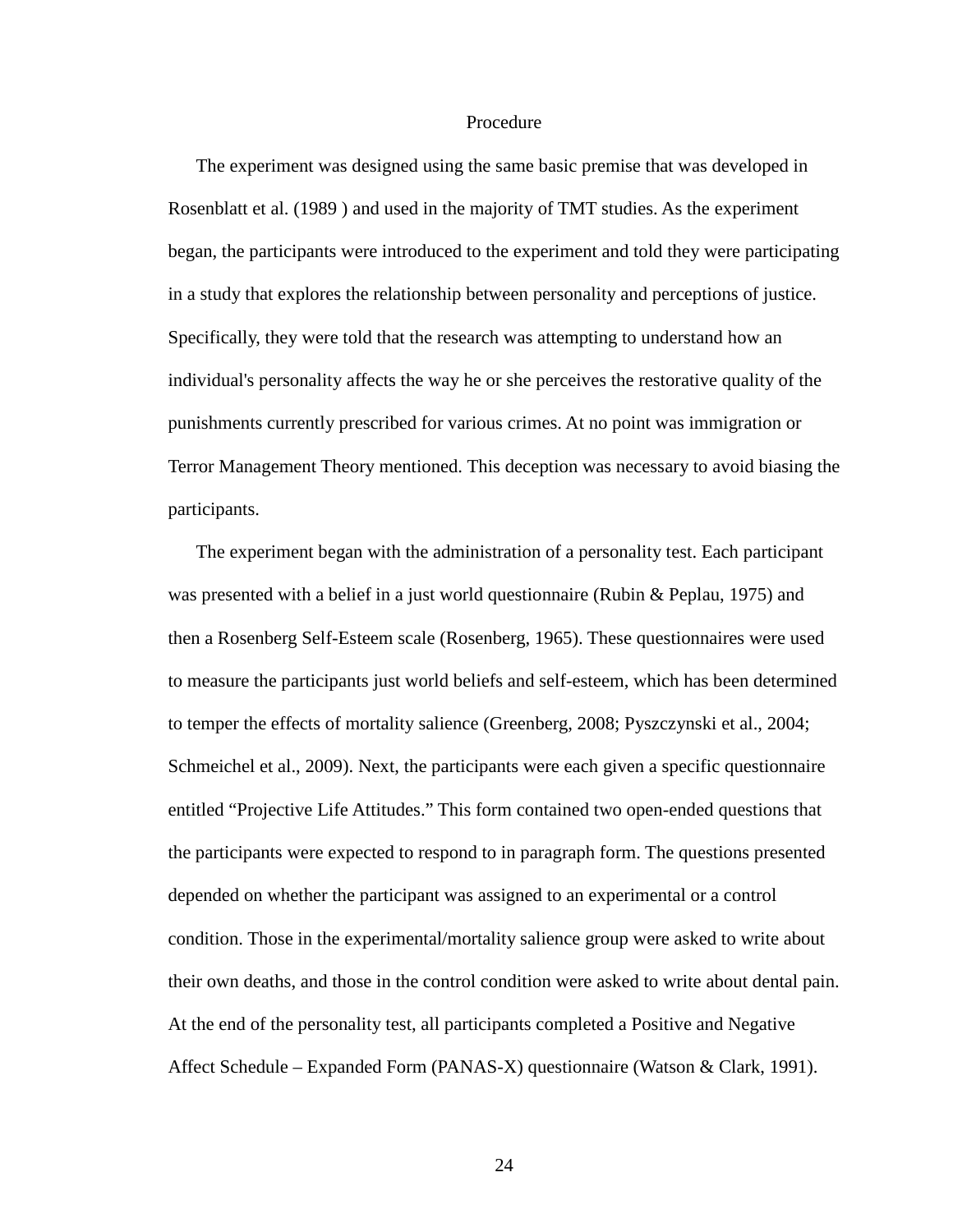This last questionnaire was placed after the death manipulation in order to give the participants time to move past the initial phase of death-thought suppression (Greenberg, Pyszczynski, Solomon, Simon, & Breus, 1994) and to determine if the participants' moods were being negatively impacted by responding to the questions about death, which might impact their responses.

Upon completing the personality test, the participants were provided with a scenario to read that described a man who was caught unlawfully residing and working the in United States. The specific details of the scenario presented were dependent on the condition to which the participant was assigned. After the scenario, a description of the US law that creates the crime of illegal immigration was provided, along with information about the punishment the law allows for the defendant. The participants were then asked to describe what they considered as an appropriate punishment for this crime, how strongly they believed the defendant should be deported, and whether or not they felt the punishment proscribed by the current law was appropriate in strength. Finally, the participants were asked to provide demographic information (including age, sex, ethnicity, political and religious affiliations) and then given debriefing information that included an explanation of the true purpose of the study and the purpose of the deception. The independent and dependent variables used in this experiment are discussed below and can be found in Table 1.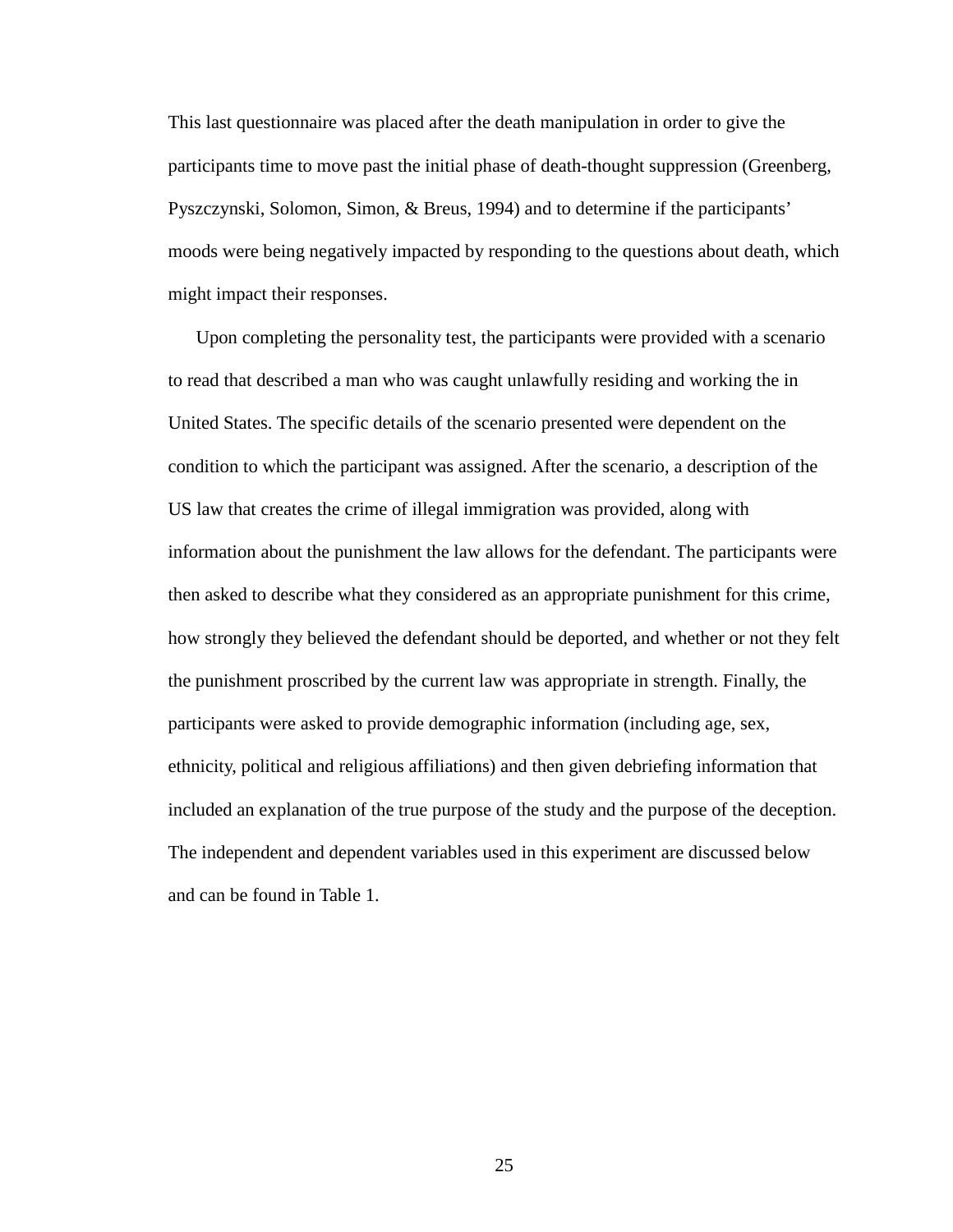#### Measures

#### *Independent Variables*

#### *Mortality Salience*

Participants in the experiment were randomly assigned to either the mortality salience or control condition  $(IV_1)$ . Those in the mortality salience condition were made to consciously think about their own deaths by responding to two open-ended questions. Specifically, the participants were asked to "briefly describe the emotions the thought of your own death arouses in you" and to "jot down, as specifically as you can, what you think will happen to you as you physically die and once you are physically dead." Control group participants were presented with the same questions, except the word "death" was replaced by "dental pain." The responses to these questions were coded by whether or not the participants answered the question that was asked.

#### Table 1

*Independent and Dependent Variables Used in the Experiment* 

|                 | Independent Variables $(IV_{1-3})$  | Dependent Variables $(DV_{1-4})$    |
|-----------------|-------------------------------------|-------------------------------------|
| Var             | Description (Conditions)            | Description (Measure)<br>Var        |
| IV <sub>1</sub> | Mortality Salience (MS / Non-MS)    | $DV_1$ Deportation (Scale, 1 to 10) |
| $IV_2$          | Name (Latin American / Ukrainian)   | $DV_2$ Fine Imposed (US Dollars)    |
| IV <sub>3</sub> | Assimilation (English / No English) | $DV_3$ Length of Sentence (Months)  |
|                 |                                     | $DV_4$ Severity (Scale, -4 to 4)    |

#### *Origin of the Defendant*

Participants in both the mortality salience and control groups were also randomly assigned to one of two country-of-origin conditions  $(V_2)$ . When reading the scenario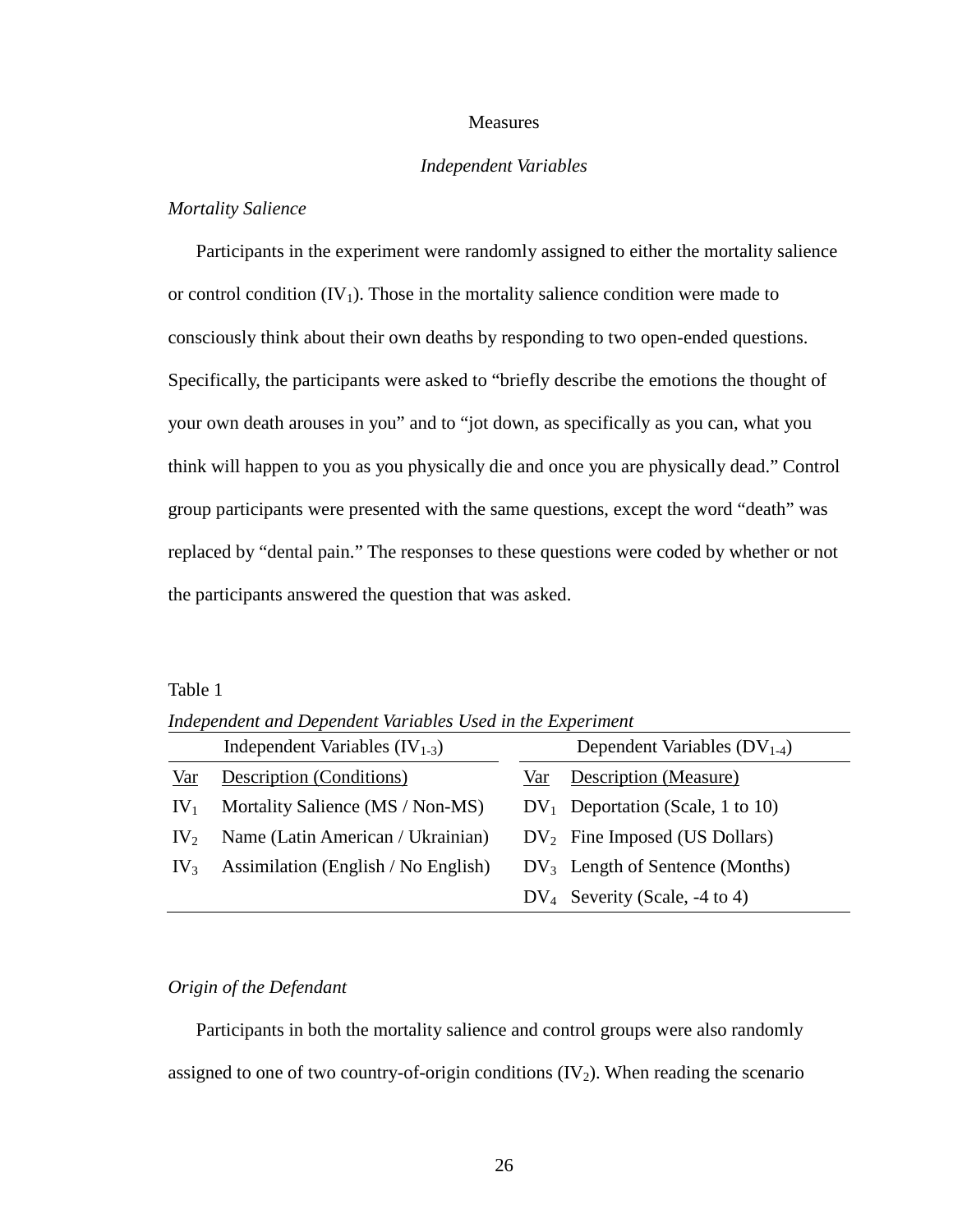about the illegal immigrant, the participants were either told that the defendant's name was Alonso Enriquez, to represent Latin American countries, or Anders Eriksson, to represent European countries. Specific country names were not given. The purpose of this manipulation was to determine whether the perceived source country or region of an illegal immigrant affects a person's opinion when mortality is salient

# *Ability to Speak English*

In addition to the country of origin, all participants were also randomly assigned to one of two conditions in which the defendant has or has not learned to speak English  $(IV<sub>3</sub>)$ . This manipulation was intended to vary the extent to which the defendant has assimilated to American culture. For the purposed of this experiment, a migrant who has learned to speak English was meant to represent a greater level of assimilation to American culture. All participants assigned to a cell in which the defendant had learned to speak English were presented with a brief sentence, written only in English, wherein the defendant uses his own words to justify his actions. In those cases where the defendant had not learned English, the participants were presented with the same English sentence along with a Spanish translation (for Alonso Enriquez) or a Swedish translation (for Anders Eriksson). The specific sentence presented to the participants, along with the full text of each scenario, can be found in Appendix I.

#### *Primary Dependent Variable*

Deportation was selected as the primary dependent variable because it is presumably the most obvious response to the crime of illegal immigration. After responding to questions about additional punishment (discussed below), participants were asked to determine how confident they were that the defendant should be deported after fulfilling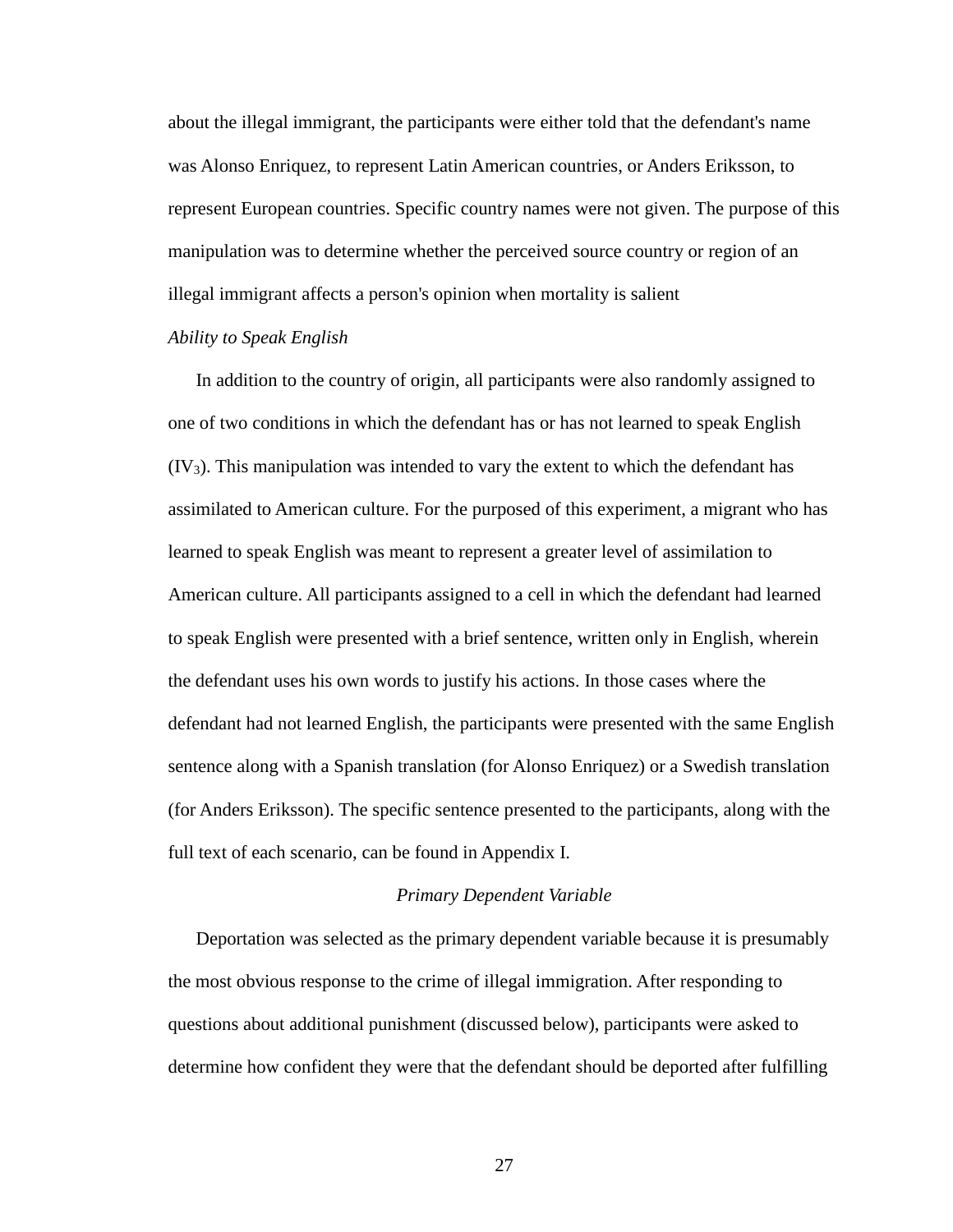any prescribed sentence  $(DV_1)$ . This question was presented as a scale from 1 to 10, with 1 marked as "allowed to stay," 5-6 marked as "possibly deported," and 10 marked as "definitely deported." To answer the question, a whole number between 1 and 10 had to be selected.

#### *Additional Dependent Variables*

Beyond deportation, participants were asked to respond to three additional dependent variable questions, in which they were asked to set a monetary fine, custodial sentence, and to judge the strength of the punishment allowed by current U.S. law.

#### *Monetary Fine*

In accordance with United States Federal Statute, persons found guilty of illegally entering the United States can face a monetary fine and/or a custodial sentence. Participants were asked to set what they believed was an appropriate fine for the crime that was committed  $(DV_2)$ . Participants were presented with an open-ended field in which they were asked to type an amount in whole US dollars, if they felt a fine was appropriate in this situation. Those participants who did not want to enter a fine simply left the field blank. Non-responses were coded as a fine of "0."

#### *Custodial Sentence*

After setting a fine amount, the participants were asked to specify the length of a custodial sentence for the defendant  $(DV_3)$ . This measure was also presented as an openended field in which the participants were asked to enter a length of time in months. The field could be left blank if the participant did not wish to sentence the defendant to prison. Again, non-responses were coded as a length of "0."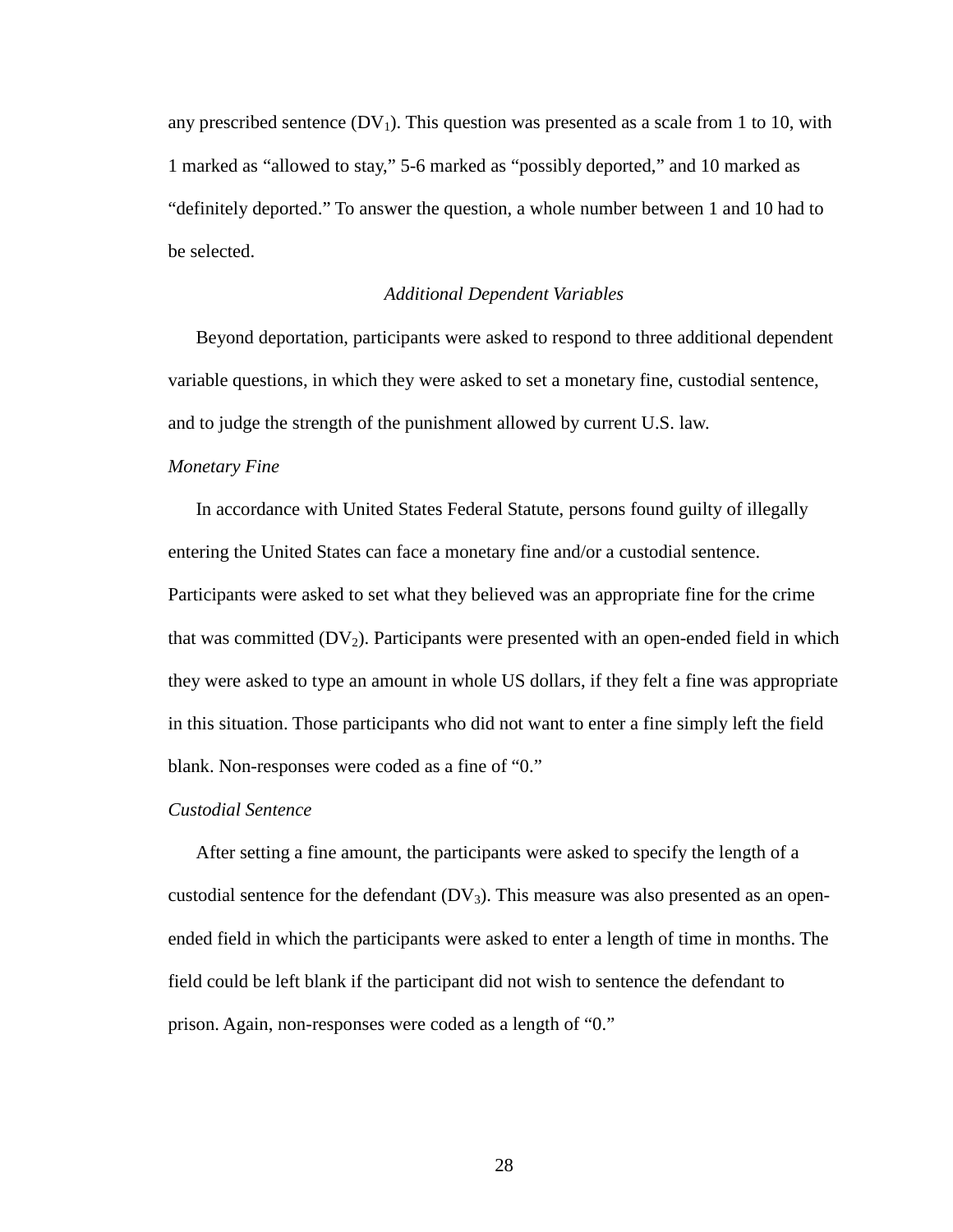# *Strength of the Statute*

Finally, the participants rated whether or not they believed the punishment allowed by statute to be proper in severity  $(DV_4)$ . At the beginning of the dependent measures instrument, the participants were presented with the text of 8 USC § 1325 and a sentence explaining that "under current US law, [the defendant] may be imprisoned for up to 2 years and fined up to \$5,000." On a scale from -4 to 4, the participants were asked to determine if they considered this law to be too lenient (-4), about right (0) or too severe (4). Responses were recoded on a scale of 1-9, in which 1 one was too harsh and 9 was too lenient. This recoding was performed so means would be directly comparable to the other dependent measures. A copy of the complete dependent measure instrument, including all dependent measures and filler questions, can be found in Appendix II.

### IRB Approval

The methodology described in this section, along with all associated instruments, was reviewed by the University of Nevada, Las Vegas Social/Behavioral Institutional Review Board and approved on January 20, 2009. Approval was obtained from the IRB before the research began. This study was filed with the UNLV Office for the Protection of Research Subjects under protocol number 0812-2944.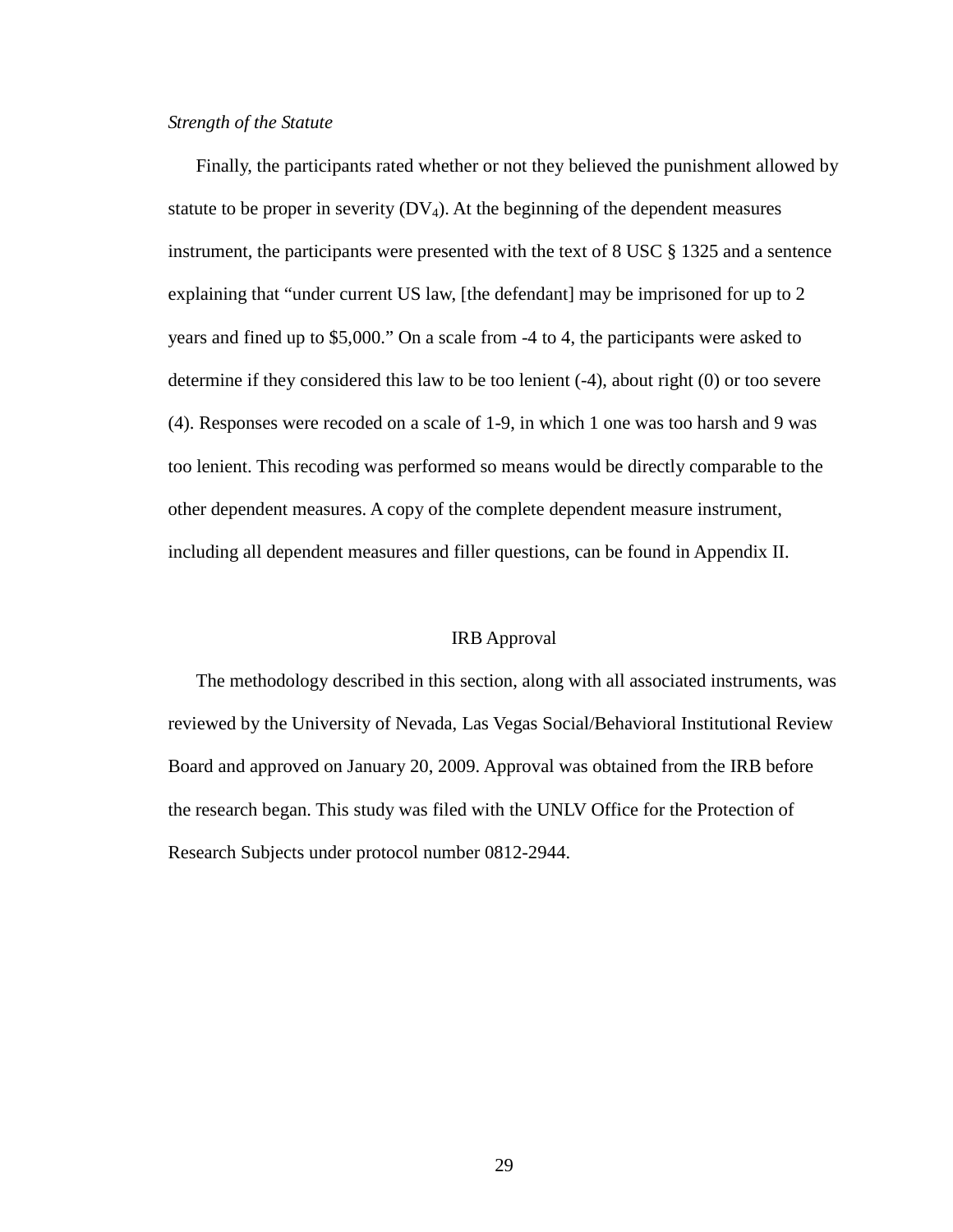### CHAPTER 4

#### DATA ANALYSIS

Analysis of variance (ANOVA) was used to determine if the independent variables were producing significant effects on the dependent variables. According to the existing literature, mortality salience should cause participants to be harsher towards those individuals they perceive as worldview threats. In this research, it was hypothesized that mortality salience would result in harsher responses towards illegal immigrants of a Latin American origin and those who have not learned to speak English.

## Removal of Country of Origin Condition

A total of 232 participants completed the survey and were included in the sample. An initial analysis of the data indicated a problem with participants correctly identifying the country of origin on the relevant manipulation check questions. In the scenarios, the specific country from which the defendant migrated was not stated. Instead, the name of the defendant was used to manipulate country of origin. To ensure that the participants properly interpreted the manipulation, they were asked to identify the origin of the defendant. Ninety-six percent of participants properly identified the origin when presented with the Latin American name, but only 41% were correct when presented with the European name. An ANOVA verified that mortality salience had no impact on whether or not the origin was misidentified  $(p > .18)$ . However, in the Europe / English conditions, in which no foreign language phrase was given, only 16 participants correctly identified the origin. This indicated that the foreign language phrase was an important factor in the correct identification of the European migrant. An ANOVA confirmed that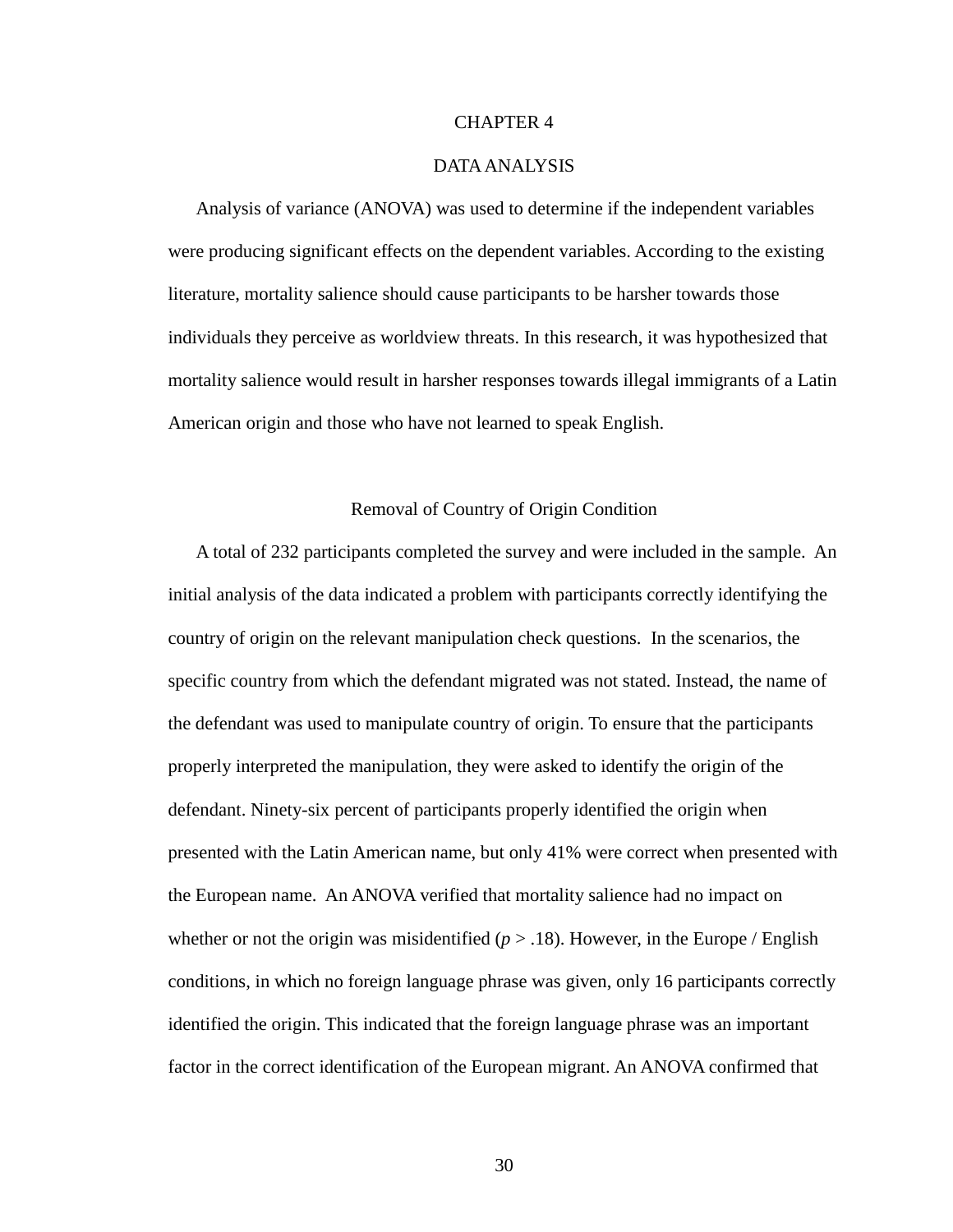the English variable was a statistically significant predictor of the origin being misidentified in the European condition,  $F(1,111) = 8.02$ ,  $p < .01$ . This result was not replicated in the Latin American condition, where the English variable was not a significant predictor of misidentified origin  $(p > .67)$ . The only other factor found to be significant in the misidentification of the European defendant was age,  $F(1,111) = 5.01$ , p < .05, with younger participants more likely to misidentify than older participants.

To avoid any problems that might be introduced into the data by including responses from participants who did not fully understand the scenario, participants who incorrectly identified the origin of defendant were excluded from the analysis. Only including participants who correctly identified the origin of the defendant left two significant problems with the data for the Europe condition. The first is that it severely reduced the cell sizes, leaving them small and very unequal compared to the cells in the Latin America condition. The second is that it presented a larger question of whether the participants left in the Europe condition were directly comparable to the sample as a whole. There could be some unknown factor that led these few participants to interpret the scenario correctly, while so many others made a mistake. This resulted in the decision to categorically exclude all participants in the Europe condition from the analysis and to drop the hypothesis that mortality salience would cause harsher treatment of Latin American migrants. After removing participants in the Europe condition, the revised sample contained 114 participants.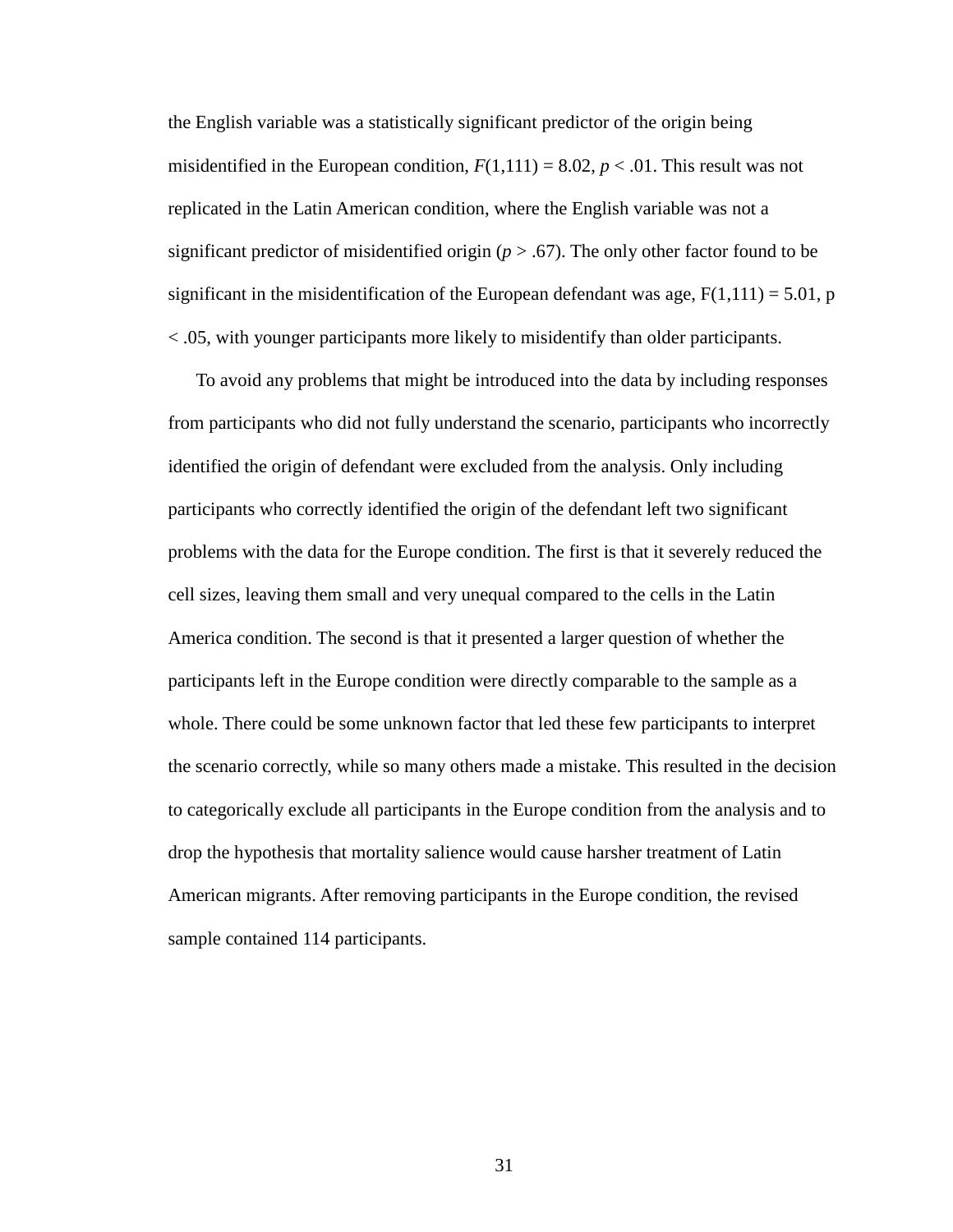#### English as a Measure of Assimilation

The remaining hypothesis stated that mortality salience would cause participants to prescribe a harsher response to a migrant that had not learned to speak English. This statement was made based on the belief that learning to speak English was an indicator of the degree to which a migrant has assimilated to American culture. Participants rated the level the defendant had assimilated to American culture on a scale of one to ten. A comparison of the means revealed that the participants interpreted the adoption of English as an indication of the level of assimilation. Defendants who spoke English were rated with a higher level of assimilation than those who did not (5.85 and 2.86, respectively). A one-way ANOVA showed this result to be statistically significant,  $F(1,112) = 73.79$ ,  $p <$ .001. Another one-way ANOVA confirmed that mortality salience was not a significant predictor of assimilation ( $p > .18$ ).

#### Results for Adoption of English Hypothesis

## *Deportation (DV1)*

The primary dependent variable was deportation. As seen in Table 2, there were little differences in the raw means as a function of the two independent variables. Mortality salience seemed to cause the preference for deportation to drop slightly when defendant spoke English and to rise slightly when the defendant did not speak English. These results seem to support the hypothesis that mortality salience would cause harsher treatment of the defendant that had assimilated less. However, an ANOVA confirmed that neither mortality salience,  $F(1,111) = .15$ ,  $p > .70$ , nor mortality salience x language,  $F(2,110) = .37, p > .69$ , were significant predictors of the preference for deportation.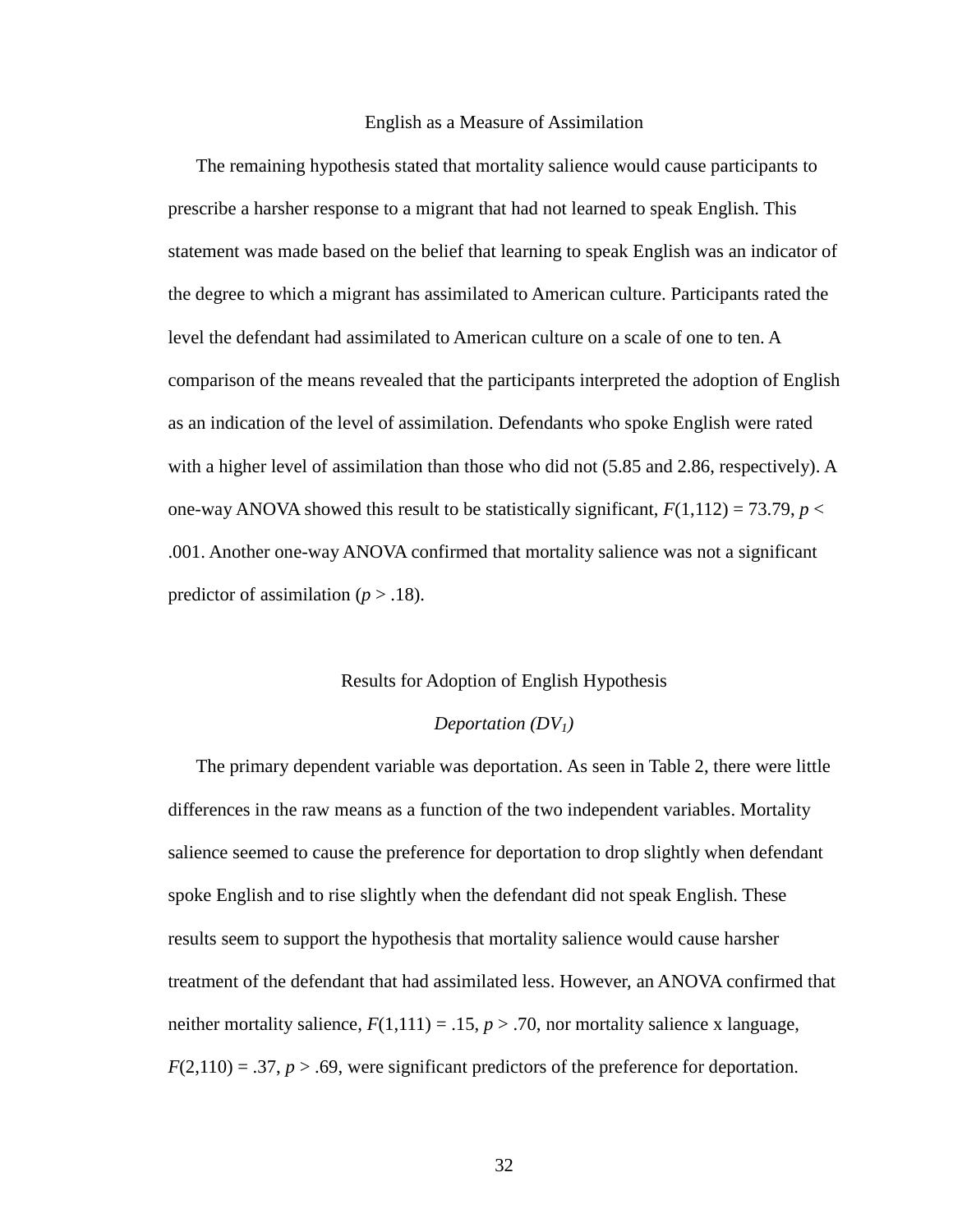### Table 2

| mean results for aeportanon variable (DVT) |    |                          |      |             |      |      |  |  |  |
|--------------------------------------------|----|--------------------------|------|-------------|------|------|--|--|--|
|                                            |    | <b>Mortality Salient</b> |      | Dental Pain |      |      |  |  |  |
| Variable                                   | N  | Mean                     | SD   | N           | Mean | SD   |  |  |  |
| Latin / English                            | 29 | 5.03                     | 2.61 | 28          | 5.64 | 2.64 |  |  |  |
| Latin / No English                         | 26 | 5.88                     | 3.23 | 30          | 5.63 | 2.72 |  |  |  |

*Mean results for deportation variable (DV1)* 

Notes: Higher mean indicates a greater preference for deportation.

A closer examination of the data indicated that the preference for deportation among participants seemed to be largely influenced by how much the participants believed the defendant had contributed to the economy while in the United States. A one-way ANOVA verified that contribution was a significant predictor of preference for deportation,  $F(1,110) = 23.61, p < .001$ . However, the means suggest that mortality salience might be mediating the effects of contribution when perceived contribution level is high (see Table 3). An ANOVA produced a main effect for contribution on deportation in the dental pain condition,  $F(2,57) = 12.94$ ,  $p < .001$ , but not in the mortality salience condition,  $F(1,55) =$ 2.10,  $p > 0.05$ . This verified that the significant effect of perceived contribution was disappearing when mortality was salient.

A three-way (mortalty salience x language x contribution) ANOVA also produced a main effect on deportation,  $F(3,108) = 7.83$ ,  $p < .001$ , and revealed a mortality salience x contribution interaction,  $F(2,112) = 5.23$ ,  $p < .01$  (see Table 4). Further analysis revealed that the mortality salience x contribution interaction was only significant in the no English condition,  $F(2,55) = 4.05$ ,  $p < .02$ . This interaction was not significant in the English condition,  $p > 0.05$ . When looking only at the data in the no English condition, the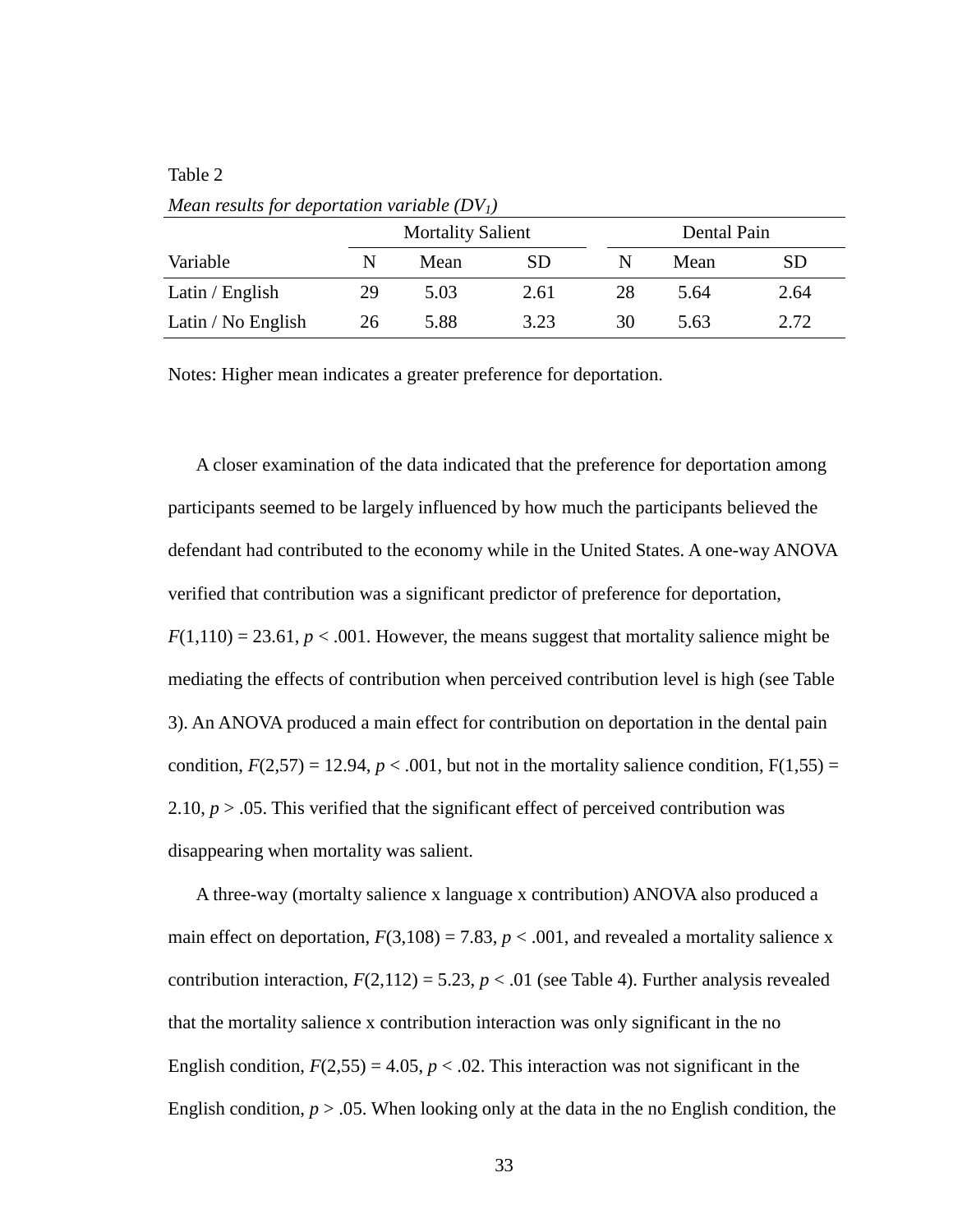contribution variable was found to have a main effect on deportation for dental pain,

 $F(2,29) = 8.39, p < .001$ , but not when mortality was salient ( $p > .05$ ). These results were replicated by the pair-wise comparisons (see Table 4), confirming that mortality salience was mediating the effect of contribution when the perceived contribution level was high.

## Table 3

|                          |    | <b>Mortality Salient</b> |           |    | Dental Pain |           |  |  |
|--------------------------|----|--------------------------|-----------|----|-------------|-----------|--|--|
| Variable                 | N  | Mean                     | <b>SD</b> | N  | Mean        | <b>SD</b> |  |  |
| Low Contribution         |    | 6.82                     | 2.89      | 19 | 7.53        | 2.65      |  |  |
| Some Contribution        | 37 | 5.14                     | 2.88      | 33 | 5.18        | 1.85      |  |  |
| <b>High Contribution</b> |    | 4.86                     | 2.97      |    | 1.40        | .89       |  |  |

*Deportation (DV1) means for levels of perceived contribution* 

Notes: Higher mean indicates a greater preference for deportation.

Although the mortality salience x contribution interaction was not significant in the English condition, a similar main effect for contribution was present in the English / dental pain condition,  $F(2,28) = 5.00$ ,  $p < .01$ , but not in the English / mortality salience condition. The pair-wise comparisons again confirm significant differences in the means in the dental pain condition but not in the mortality salient condition. Unfortunately, the small cell sizes at the high contribution level make the data difficult to interpret. No other variables were found to significantly impact deportation. Neither self-esteem nor whether or not the participant was a migrant impacted the results.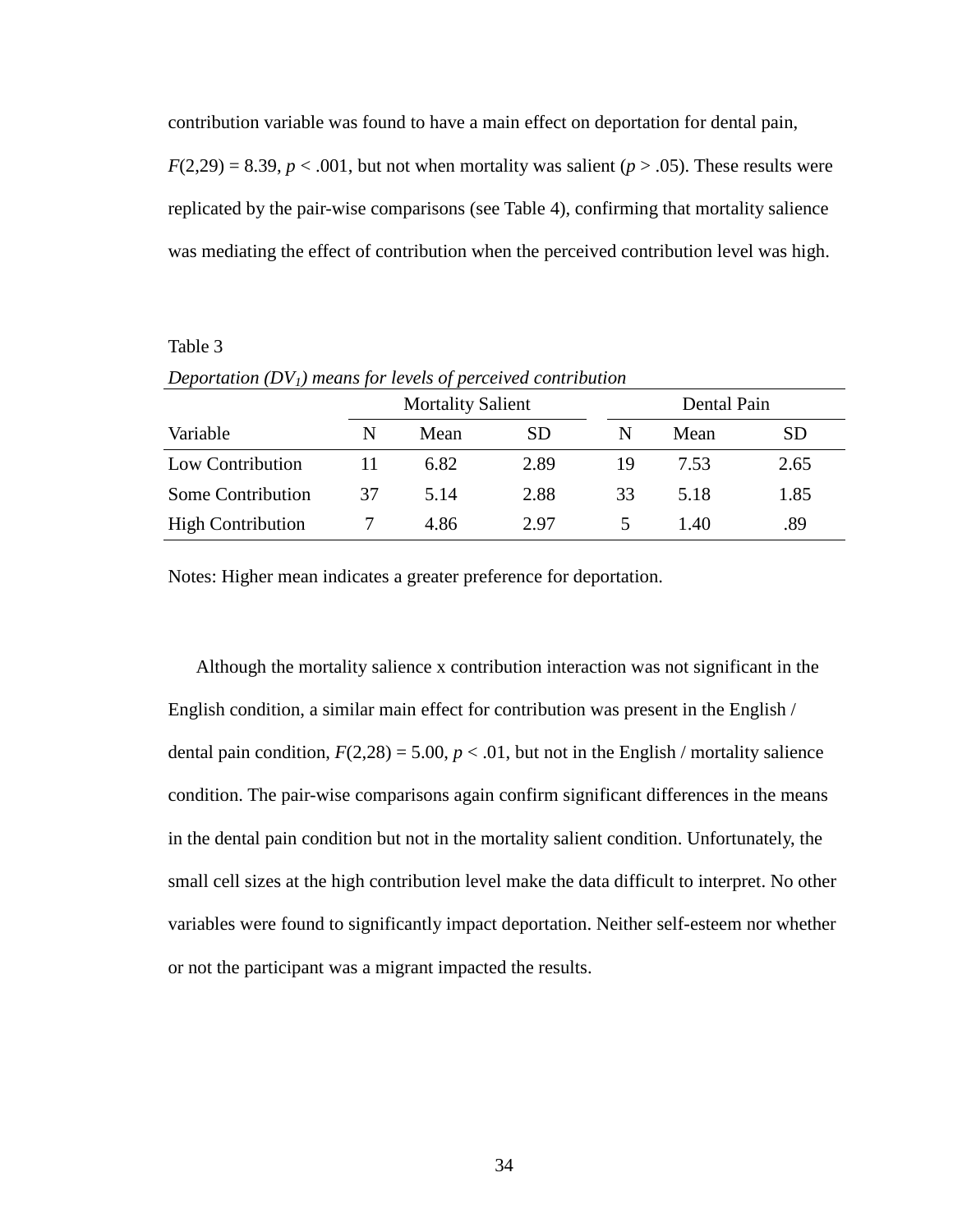### Table 4

|                          |      | <b>Mortality Salient</b> |           | Dental Pain    |                      |                |  |
|--------------------------|------|--------------------------|-----------|----------------|----------------------|----------------|--|
| Variable                 | N    | Mean                     | <b>SD</b> | N              | Mean                 | <b>SD</b>      |  |
| English                  |      |                          |           |                |                      |                |  |
| Low Contribution         | 5    | 6.20                     | 3.03      | 9              | $7.11^{\text{H}}$    | 3.18           |  |
| Some Contribution        | 18   | 5.06                     | 2.65      | 17             | $5.41^{\text{H}}$    | 1.66           |  |
| <b>High Contribution</b> | 6    | 4.00                     | 2.10      | $\overline{2}$ | $1.00$ <sup>LS</sup> | $\overline{0}$ |  |
| No English               |      |                          |           |                |                      |                |  |
| Low Contribution         | 6    | 7.33                     | 2.94      | 10             | 7.90 <sup>SH</sup>   | 2.18           |  |
| Some Contribution        | 19   | 5.21                     | 3.16      | 16             | $4.94^L$             | 2.05           |  |
| <b>High Contribution</b> | $1*$ | 10.00                    |           | 3              | $1.67^L$             | 1.16           |  |
|                          |      |                          |           |                |                      |                |  |

*Deportation (DV1) means showing significant pair-wise comparisons* 

Notes: Higher mean indicates a greater preference for deportation.

 $L$ Mean found to be significantly different from the low contribution mean at .05

<sup>S</sup>Mean found to be significantly different from the some contribution mean at .05

 $H$ Mean found to be significantly different from the high contribution mean at .05

\* Alternate coding revealed the same results.

## *Strength (DV4)*

The strength variable measured whether or not the participants believed that the punishment currently allowed by U.S. law was appropriate for the crime committed by the defendant. Very little difference is apparent in the means for strength across the independent variables (see Table 5). Mortality salience caused the participants to rate the law as slightly more lenient than appropriate for defendants who had learned to speak English and harsher than appropriate for defendants who did not speak English. These results are the opposite of what was predicted in the hypothesis. No main effects were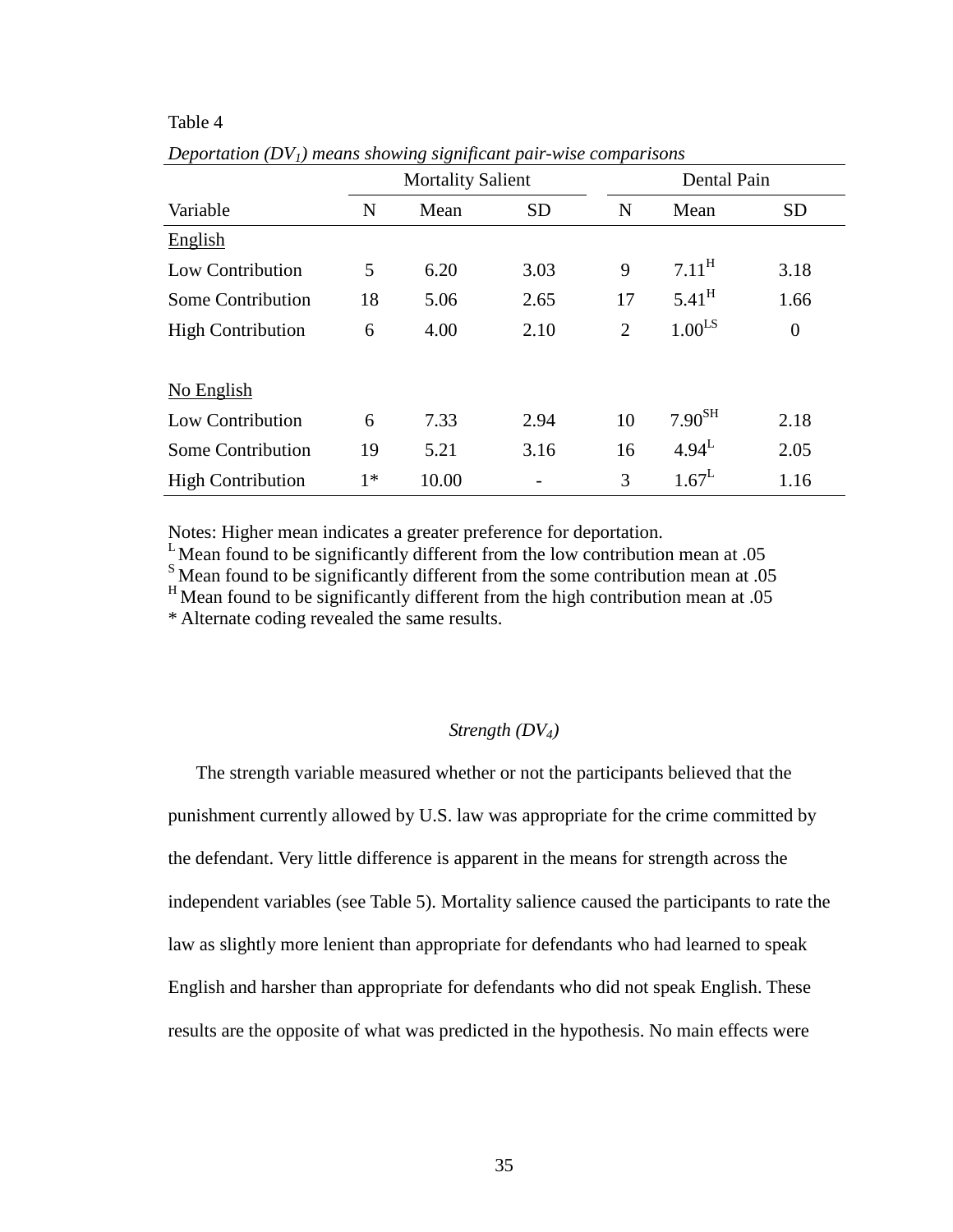found on strength for mortality salience,  $F(1,112) = .32, p > .57$ , or mortality salience x language,  $F(2,111) = 1.21, p > .30$ .

Table 5

*Mean results for strength variable (DV4)* 

|                    |    | <b>Mortality Salient</b> |           |    | Dental Pain |           |  |  |
|--------------------|----|--------------------------|-----------|----|-------------|-----------|--|--|
| Variable           | N  | Mean                     | <b>SD</b> | N  | Mean        | <b>SD</b> |  |  |
| Latin / English    | 29 | 4.76                     | 1.55      | 28 | 4.57        | 1.85      |  |  |
| Latin / No English | 27 | 3.85                     | 1.88      | 30 | 4.47        | 2.03      |  |  |

Notes: Higher mean indicates a greater preference for making the law harsher.

Similar to the deportation variable, opinion about the strength of the law among participants seemed to be influenced by how much the defendant was believed to have contributed to the economy. Contribution was found to have a main effect on strength,  $F(1,111) = 11.49, p < .001$ , and an interaction was found between mortality salience and English,  $F(1,113) = 4.50$ ,  $p < .05$ , when a three-way ANOVA was run including the mortality salience, English, and contribution variables. Looking at the means in Table 6 shows that this interaction may be caused by the reversing of the means at the high contribution level for both English and mortality salience. However, no significant main effects were not found for mortality salience x English at the high contribution level  $(p >$ .05) or at any other level of contribution. The small cell sizes in the high-contribution condition make the data difficult to interpret.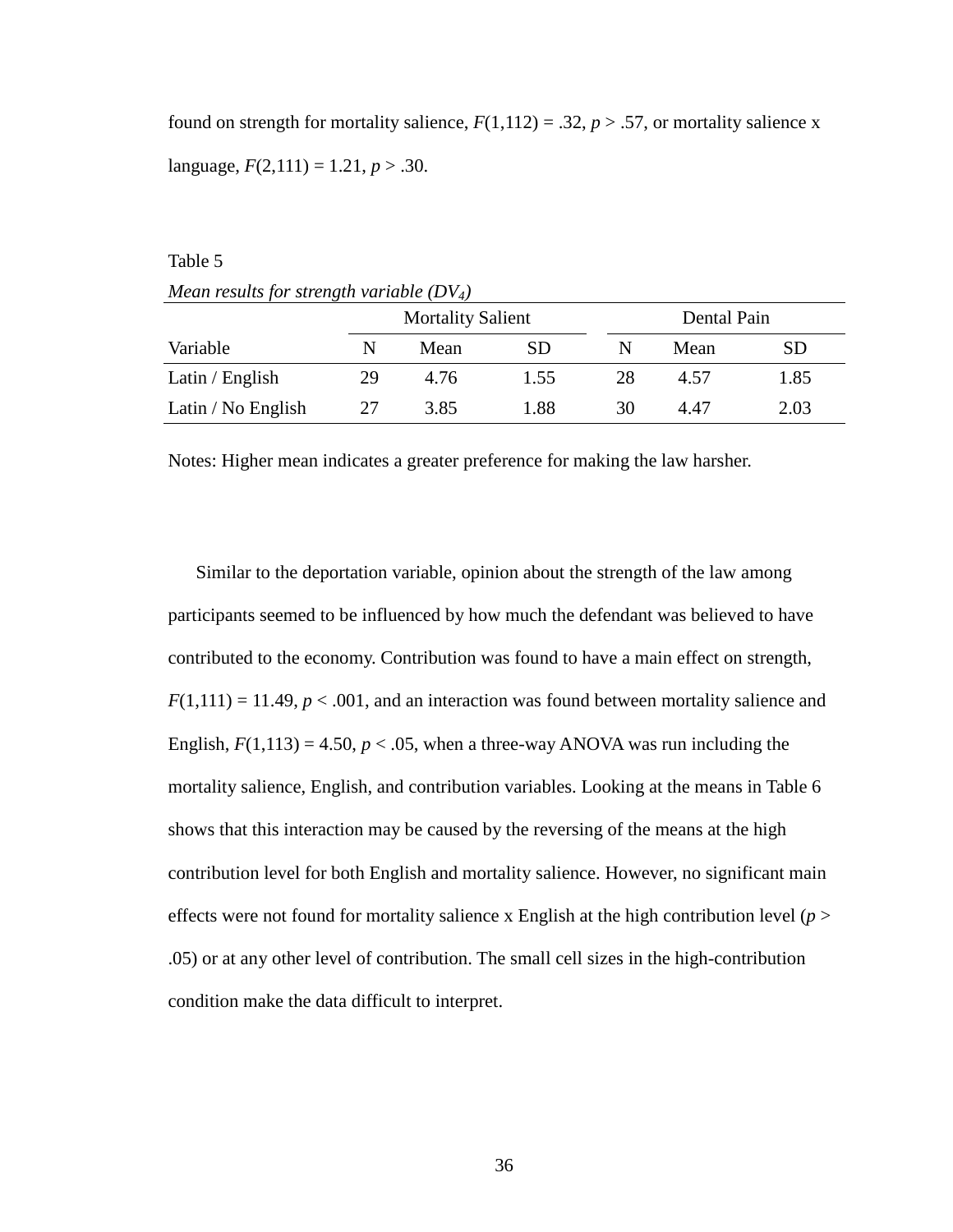## Table 6

|                          |    | <b>Mortality Salient</b> |           | Dental Pain    |       |                |  |
|--------------------------|----|--------------------------|-----------|----------------|-------|----------------|--|
| Variable                 | N  | Mean                     | <b>SD</b> | N              | Mean  | <b>SD</b>      |  |
| <b>English</b>           |    |                          |           |                |       |                |  |
| <b>Low Contribution</b>  | 5  | 4.80                     | 1.10      | 9              | 5.556 | 2.46           |  |
| Some Contribution        | 18 | 5.06                     | 1.70      | 17             | 4.471 | .80            |  |
| <b>High Contribution</b> | 6  | 3.83                     | 1.17      | $\overline{2}$ | 1.000 | $\overline{0}$ |  |
|                          |    |                          |           |                |       |                |  |
| No English               |    |                          |           |                |       |                |  |
| Low Contribution         | 7  | 4.29                     | 2.36      | 10             | 5.30  | 1.83           |  |
| Some Contribution        | 19 | 3.84                     | 1.64      | 16             | 4.31  | 2.09           |  |
| <b>High Contribution</b> | 1  | 1.00                     |           | 3              | 3.00  | 2.00           |  |

*Mean results for strength (DV4) across levels of contribution* 

Notes: Higher mean indicates a greater preference for making the law harsher.

### *Remaining Dependent Variables*

No significant effects were found for either the fine  $(DV_2)$  or the sentence  $(DV_3)$ variables. As seen in Table 7, the raw means for the fine variable suggest that mortality salience caused the participants increase the fine for the defendants who spoke English and to decrease the fine for defendants who did not speak English, which is the opposite of what was predicted in the hypothesis. However, ANOVA showed that these results were not significant for either or mortality salience  $(p > .48)$ , or mortality salience x language ( $p > .43$ ). Likewise, mortality salience ( $p > .85$ ) and mortality salience x language  $(p > .65)$  were found to have no significant effects on the sentence variable. This is despite the fact that mortality salience seemed to result in a slightly higher sentence for defendants that both did and did not speak English.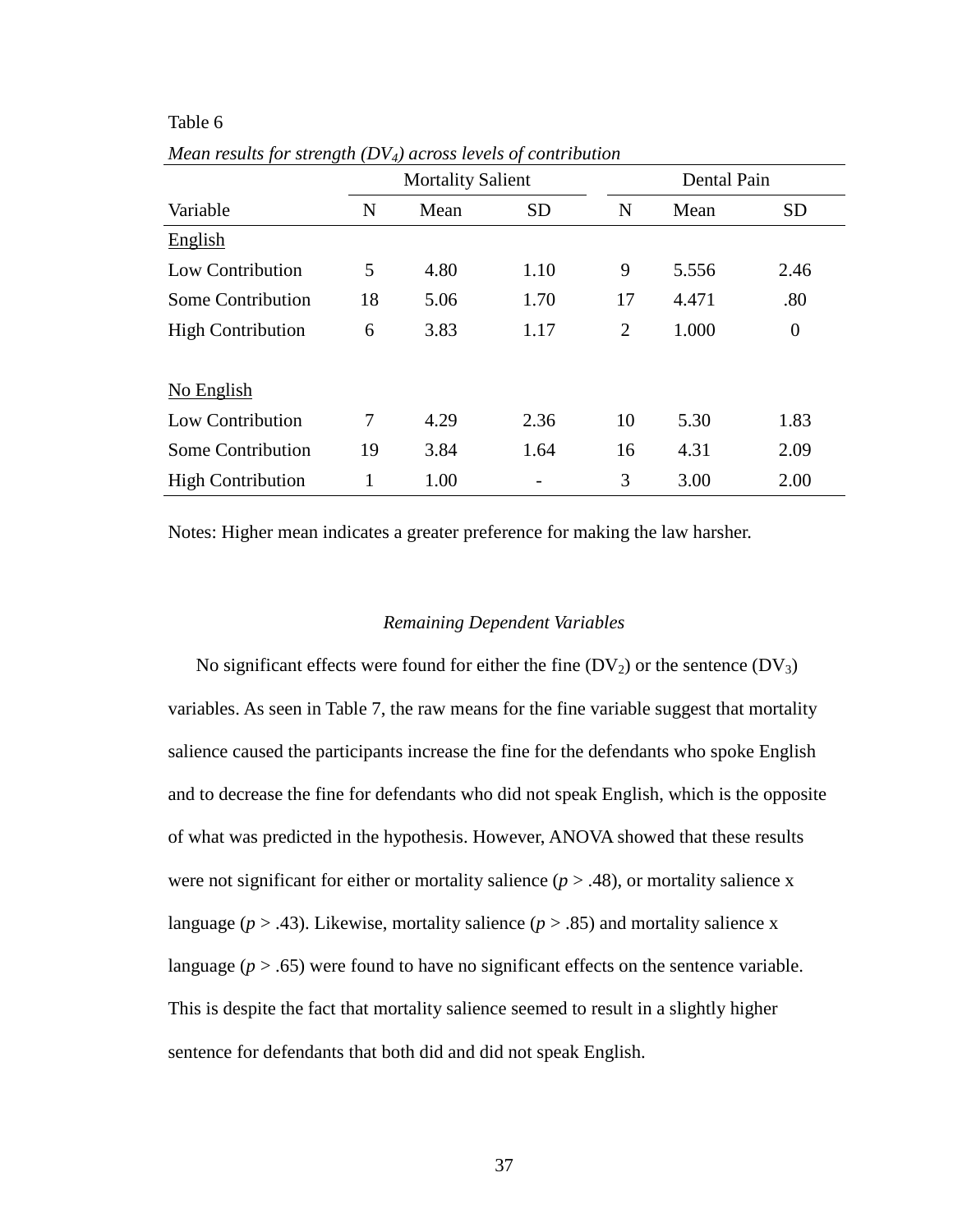# Table 7

|                    |    |                          | ↩ ∕     |             |         |           |  |  |
|--------------------|----|--------------------------|---------|-------------|---------|-----------|--|--|
|                    |    | <b>Mortality Salient</b> |         | Dental Pain |         |           |  |  |
| Variable           | N  | <b>SD</b><br>Mean        |         | N           | Mean    | <b>SD</b> |  |  |
| $Fine*$            |    |                          |         |             |         |           |  |  |
| Latin / English    | 29 | 3241.38                  | 4111.44 | 28          | 1896.61 | 2794.11   |  |  |
| Latin / No English | 27 | 1648.15                  | 1753.10 | 30          | 2250.00 | 2418.31   |  |  |
| Sentence**         |    |                          |         |             |         |           |  |  |
| Latin / English    | 29 |                          | 5.78    | 27          | 2.33    | 4.10      |  |  |
| Latin / No English | 27 | 3.63                     | 5.26    | 29          | 3.59    | 8.29      |  |  |

*Mean results for fine (DV2) and sentence (DV3) variables* 

Notes: Higher mean indicates a greater fine amount or sentence length.

\* One response was dropped from the fine variable for being more than four standard deviations away from the mean.

\*\* Two responses were dropped from the sentence variable for being more than four standard deviations away from the mean.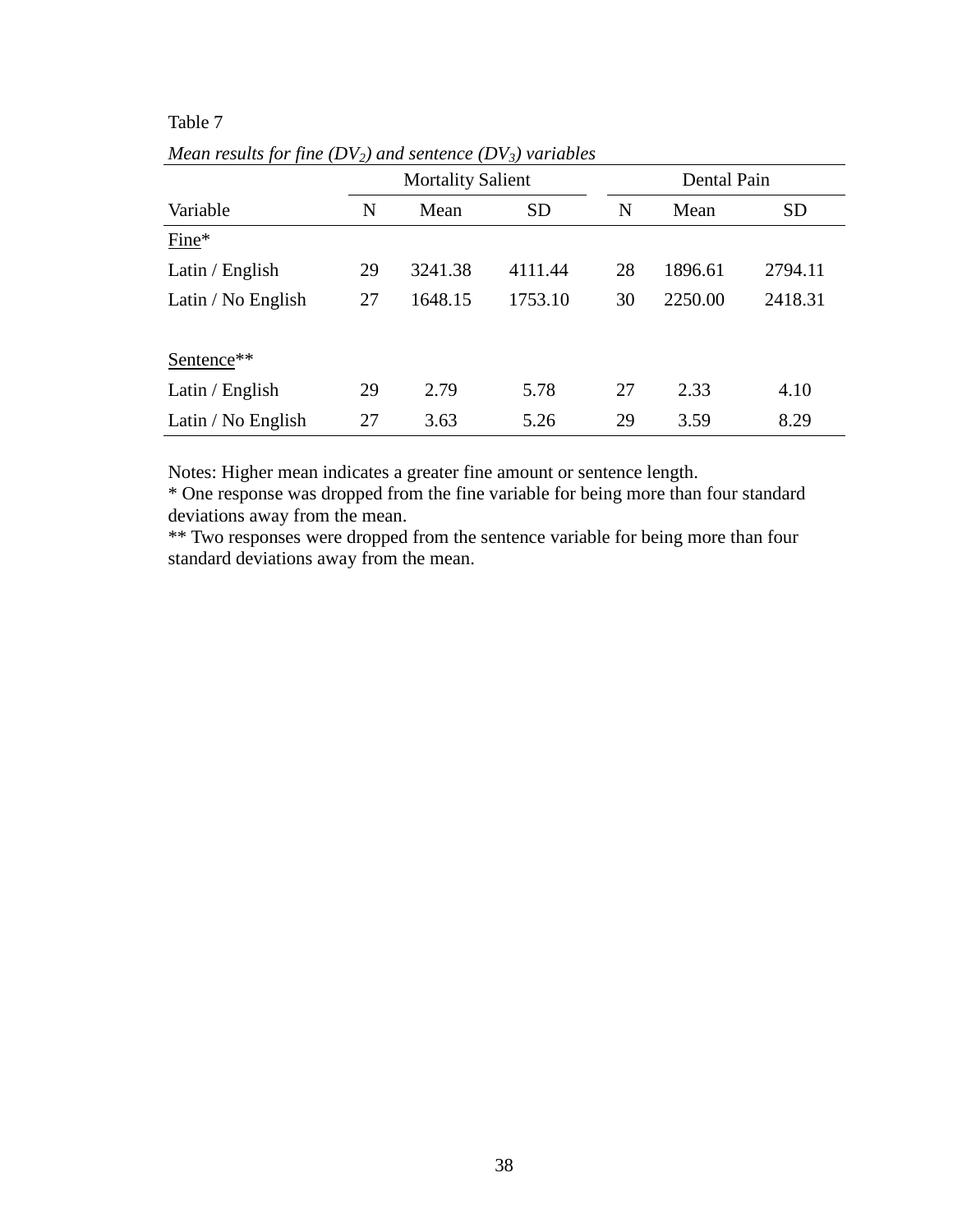### CHAPTER 5

#### CONCLUSIONS AND RECOMMENDATIONS

#### **Discussion**

Terror Management Theory maintains that human behavior is heavily influenced by the need to create a sense of order, meaning, and permanence in life that can serve as psychological protection from the terror of death (Pyszczynski et al., 2002). As discussed extensively in the literature review, simply reminding a person of his or her own mortality can be enough to cause that person to engage in a worldview defense (Solomon et al., 2003). The research conducted in this study was based on the idea that participants would perceive an illegal immigrant to the United States as a worldview threat and would defend their worldviews based on mediating characteristics of immigrant.

#### *Mortality Salience and Assimilation*

The overall results for all dependent variables are inconsistent and inconclusive. The findings for the deportation variable were the most consistent with the hypothesis that mortality salience would cause harsher treatment of the defendant who did not speak English. For deportation, the raw means indicated that mortality salience was causing a harsher response toward this defendant, whose failure to adopt the language indicated less assimilation to American culture. In addition, mortality salience was found to have a statistically significant mediating affect on the preference for deportation when the perceived contribution level of the defendant was rated as high. This indicates that participants who were mortality salient responded to the worldview threat without regard to how much the defendant had contributed to the economy. This finding is consistent with the theoretical basis of TMT (Pyszczynski et al., 2002; Solomon et al., 2003).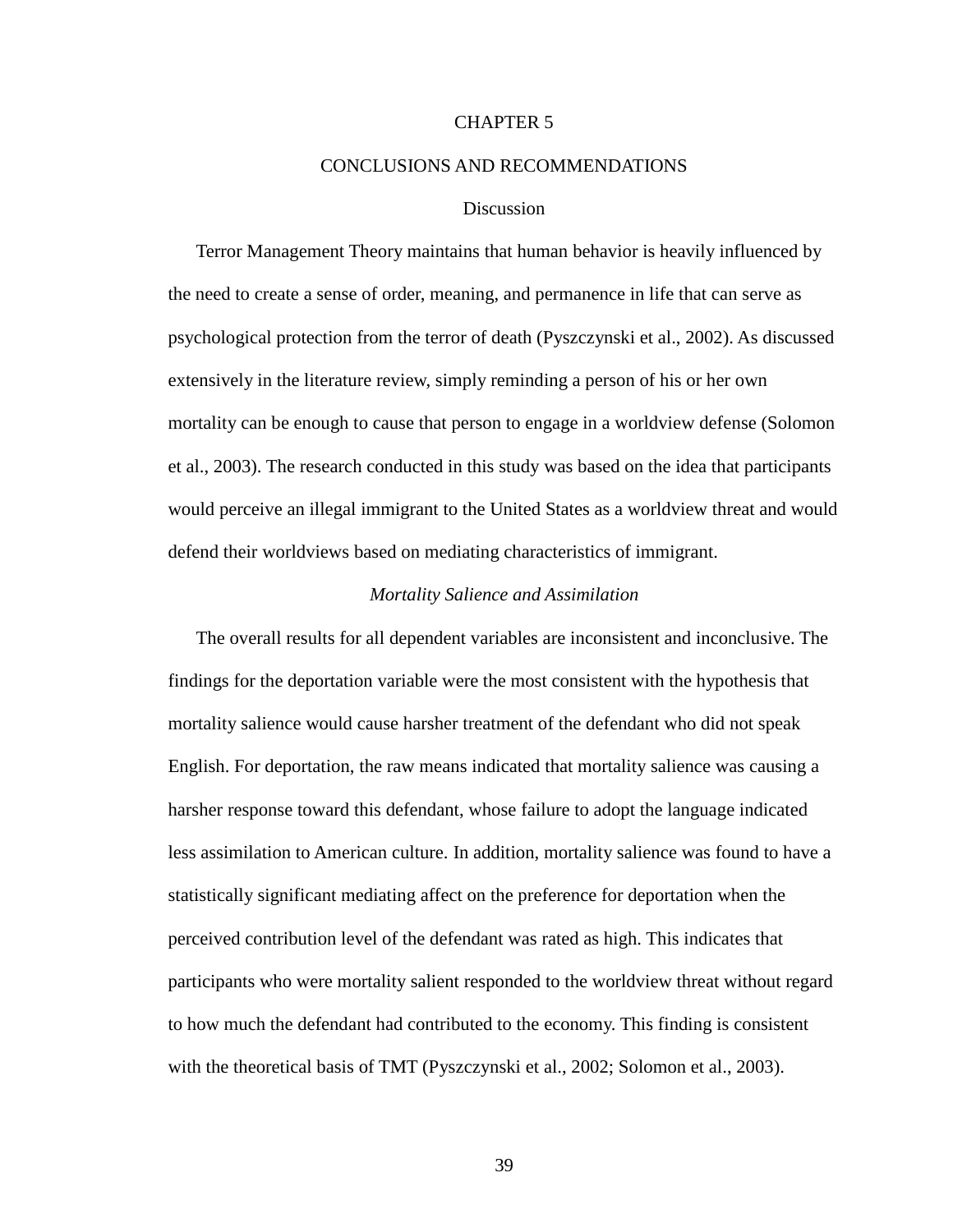Unfortunately, from the data collected it is impossible to discern if this response was due to the fact that the defendant was an immigrant or simply because he had broken the law.

The sentence variable was the only other variable that produced statistically significant results. Like the deportation variable, the perceived level of contribution significantly impacted opinion about the law, but neither mortality salience nor language was found to be significant. These inconsistencies might be explainable by a flaw in the instrumentation for this dependent measure. As seen in Appendix II, question 5 asks the participants to determine if the punishment allowed by law for "this crime" is too lenient, about right, or too severe on a scale of -4 to 4. The question does not specify if the participants are supposed to be rating the appropriateness of the law for the presented defendant specifically or the crime of illegal immigration in general. Different interpretations of the questions might produce different responses among the participants, and those participants who interpreted the question to be about illegal immigration in general might not have considered the assimilation level of the defendant at all.

For the remaining variables, the fine and the length of custodial sentence imposed upon the defendant, no statistically significant results were found. The raw means for the sentence variable were consistent with the expected results. When mortality was salient, participants were found to be slightly harsher, with the longest average sentences being given to the defendant who did not speak English. Less consistent were the results for the fine variable, which is discussed below.

#### *Mentioning the Family*

A problem with the materials that may have impacted the results is the emphasis the scenarios place on family. The word "family" was used three times in each of the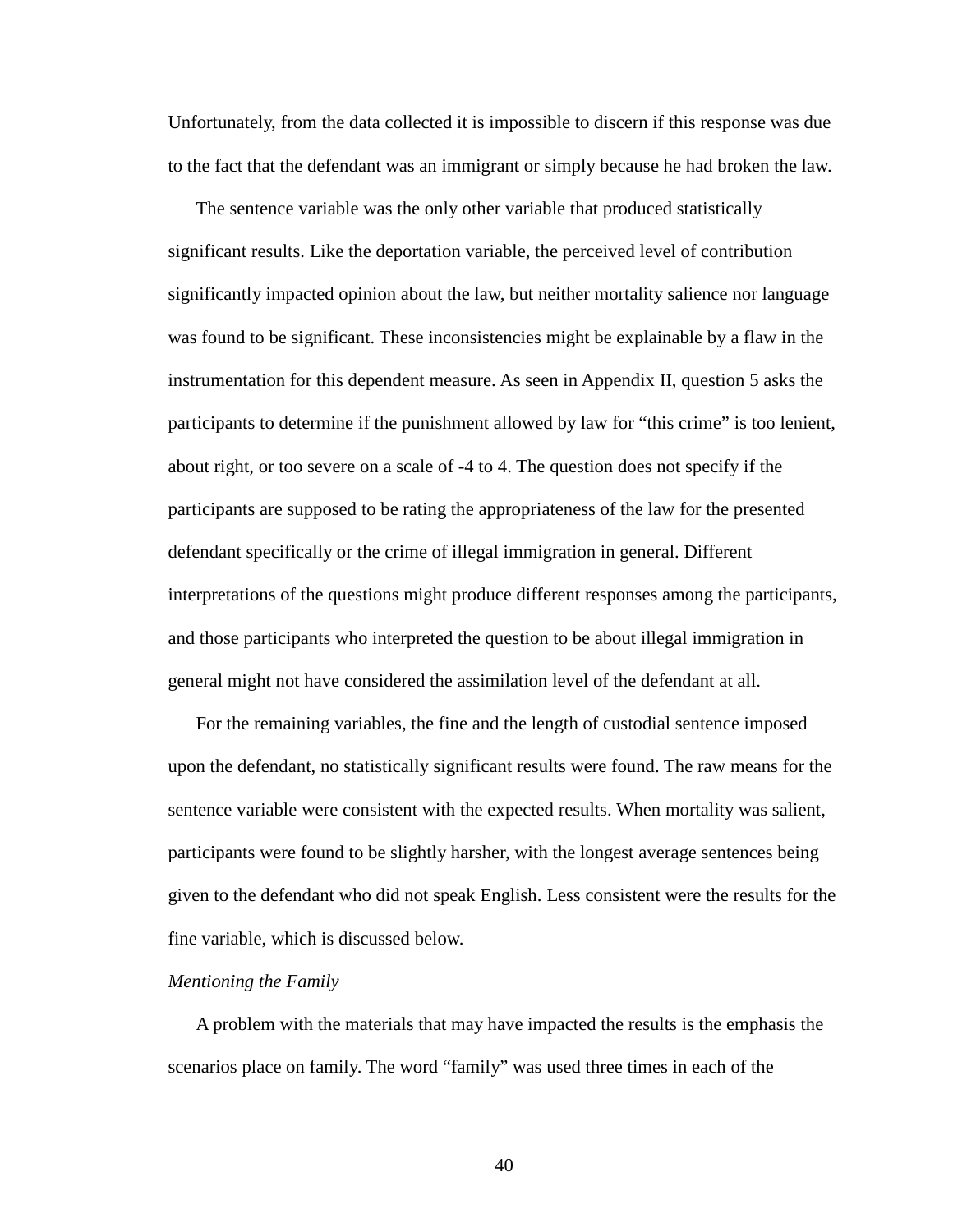scenarios (see Appendix I), in which it was repeatedly mentioned that the defendant came to the United States for the purpose of supporting his family. The scenarios confirm that the defendant was actually able to assist his family by earning enough to send a little bit of money home each month, and they even suggest that sending the money away forced the defendant to live in a "poor neighborhood." This may have seeded the participants with thoughts of the importance of family and contributed to the inconsistent results when mortality was salient. The purpose of the scenarios was to present participants with an illegal immigrant that was intended to represent varying degrees of worldview threat. But, because the scenarios were so family centric, they could have inadvertently changed the part of their worldviews the participants were trying to protect. Instead of keeping their country and culture safe from the invasion of undocumented migrants who refuse to assimilate, at least some participants may have been reminded that people who are willing to sacrifice and risk themselves for their families are generally respected in American culture. Recent terror management research has found that family can temper the affect of mortality salience (Cox et al., 2008; Zhou, Liu, Chen, & Yu, 2008).

Although it was not found to be statistically significant, one of the most glaring inconsistencies in the data were the results for the fine variable. Contrary to what was predicted by the hypothesis, mortality salient participants fined the English speaking defendant almost \$1600 less than the defendant who did not speak English, which was a reversal of what was seen in the dental pain condition. However, in the context that the participants may have been protecting a family-centric worldview, these results make more sense. Any fine amount would presumably be taking money directly from the family the defendant was trying to support. It is possible that the participants believed the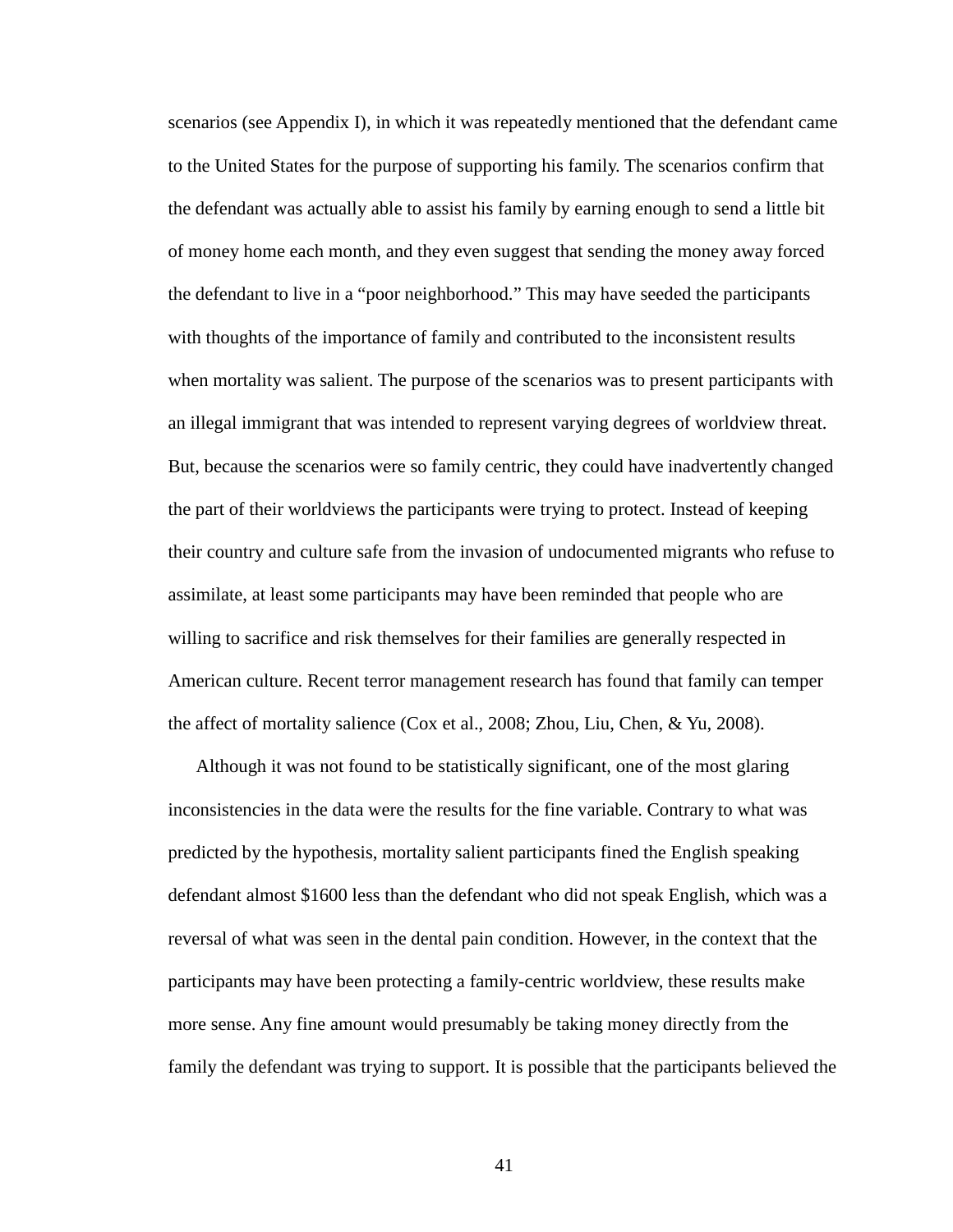English speaking defendant had more earning potential and, therefore, might be better able to pay the fine without causing the family to suffer.

#### *Web-Only Study*

One of the unknown and uncontrollable factors in this research is the fact that the study was conducted entirely online. Participants had the ability to connect to and complete the study from any Internet connected computer anywhere in the world. While protections were put in place to ensure that only registered participants were able to complete the study and multiple submissions were not allowed, there was no way to control the participants' environments while they were reading and responding to the materials. Though the instructions requested that the participants complete the materials from a quiet place that was free from distractions, nothing prevented them from working with any number of distractions. Although participants who clearly misinterpreted the materials were removed from the analysis, the environmental conditions could have produced unknown results that would have not been seen in a laboratory setting. However, the literature indicates that the use Internet based surveys and questionnaires in psychological research does not produce significantly different results from traditional paper-based research (Riva, Teruzzi, & Anolli, 2003; Yu & Yu, 2007).

#### *Impact of Economic Contribution*

The degree to which the participants perceived the defendant had contributed to the economy was found to be the best predictor of both the deportation and strength variables. When the participants believed the defendant had contributed a lot, they were more lenient than when they believed he had contributed little or some. What is not apparent from the data are the factors that led to the participants deciding the contribution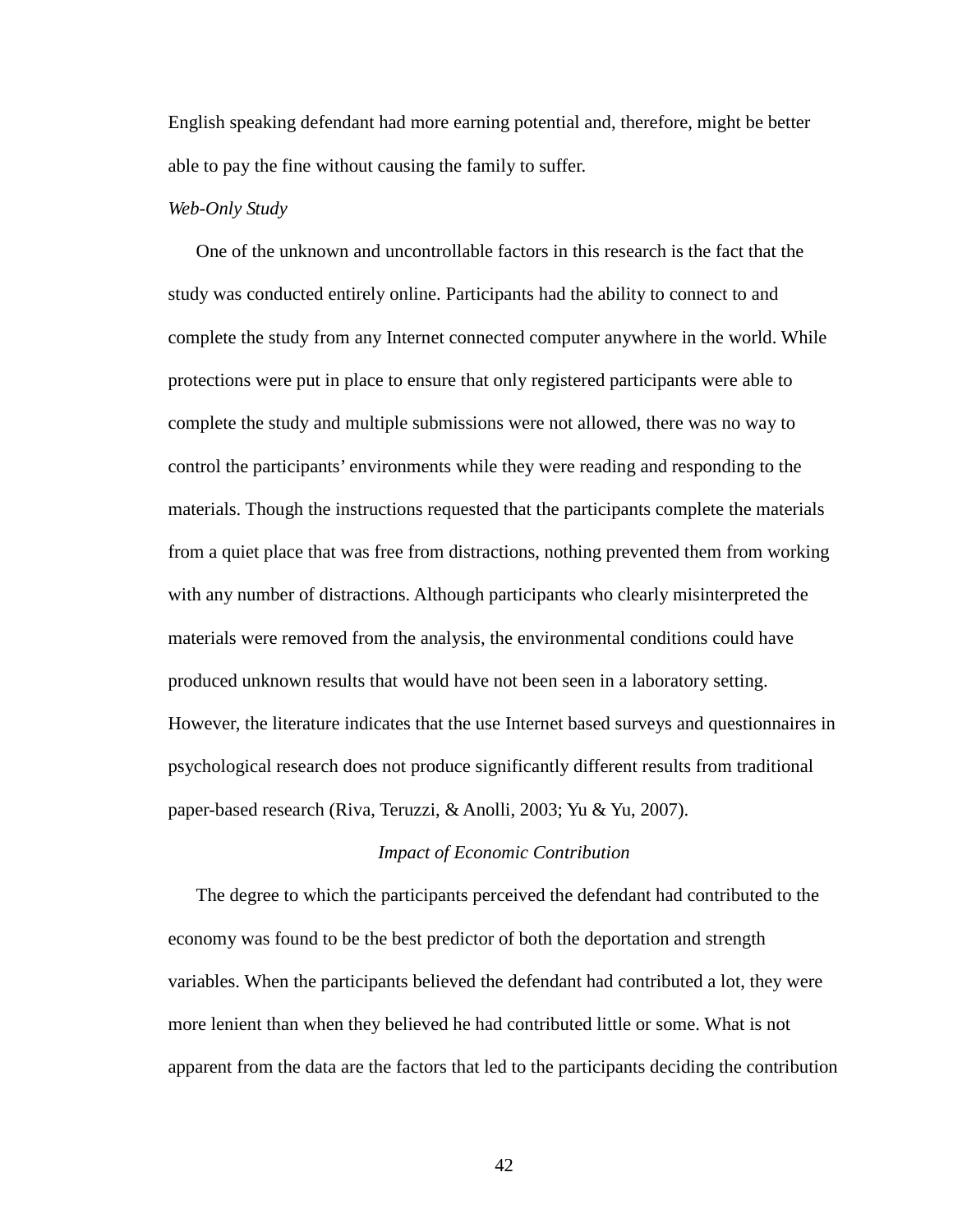level of the defendant. This decision may have been impacted by the national debate surrounding illegal immigration. As discussed in the literature review, a key argument in this debate is over the true economic impacts of immigration (Camarota, 2004, Card, 2006; Chomsky, 2007; Cooper, 2007; Kochhar, 2006). It is possible that participants interpreted the contribution level of the defendant based solely on their views of immigration. Unfortunately, participants were not asked specific questions about their personal views of immigration and illegal immigration in general.

#### *Assumption of Latin American Origin*

An unintended outcome of this study was the discovery that the majority of the sample population did not correctly identify origin of the European immigrant, which led to the dropping of the origin hypothesis and the exclusion of all participants in the Europe condition. Seventy two percent of participants misidentified the origin of the European defendant when no foreign language phrase was given, and 47% misidentified when a Swedish language phrase was included in the scenario. On the surface, this might suggest that the popular consciousness within the sample population was such that illegal immigrants were assumed to be of a Latin American origin unless strong evidence to the contrary was available. Such a conclusion seems to be supported by the fact that 88% of the participants who misidentified selected Latin America as the origin of the European defendant.

Beyond the language phrase, age was the only factor found to be a significant predictor of the misidentification of the European defendant. Younger participants were the most likely to make the mistake, and the phenomenon disappears completely among participants over the age of 27. These results might be the product of the recent public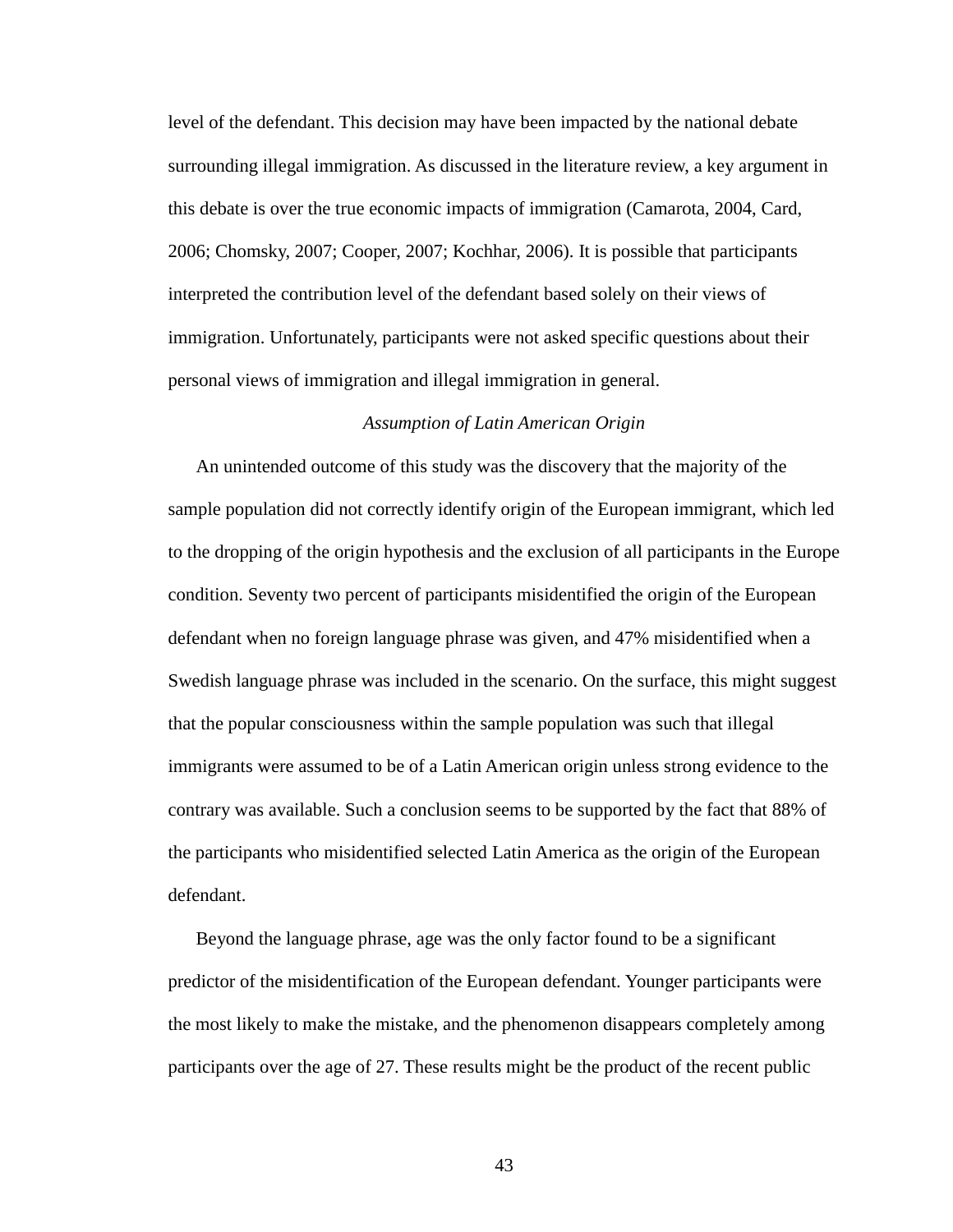debate regarding undocumented migrants of Latin American origin. As discussed in the introduction and literature review, the majority of so-called illegal immigrants currently living in the United States are Latin American by birth, and this group has been the subject of a highly-publicized national debate over the last couple of years ("Immigration issue," 2006; Passel, 2006; Pew Hispanic Center, 2007; "Protesters across," 2008). It seems plausible that younger people might be more susceptible to being caught up in sensational media coverage and less able to filter out inaccurate information based on their own knowledge and experiences. At the same time, the older participants have had longer to learn about the world, which may have made them better able to detect the relatively subtle differences that set apart the European defendant.

## Limitations and Recommendations

Although this study did not produce clear results, the effect of mortality salience has been demonstrated by more than 300 published studies (Greenberg, 2008; Greenberg et al., 1990; Pyszczynski et al, 2001; Pyszczynski et al., 2002; Pyszczynski et a.l, 2004; Schmeichel et al., 2009; Solomon et al. 2003; Rosenblatt et al., 1989). Major limitations to this study include the use of a non-random convenience sample, and the lack of environmental controls associated with employing web-based delivery of the materials. Future research into this subject should use a random sample population that is more representative of the U.S. population and should balance the use of web-based research with a forum that is easier to control. In addition, any replication of this research should use a stronger origin manipulation to ensure it is easier for the participants to determine the origin of the migrant. Replication should also reword the scenarios to either eliminate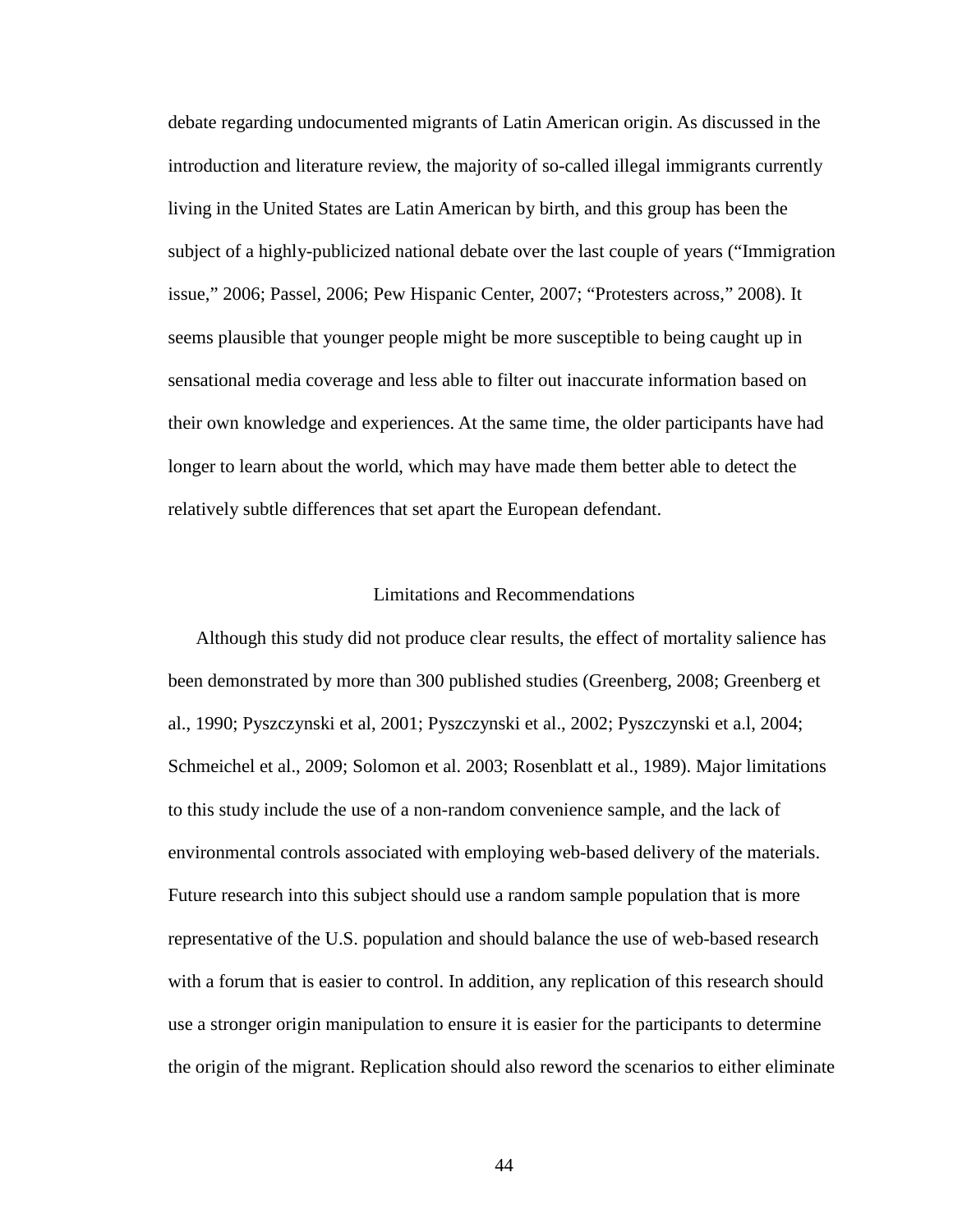or control for the potential influence of the family variable in the materials presented to the participants.

## **Conclusion**

The results of this study are inconclusive. Some support was found for the language hypothesis and for Terror Management Theory in general, but the results were not consistent across the dependent variables. Overall, the findings do suggest that illegal immigrants are perceived by some as a worldview threat, but it is clear that people's perceptions of immigrants and immigration are complex and potentially influenced by a number of factors. The adoption of English was certainly interpreted as a step toward assimilation into American culture, but there was only modest indication that this increased level of assimilation was moderating the effect of mortality salience. The only conclusive finding is that the sample population's treatment of the defendant was significantly influenced by how much they believed the defendant had contributed to the economy. This should be the subject of future research that considers why people have the opinions they do about illegal immigrants and how those opinions impact the treatment of that population.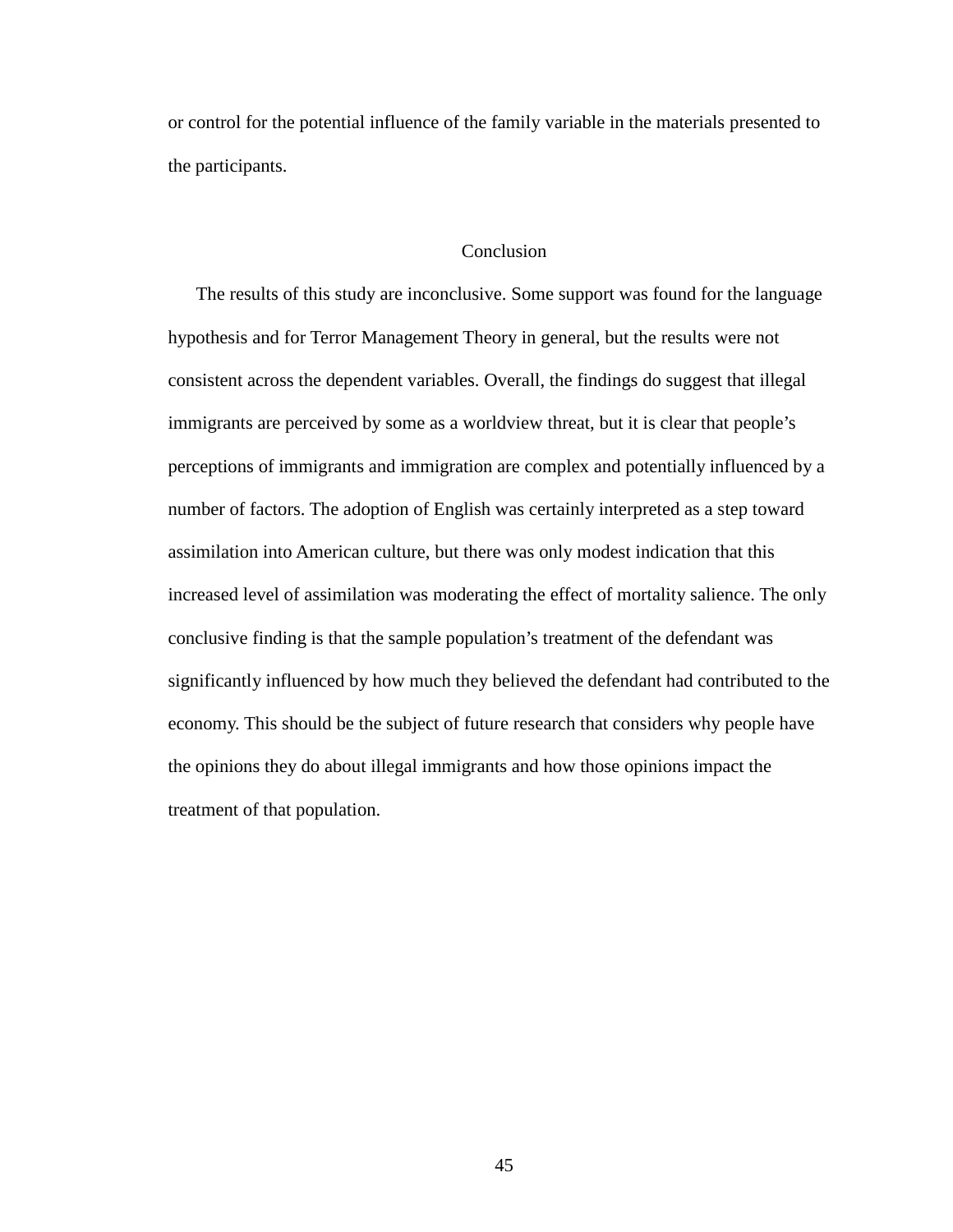## APPENDIX I

## EXPERIMENT SCENARIOS

The following sections contain the exact text that was presented to the participants based on the condition to which they were assigned. The four possible scenarios were Latin America / No English, Latin America / English, Europe / No English, and Europe /

English.

# *Latin America / No English*

After being deported once before, Alonso Enriquez again entered the United States without authorization approximately five years ago. His intention was to work in the US for a few years, while saving money and sending money home to help support his family. Afterward, Mr. Enriquez planned to return to his home country.

While in the United States, Mr. Enriquez worked fulltime for a handful of employers performing primarily unskilled and physical labor. Mr. Enriquez was able to earn enough to send a little bit to his family every month.

Aside from those activities related to his immigration status, Alonso Enriquez did not engage in any criminal activity while living in the United States. When he was not at work, Mr. Enriquez spent most of his time living a quiet life in a poor neighborhood. He did not come in contact with law enforcement at any time until he was caught by the INS a few months ago and charged with entering the United States illegally.

During his time in the country, Mr. Enriquez never learned to speak more than a small amount of English. He could only communicate with his attorney and with the trial court through a translator. In defense of his actions, Alonso Enriquez only said,

 "*He tratado de encontrar mejor vida para mí y mí família*." "I was trying to find a better life for me and my family." (translated)

Alonso Enriquez was found guilty in a US District Court of improperly entering the United States.

# *Latin America / English*

After being deported once before, Alonso Enriquez again entered the United States without authorization approximately five years ago. His intention was to work in the US for a few years, while saving money and sending money home to help support his family. Afterward, Mr. Enriquez planned to return to his home country.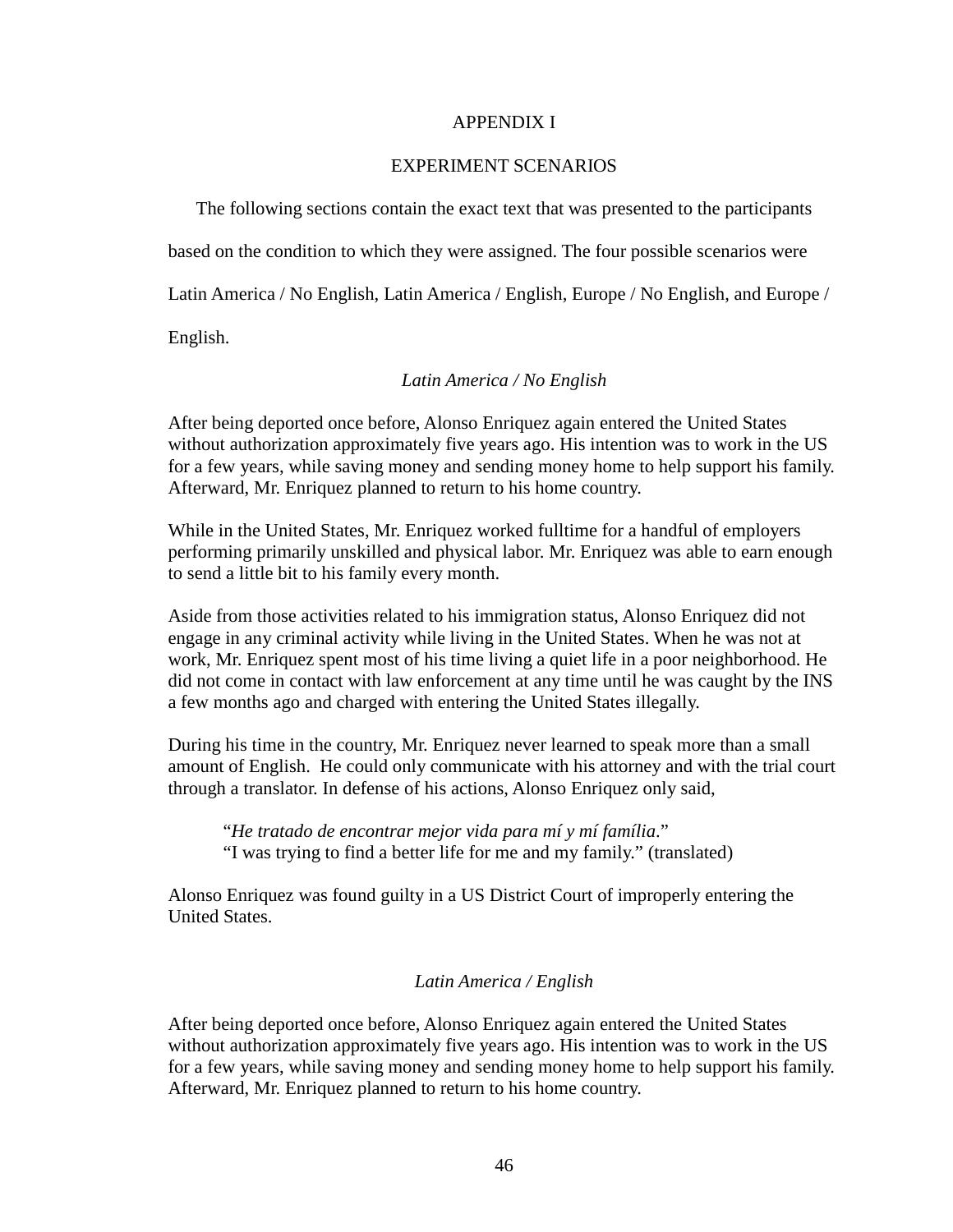While in the United States, Mr. Enriquez worked fulltime for a handful of employers performing primarily unskilled and physical labor. Mr. Enriquez was able to earn enough to send a little bit to his family every month.

Aside from those activities related to his immigration status, Alonso Enriquez did not engage in any criminal activity while living in the United States. When he was not at work, Mr. Enriquez spent most of his time living a quiet life in a poor neighborhood. He did not come in contact with law enforcement at any time until he was caught by the INS a few months ago and charged with entering the United States illegally.

During his time in the country, Mr. Enriquez learned to speak English. He was able to make it though his court proceedings without the assistance of a translator. In defense of his actions, Alonso Enriquez only said,

"I was trying to find a better life for me and my family."

Alonso Enriquez was found guilty in a US District Court of improperly entering the United States.

# *Europe / No English*

After being deported once before, Anders Eriksson again entered the United States without authorization approximately five years ago. His intention was to work in the US for a few years, while saving money and sending money home to help support his family. Afterwards, Mr. Eriksson planned to return to his home country.

While in the United States, Mr. Eriksson worked fulltime for a handful of employers performing primarily unskilled and physical labor. Mr. Eriksson was able to earn enough to send a little bit to his family every month.

Aside from those activities related to his immigration status, Anders Eriksson did not engage in any criminal activity while living in the United States. When he was not at work, Mr. Eriksson spent most of his time living a quiet life in a poor neighborhood. He did not come in contact with law enforcement at any time until he was caught by the INS a few months ago and charged with entering the United States illegally.

During his time in the country, Mr. Eriksson never learned to speak more than a small amount of English. He could only communicate with his attorney and with the trial court through a translator. In defense of his actions, Anders Eriksson only said,

 "*Jag försökte hitta ett bättre liv för mig själv och min familj.*" "I was trying to find a better life for me and my family." (translated)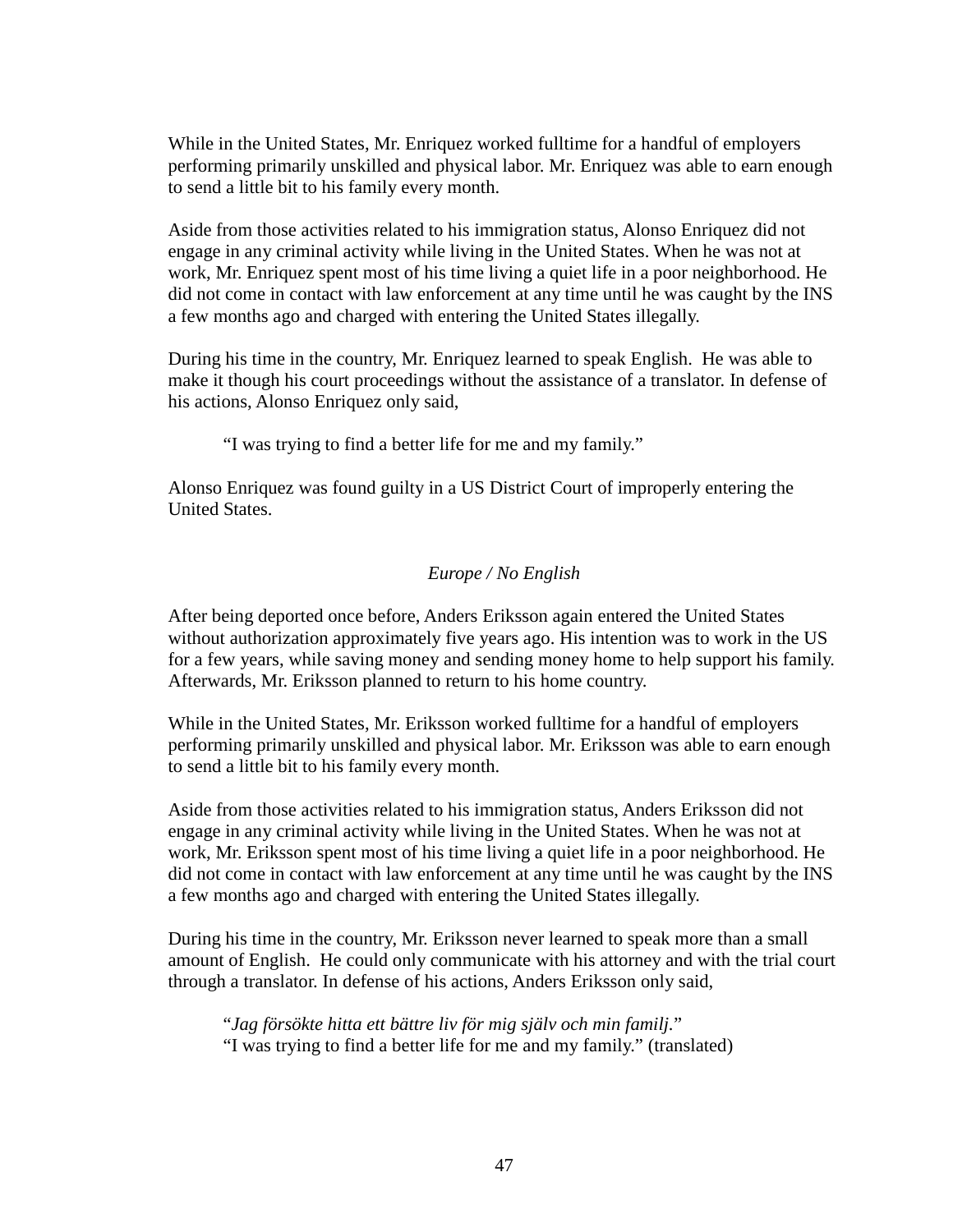Anders Eriksson was found guilty in a US District Court of improperly entering the United States.

# *Europe / English*

After being deported once before, Anders Eriksson again entered the United States without authorization approximately five years ago. His intention was to work in the US for a few years, while saving money and sending money home to help support his family. Afterwards, Mr. Eriksson planned to return to his home country.

While in the United States, Mr. Eriksson worked fulltime for a handful of employers performing primarily unskilled and physical labor. Mr. Eriksson was able to earn enough to send a little bit to his family every month.

Aside from those activities related to his immigration status, Anders Eriksson did not engage in any criminal activity while living in the United States. When he was not at work, Mr. Eriksson spent most of his time living a quiet life in a poor neighborhood. He did not come in contact with law enforcement at any time until he was caught by the INS a few months ago and charged with entering the United States illegally.

During his time in the country, Mr. Eriksson learned to speak English. He was able to make it though his court proceedings without the assistance of a translator. In defense of his actions, Anders Eremanko only said,

"I was trying to find a better life for me and my family."

Anders Eriksson was found guilty in a US District Court of improperly entering the United States.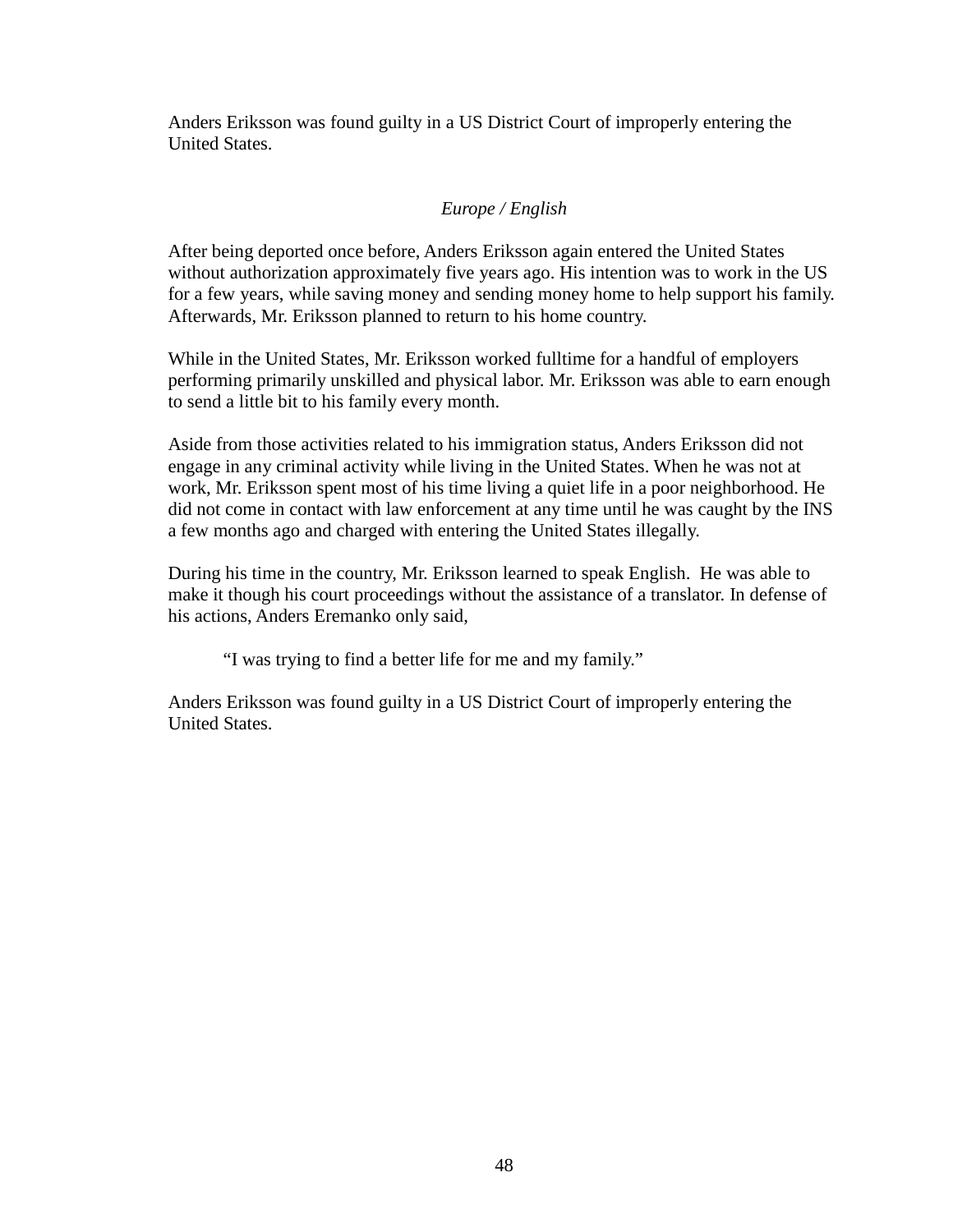## APPENDIX II

#### DEPENDENT MEASURE INSTRUMENTATION

United States Code, Title 8 Section 1325 states:

 Any alien who (1) enters or attempts to enter the United States at any time or place other than as designated by immigration officers, or (2) eludes examination or inspection by immigration officers, or (3) attempts to enter or obtains entry to the United States by a willfully false or misleading representation or the willful concealment of a material fact, shall, for the first commission of any such offense, be fined under title 18 or imprisoned not more than 6 months, or both, and, for a subsequent commission of any such offense, be fined under title 18, or imprisoned not more than 2 years, or both.

Under current US law, this person may be imprisoned for up to 2 years and fined up to \$5,000.

1.) Excluding deportation, please select the punishment you feel most appropriately restores justice in this situation? (circle one)

 A. No punishment B. Fine

- C. Imprisonment
- D. Both fine and imprisonment

2.) IF you believe a fine is appropriate, how much should this person be fined (in US dollars)?

\$\_\_\_\_\_\_\_\_\_\_ USD

3.) IF you believe a prison sentence is appropriate, how long of a sentence should this person face (in months)?

months

4.) After meeting the terms of his penalty (if any), this person should be: (circle one)

|                 |  |  |                          | 1 2 3 4 5 6 7 8 9 10 |  |                            |
|-----------------|--|--|--------------------------|----------------------|--|----------------------------|
| Allowed to Stay |  |  | <b>Possibly Deported</b> |                      |  | <b>Definitely Deported</b> |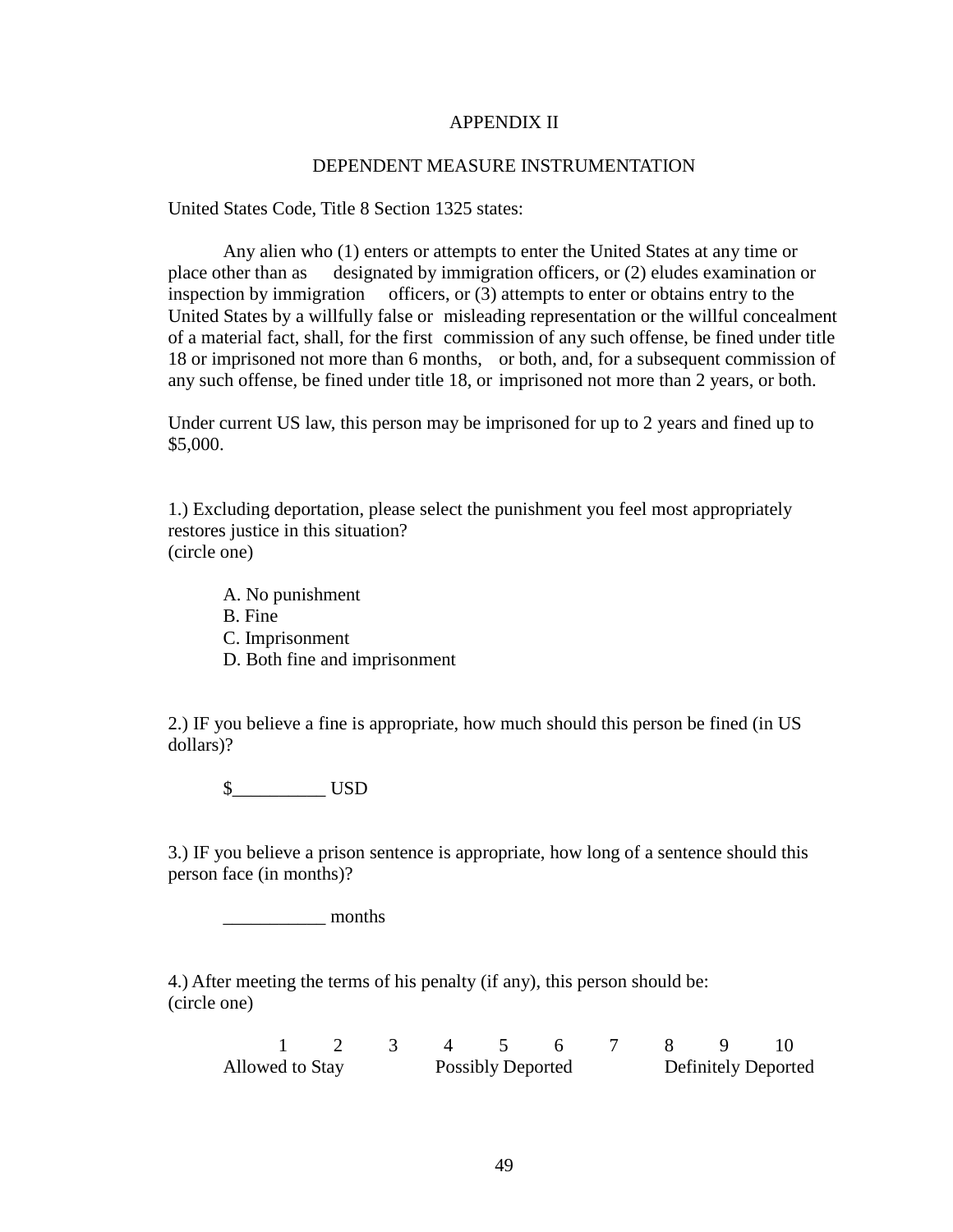5.) In your opinion, the punishment allowed by law for this crime is: (choose one)

> -4 -3 -2 -1 0 1 2 3 4 Too lenient About Right Too severe

6.) According to the current law, what is the maximum fine a person accused of this crime could receive?

 A. \$1,000 B. \$5,000 C. \$7,500 D. \$10,000

7.) According to the current law, what is the maximum prison sentence a person accused on this crime could receive?

 A. 6 Months B. 1 Year C. 2 Years D. 5 Years

8.) This person accused of illegally entering the US is originally from what part of the world?

 A. Africa B. Europe C. Latin America D. Pacific Islands

9.) In your opinion, how much did the defendant contribute to the economy?

| No contribution<br>Some contribution |  |  |  |  |  | Large contribution |  |  |  |
|--------------------------------------|--|--|--|--|--|--------------------|--|--|--|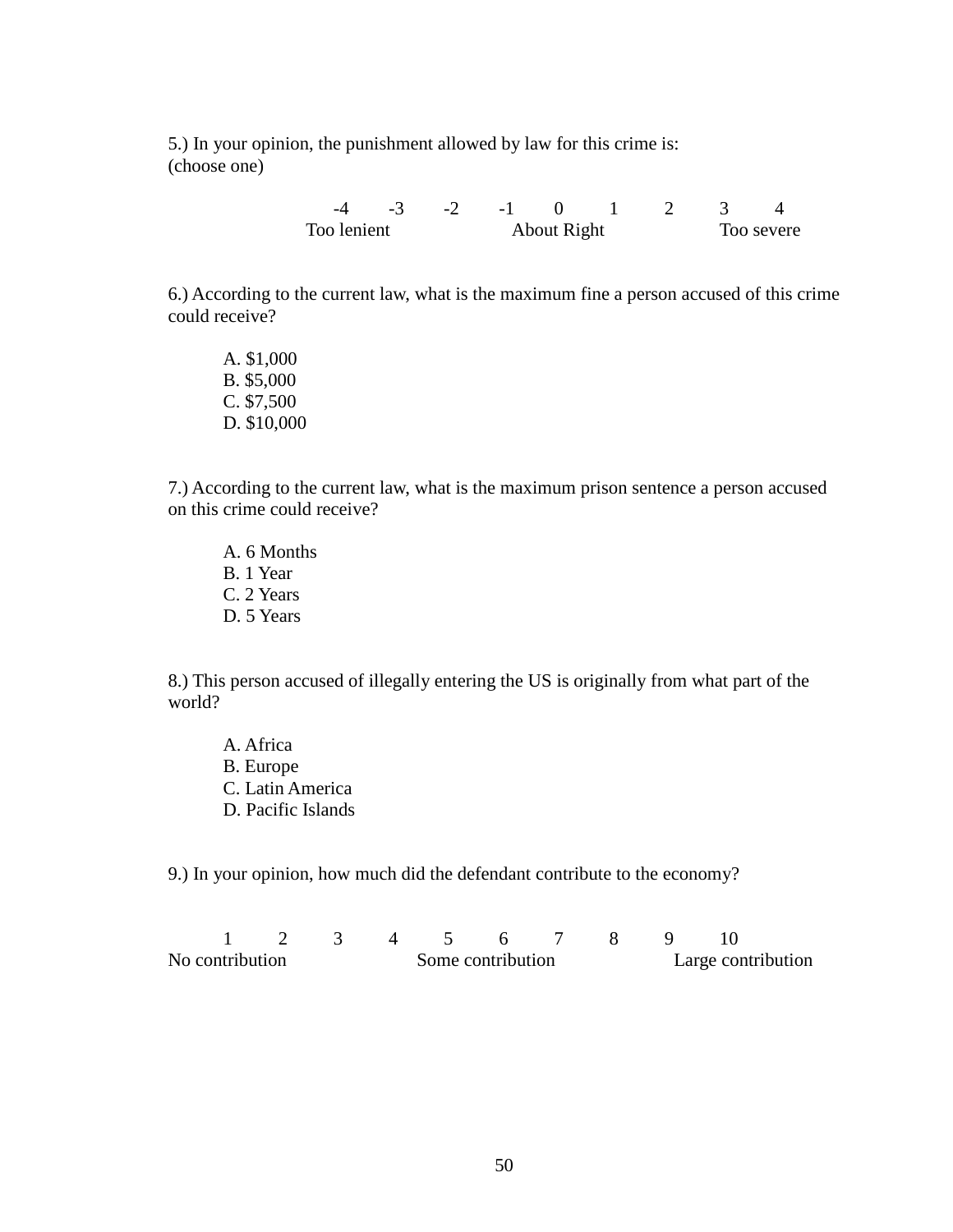10.) In your opinion, how integrated into US culture was the defendant?

 1 2 3 4 5 6 7 8 9 10 Not assimilated at all Somewhat assimilated Totally Assimilated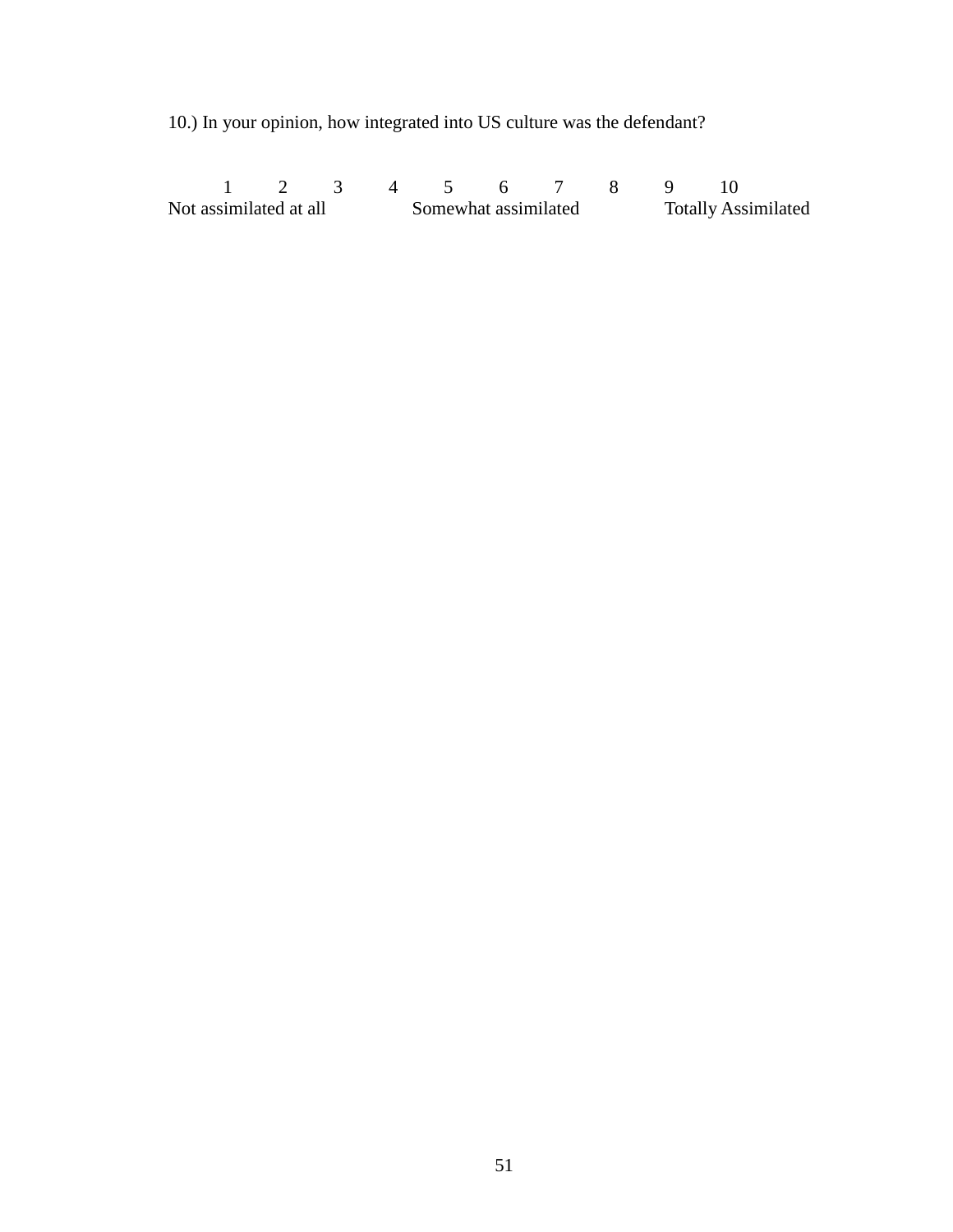#### REFERENCES

- Alba, J. L., Lutz, A. & Stults, B. (2002). Only English by the third generation? Loss and preservation of the mother tongue among the grandchildren of contemporary immigrants. *Demography, 39*, 467-484.
- Arndt, J., Greenberg, J., Schimel, J., Pyszczynski, T., & Solomon, S. (2002a). Subliminal exposure to death-related stimuli increases defense of the cultural worldview. *Psychological Science, 8*, 379-385.
- Arndt, J., Greenberg, J., Schimel, J., Pyszczynski, T. & Solomon, S. (2002b). To belong or not to belong, that is the question: Terror management and identification with gender and ethnicity. *Journal of Personality and Social Psychology, 83*, 26-43.
- Arndt, J., Solomon, S., Kasser, T., & Sheldon, K. M. (2004). The urge to splurge: A terror management account of materialism and consumer behavior. *Journal of Consumer Psychology*, 14, 198-212.
- Becker, E. (1973). *The denial of death*. New York: Free Press Paperbacks. Bush calls for House, Senate compromise on immigration. (2006, June 1). *CNN*. Retrieved May 11, 2008 from http://www.cnn.com/2006/POLITICS/06/01/immigration/ index.html?iref=newssearch.
- Bush: U.S. 'a lawful society and a welcoming society'. (2006, May 15). *CNN*. Retrieved May 11, 2008, from http://www.cnn.com/2006/POLITICS/05/15 bush.immigration.text/index.html.
- Butcher, K. F., & Piehl, A. M. (2005, April). *Crime and Immigration: Further Evidence on the Connection*. Paper presented at the Federal Reserve Bank of Philadelphia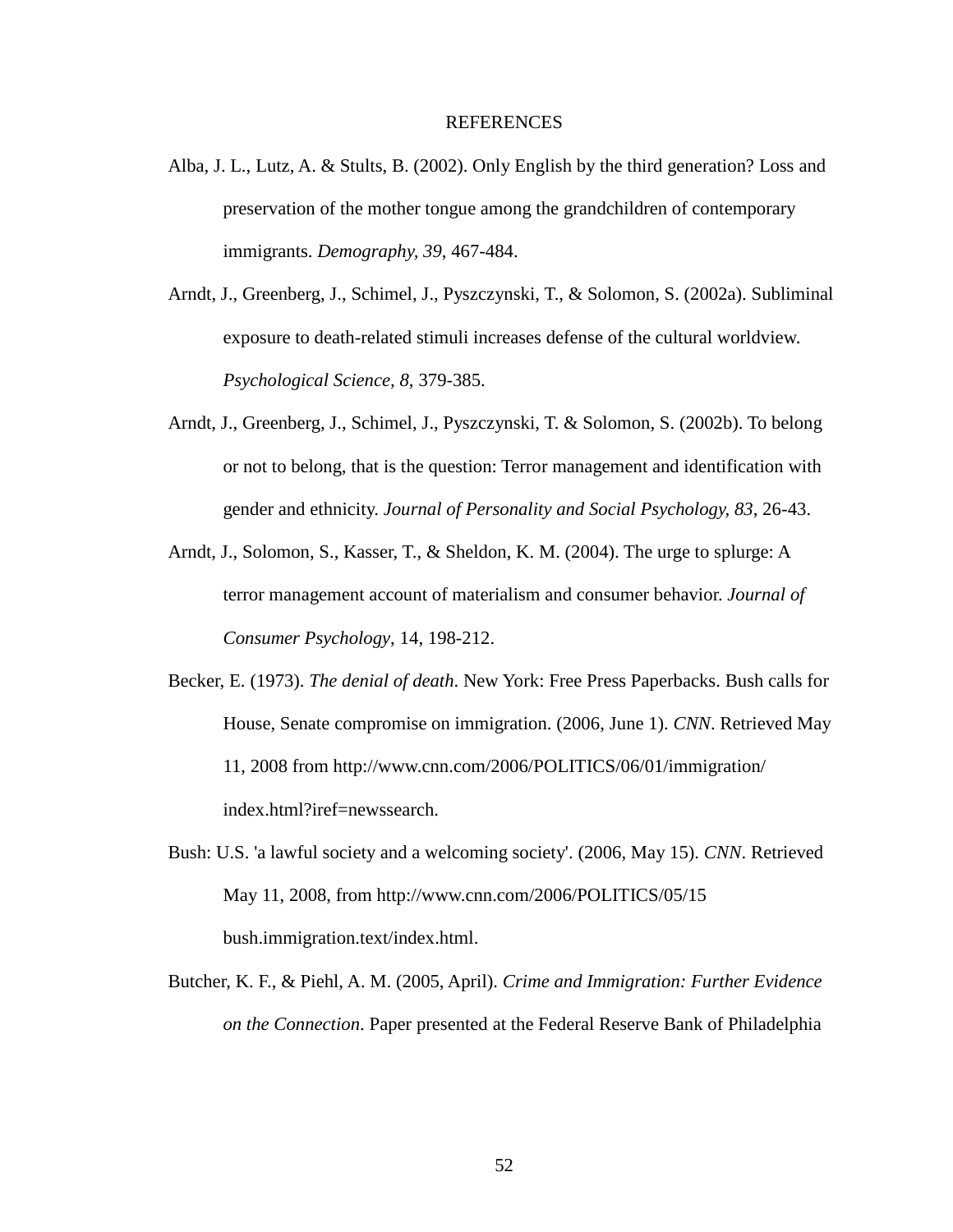meeting Immigration in the U.S.: Economic Effects on the Nation and its Cities, Philadelphia, PA. Retrieved May 7, 2008 from http://www.philadelphiafed.org/ econ/conf/immigration/Piehl.pdf

- Camarota, S. A. (2004). The high cost of cheap labor: Illegal immigration and the federal budget. *Center for Immigration Studies*. Washington, DC. Retrieved May 11, 2008, from http://www.cis.org/articles/2004/fiscal.pdf
- Card, D. (2005). Is the new immigration really so bad? *The Economic Journal, 115*, 300-323. Castano, E. (2004). In case of death, cling to the ingroup. *European Journal of Social Psychology, 34*, 375-384.
- Castano, E. (2004). In case of death, cling to the ingroup. *European Journal of Social Psychology*, 34, 375-384.
- Castano, E., Yzerbyt, V., & Paladino, M. (2004). Transcending oneself through social identification. In J. Greenberg, S. L. Koole, & T. Pyszczynski (Eds.), *Handbook of Experimental and Existential Psychology* (pp. 305-321). New York: Guilford.
- Castano, E., Yzerbyt, V., Paladino, M., & Sacchi, S. (2002). I belong, therefore I exist: Ingroup identification, ingroup entitativity, and ingroup bias. *Personality & Social Psychology Bulletin, 2*, 135-143.
- Chapkis, W. (2003). Trafficking, migration, and the law: Protecting innocents, punishing immigrants. *Gender and Society, 6*, 923-937.
- Chomsky, A. (2007). *"They take our jobs!" And 20 other myths about immigration*. Boston: Beacon Press.
- Cooper, M. (2007). The heartland's raw deal: How meatpacking is creating a new immigrant underclass. In B. A. Arrighi (Ed.), *Understanding Inequality: The*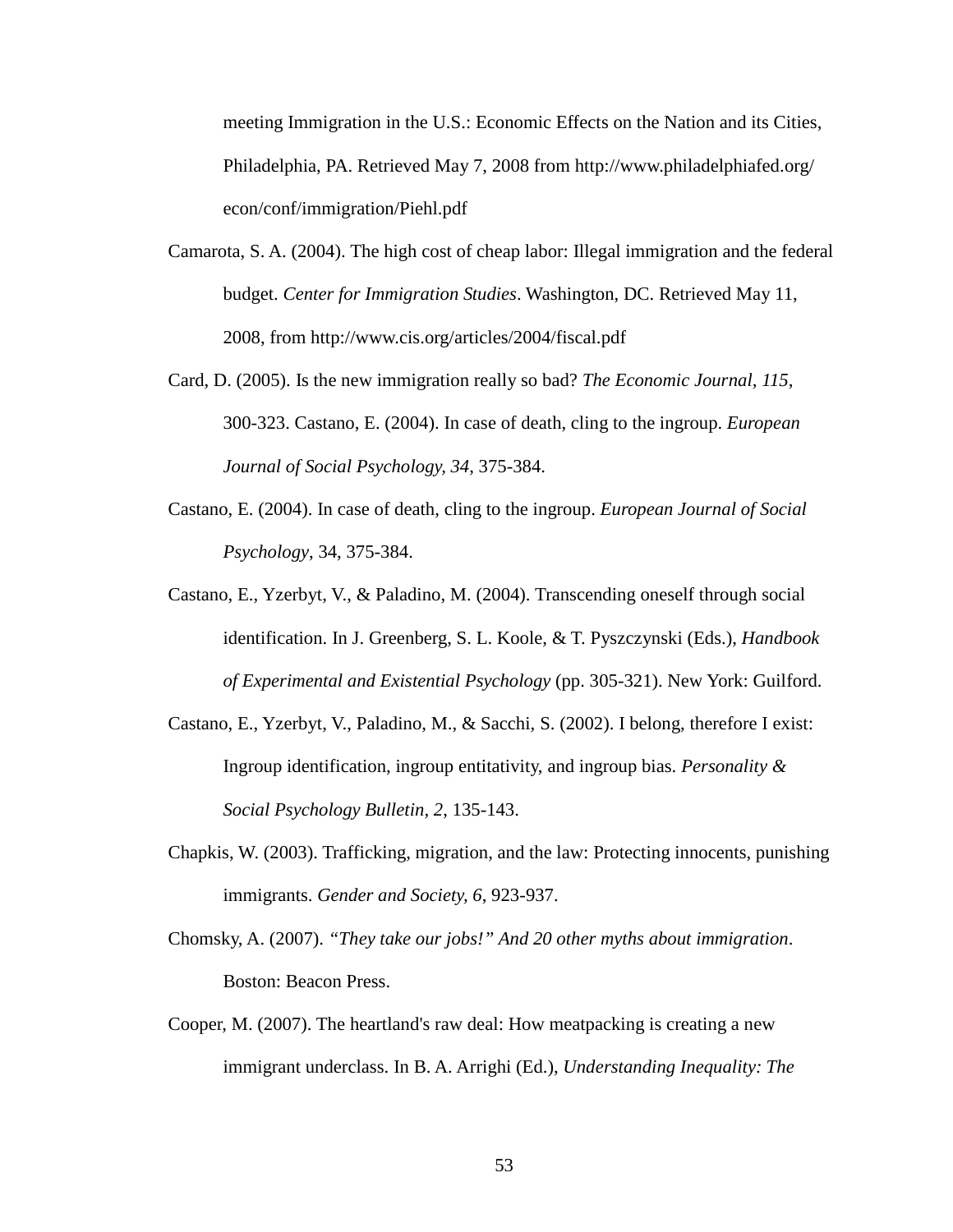*Intersection of Race/Ethnicity, Class and Gender* (pp. 137-142). Lanham, MD: Rowman and Littlefield.

- Coulter, A. (2006, April 12). Brown is the new black. *Anncoulter.com*. Retrieved May, 11, 2008. from http://www.anncoulter.com/cgi-local/article.cgi?article=108
- Coutin, S. B. (2005). Contesting criminality: Illegal immigration and the spatialization of legality. *Theoretical Criminology, 9*, 5-33.
- Cox, C. R., Arndt, J., Pyszczynski, T., Greenberg, J., Abdollahi, A., & Solomon, S. (2008). Terror management and adults' attachment to their parents: The safe haven remains. *Journal of Personality and Social Psychology, 94*, 696-717.
- Davenport, M.(2006). Deportation and driving: Felony DUI and reckless driving as crimes of violence following Leocal v. Ashcroft. *The Journal of Criminal Law & Criminology, 96*, 849-875.
- Dechesne, M., Pyszczynski, T., Arndt, J., Ransom, S., Sheldon, K. M., van Knippenberg, A. et al. (2003). Literal and symbolic immortality: The effect of evidence of literal immortality on self-esteem striving in response to mortality salience. *Journal of Personality and Social Psychology*, 84, 722-737.
- Dobbs, L. (2007, September 5). Dobbs: Mexican president's blatant hypocrisy. *CNN*. Retrieved May 9, 2008, from http://www.cnn.com/2007/US/09/04/ Dobbs.Sept5/index.html
- Espenshade, T. J. & Fu, H. (1997). An analysis of English-language proficiency among U.S. Immigrants. *Sociological Review, 62*, 288-305.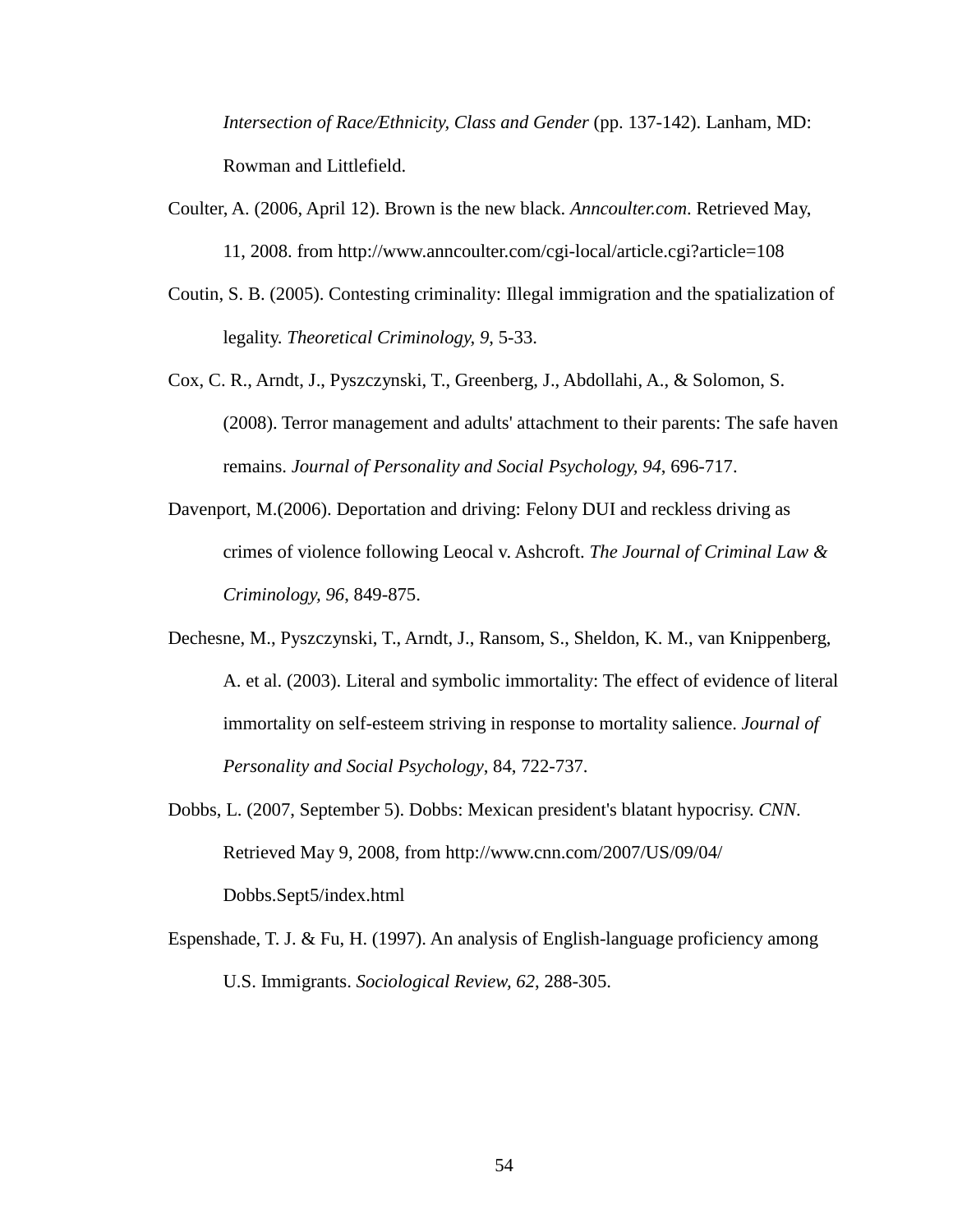- Florian, V., Mikulincer, M., & Hirschberger, G. (2001). An existentialist view on mortality salience effects: Personal hardiness, death-thought accessibility, and cultural worldview defence. *British Journal of Social Psychology*, 40, 437-453.
- Fritsche, I. & Jonas, E. (2005). Gender conflict and worldview defence. *British Journal of social Psychology*, 44, 571-581.
- Fritsche, I., Jonas, E. & Fankhanel, T. (2008). The role of control motivation in mortality salience effects on ingroup support and defense. *Journal of Personality and Social Psychology*, 95, 524-541.
- Greenberg, J. (2008). Understanding the vital human quest for self-esteem. *Perspectives on Psychological Science*, 3, 48-55.
- Greenberg, J., Martens, A., Jonas, E., Eisenstadt, D., Pyszczynski, T., & Solomon, S. (2003). Psychological defense in anticipation of anxiety: Eliminating the potential for anxiety eliminates the potential for mortality salience on worldview defense. *Psychological Science*, 14, 516-519.
- Greenberg, J., Pyszczynski, T., Solomon, S., Rosenblatt, A., Veeder, M., Kirkland, S. et al. (1990). Evidence for terror management theory II: The effects of mortality salience on reactions to those who threaten or bolster the cultural worldview. *Journal of Personality and Social Psychology, 58*, 308-318.
- Greenberg, J., Pyszczynski, T., Solomon, S., Simon, L., & Breus, M. (1994). Role of consciousness and accessibility of death-related thoughts in mortality salience effects. *Journal of Personality and Social Psychology*, 67, 627–637.
- Greenberg, J., Schimal, J., Martens, A., Solomon, S. & Pyszcznyski, T. (2001). Sympathy for the devil: Evidence that reminding whites of their mortality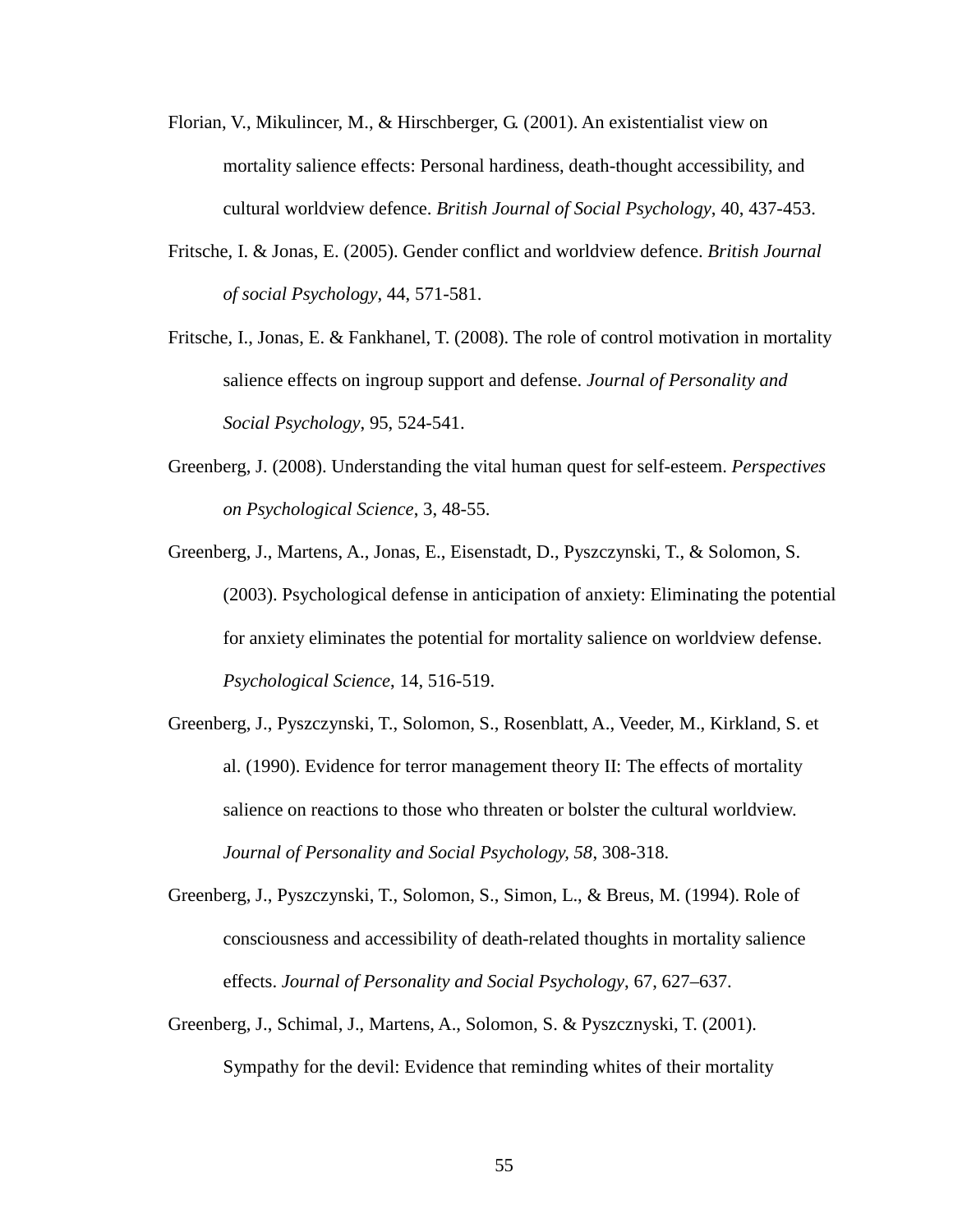promotes more favorable reactions to white racists. *Motivation and Emotion, 25*, 113-133.

- Greenberg, J., Simon, L., Porteus, J., Pyszczynski, T., & Solomon, S. (1995). Evidence of a terror management function of cultural icons: The effects of mortality salience on the inappropriate use of cherished use of cherished cultural symbols. *Personality and Social Psychology Bulletin*, 21, 1221-1228.
- Greenberg, J., Solomon, S., Pyszczynski, T., Rosenblatt, A., Burling, J., Lyon, D., et al. (1992). Assessing the terror management analysis of self-esteem: Converging evidence of an anxiety-buffering function. *Journal of Personality and Social Psychology*, 63, 913–922.
- Halloran, M. J., & Kashima, E. S. (2004). Social identity and worldview validation: The effects of ingroup identity primes and mortality salience on value endorsement. *Personality and Social Psychology Bulletin*, 30, 915-925.
- Harmon-Jones, E., Greenberg, J., Solomon, S., & Simon, L. (1995). The effects of mortality salience on intergroup bias between minimal groups. *European Journal of Social Psychology, 25*, 781-785.
- Harmon-Jones, E., Simon, L., Greenberg, J., Pyszczynski, T., Solomon, S., & McGregor, H. (1997). Terror management theory and self-esteem: Evidence that increased self-esteem reduces mortality salience effects. *Journal of Personality and Social Psychology*, 72, 24-36.
- Hirschberger, G., Ein-Dor, T., & Almakais, S. (2008). The self-protective altruist: Terror management and the ambivalent nature of prosocial behavior. *Personality and Social Psychology Bulletin*, 34, 666-678.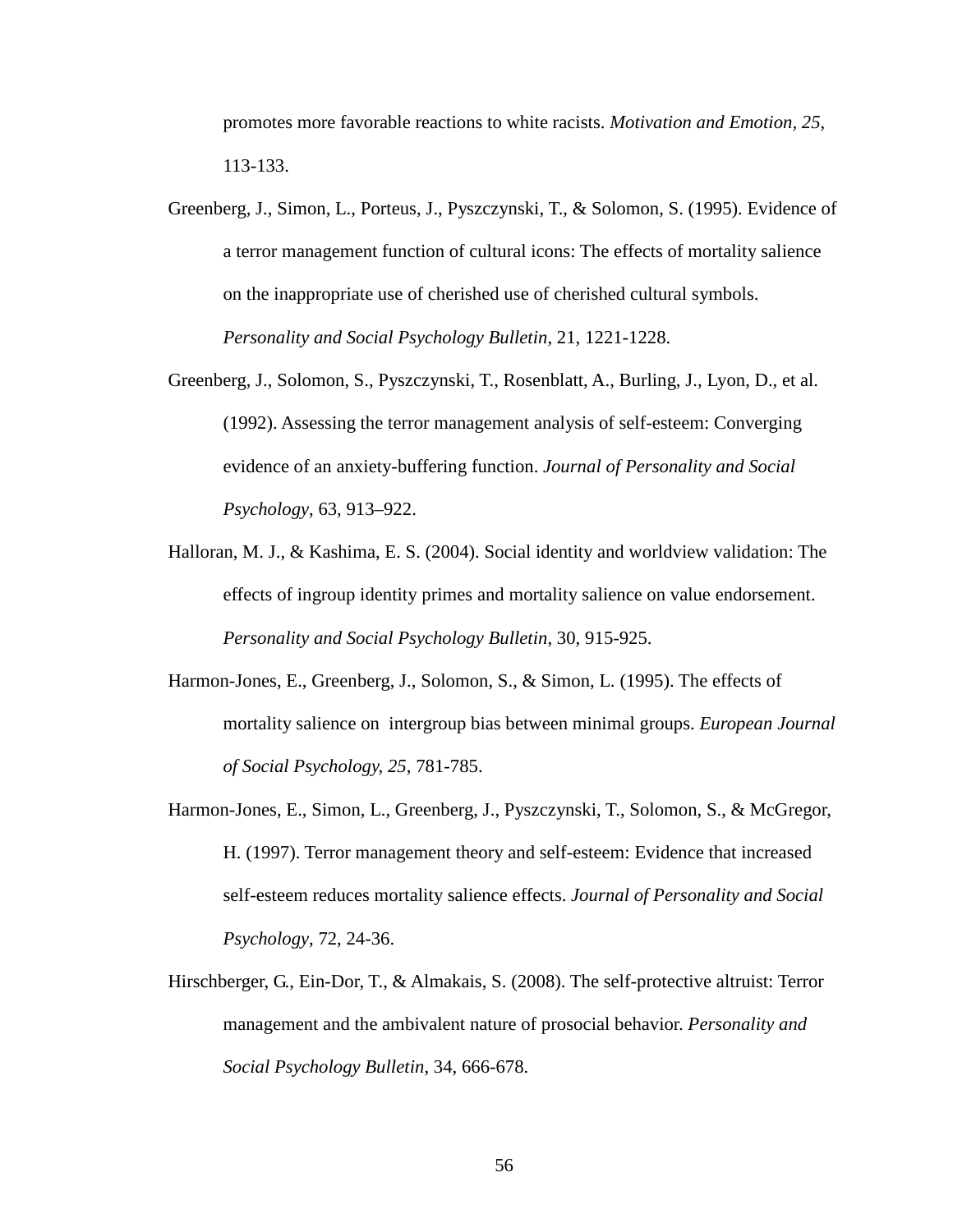Immigration issue draws thousands into streets. (2006, March 25). *Associated Press*. Retrieved May 11, 2008 from http://www.msnbc.msn.com/id/11442705/

- Jonas, E., & Fischer, P. (2006). Terror management and religion: Evidence that intrinsic religiousness mitigates worldview defense following mortality salience. *Journal of Personality and Social Psychology*, 91, 553-567.
- Jonas, E., Martens, A., Kayser, D. N., Fritsche, I, Sullivan, D., & Greenberg. J. (2008). Focus theory of normative conduct and terror management theory: The interactive impact of mortality salience and norm salience on social judgment. *Journal of Personality and Social Psychology*, 95, 1239-1251.
- Jonas, E., Schimel, J., Greenberg, J., & Pyszczynski, T. (2002). The scrooge effect: Evidence that mortality salience increases prosocial attitudes and behavior. *Personality and Social Psychology Bulletin*, 28, 1342-1353.
- Kashima, E. S., Halloran, M., Yuki, M., Kashima, Y. (2004). The effects of personal and collective mortality salience on individualism: Comparing Australians and Japanese with higher and lower self-esteem. *Journal of Experimental Social Psychology*, 40, 384-392.
- Kazen, M. Baumann, N., & Kuhl, J. (2005). Self-regulation after mortality salience: National pride feelings of action-oriented German participants. *European Psychologist, 10*, 218-228.
- Kochhar, R. (2006, August 10). Growth in the foreign-born workforce and employment of the native born. Washington, DC: Pew Hispanic Center. Retrieved May 11, 2008, from http://pewhispanic.org/files/reports/61.pdf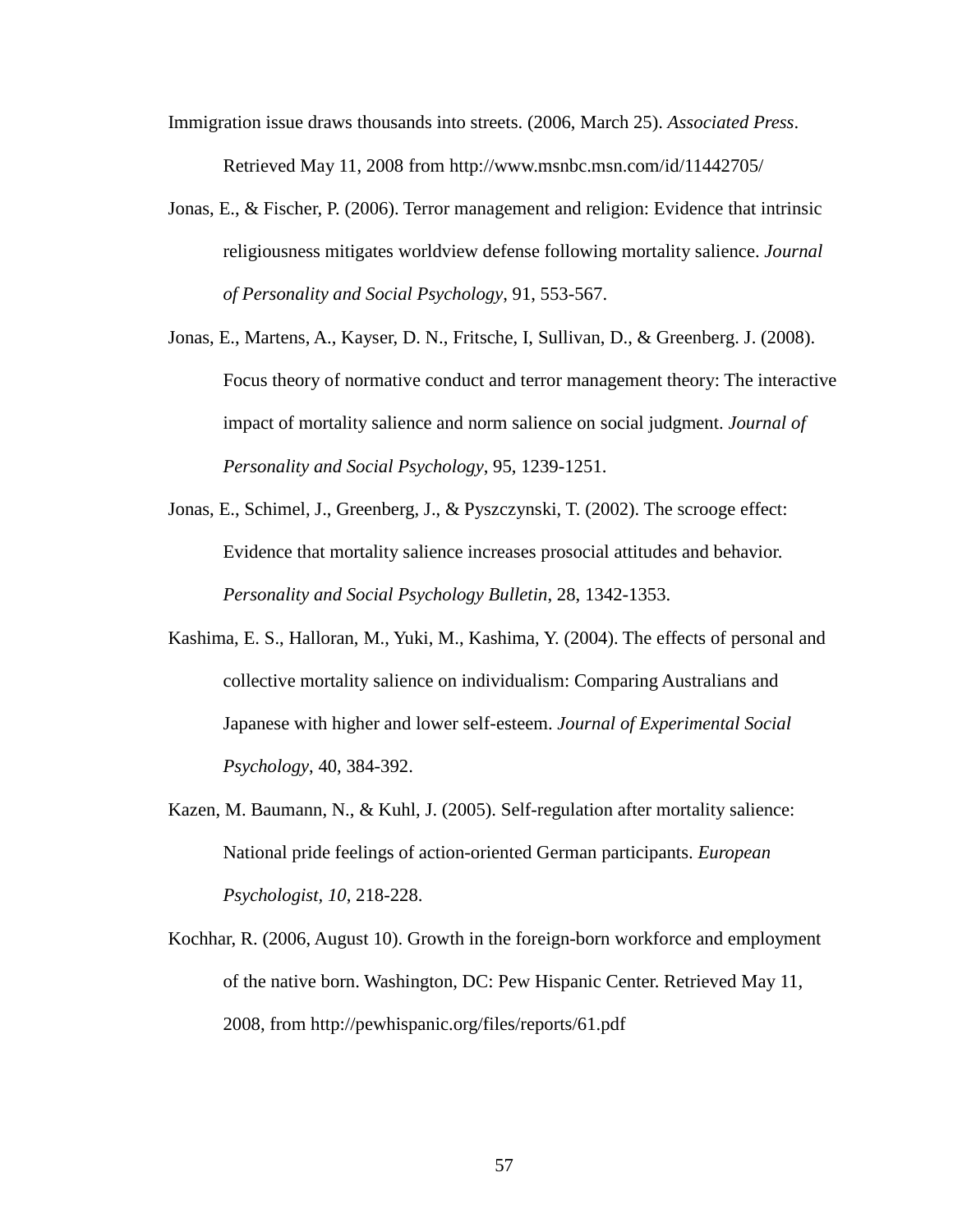- Landau, M. J., Greenberg, J., & Sullivan, D. (2009). Managing terror when self-worth and worldviews collide: Evidence that mortality salience increases reluctance to self-enhance beyond authorities. *Journal of Experimental Social Psychology*, 45, 68-79.
- Lee, A. (2005). Investigating the influence of mortality salience, worldview threat and group identity on perceptions of ingroup and outgroup targets. *Dissertation Abstracts International,* 66 (8-B), 4535. (UMI No. 3184878)
- Lee, M. T., Martinez, R. & Rosenfeld, R. (2001). Does immigration increase homicide? Negative evidence from three border cities. *The Sociological Quarterly, 42*, 559-580.
- Lieberman, J. (1999). Terror management, illusory correlation, and perceptions of minority groups. *Basic and Applied Social Psychology, 21*, 13-23.
- McGregor, H. A., Lieberman, J. D., Greenberg, J., Solomon, S., Arndt, J., Simon, L. et al. (1998). Terror management and aggression: Evidence that mortality salience motivates aggression against worldview-threatening others. *Journal of Personality and Social Psychology, 74*, 590-605.
- Mikulincer, M. Florian, V. (2000). Exploring individual differences in reactions to mortality salience – Does attachment style regulate terror management mechanisms? *Journal of Personality and Social Psychology*, 79, 260-273.
- Nelson, L. J., Moore, D. L., Olivetti, J., & Scott, T. (1997). General and personal mortality salience and nationalistic bias. *Personality and Social Psychology Bulletin, 23*, 884-892.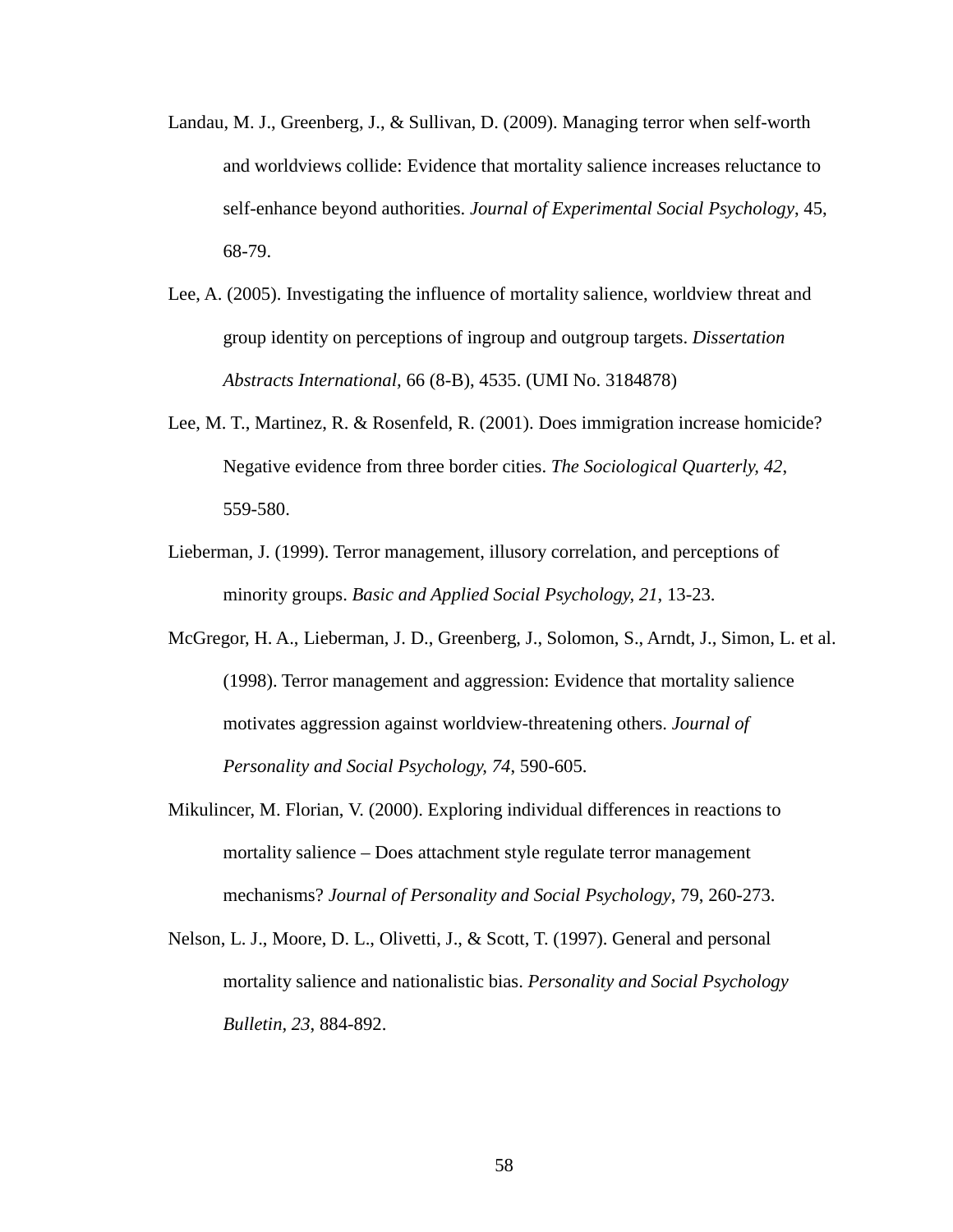- Negative Population Growth. (2006, April). *Americans talk about illegal immigration: Final report prepared by RoperASW*. Retrieved May 12, 2008, from http://www.npg.org/poll0406/poll0406.html
- Passel, J. S. (2006, March). The size and characteristics of the unauthorized migrant population in the U.S. Washington, DC: Pew Hispanic Center. Retrieved May 11, 2008, from http://pewhispanic.org/files/reports/61.pdf
- Pew Hispanic Center. (2007, December). *2007 National Survey of Latinos: As Illegal Immigration Issue Heats Up, Hispanics Feel A Chill. Washington, DC. Retrieved* May 11, 2008, from http://pewhispanic.org/files/reports/84.pdf
- Phillips, S., Rodriguez, N. & Hagan, J. (2002). Brutality at the border? Use of force in the arrest of immigrants in the United States. *International Journal of Sociology of Law, 30*, 285-306.
- Preston, J. (2009, April 8). Obama to push immigration bill as one priority. *New York Times*. Retrieved April 9, 2009 from http://www.nytimes.com/2009/04/09/ us/politics/09immig.html?\_r=1&hp
- Preston, P. & Perez, M. P. (2006). The criminalization of aliens: Regulating foreigners. *Critical Criminology, 14*, 43-66.
- Prosecutions for January 2009. (2009). *TracReports*. Retrieved April 27, 2009 from http://trac.syr.edu/tracreports/bulletins/overall/monthlyjan09/fil/
- Protesters across America call for immigration reform. (2008, May 1). *CNN*. Retrieved May 11,2008 from http://www.cnn.com/2008/US/05/01/immigration.protests/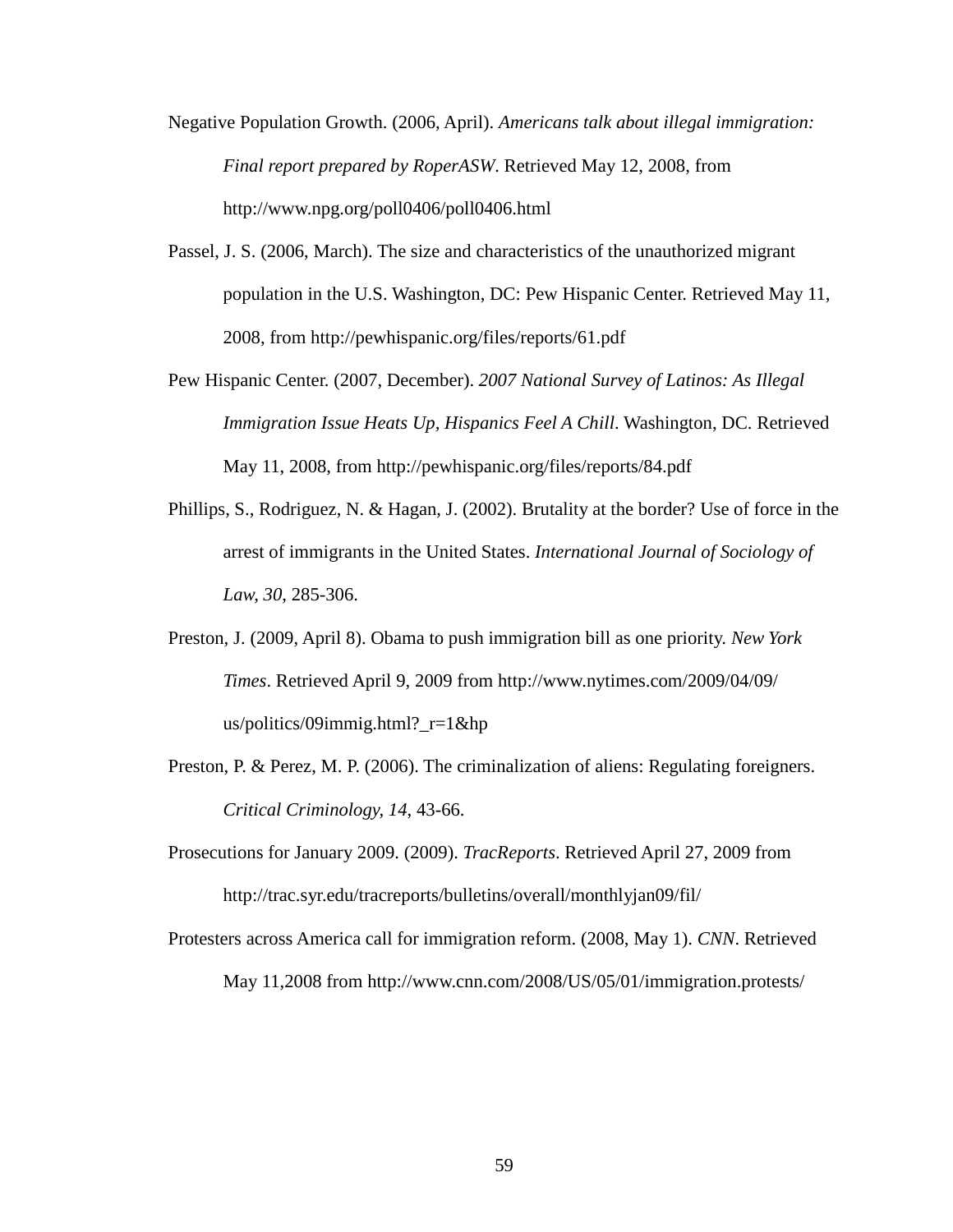- Pyszczynski, T., Greenberg, J., Soloman, S., Arndt, J., & Schimel, J. (2004). Why do people need self-esteem? A theoretical empirical review. *Psychological Bulletin*, 130, 435-468.
- Pyszczynski, T., Solomon, S., & Greenberg, J. (2002). *In the wake of 9/11: The psychology of terror*. Washington, DC: American Psychological Association.
- Reid, L. W., Weiss, H. E., Adelman, R. M. & Jaret, C. (2005). The immigration-crime relationship: Evidence across US metropolitan areas. *Social Science Research, 34*, 757-780.
- Renkema, L. J., Stapel, D. A., Maringer, M., & van Yperen, N. W. (2008). Terror management and stereotyping: Why do people stereotype when mortality is salient? *Personality and Social Psychology Bulletin, 34*, 553-564.
- Renkema, L. J., Stapel, D. A., & van Yperen, N. W. (2008). Go with the flow: Conforming to others in the face of existential threat. *European Journal of Social Psychology, 38*, 747-756.
- Riva, G., Teruzzi, T., & Anolli, L. (2003). The use of the Internet in psychological research: Comparison of online and offline questionnaires. *CyberPsychology & Behavior*, *6*, 73-80.
- Rodriguez, R. M. (2008). (Dis)unity and diversity in post-9/11 America. *Sociological Forum, 23*, 379-389.
- Rogers, D. & O'Connor, P. (2008, March 3). Immigration: New bills, old borders. *Politico.com*. Retrieved May 9, 2008, from http://www.politico.com/news/ stories/0308/8840.html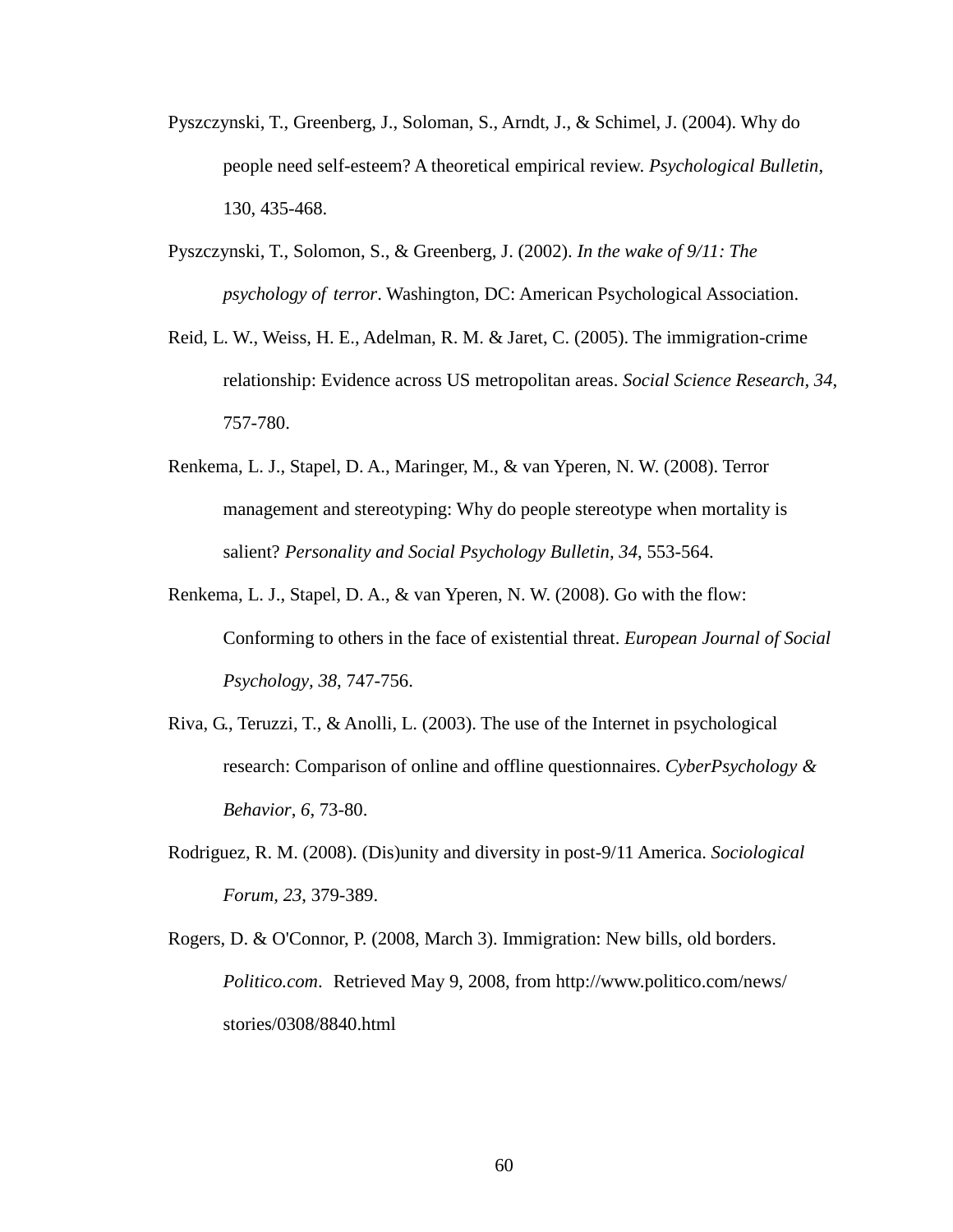- Romero, M. (2006). Racial profiling and immigration law enforcement: Rounding up of usual suspects in the Latino community. *Critical Sociology, 32*, 447-473.
- Rosenberg, M. (1965). *Society and the Adolescent Self-Image*. Princeton, New Jersey: Princeton University Press.
- Rosenblatt, A., Greenberg, J., Solomon, S., Pyszczynski, T., & Lyon, D. (1989). Evidence for terror management theory: I. The effects of mortality salience on reactions to those who violate or uphold cultural values. *Journal of Personality and Social Psychology, 57*, 681-690.
- Routledge, C., Arndt, J., & Sheldon, K. M. (2004). Task engagement after mortality salience: The effects of creativity, conformity and connectedness of worldview defense. *European Journal of Social Psychology*, 34, 477-478.
- Rubin, Z., & Peplau, L. A. (1975). Who believes in a just world? *Journal of Social Issues, 31(3)*, 65-89.
- Sani, F., Herrera, M., & Bowe, M. (2009). Perceived collective continuity and ingroup identification as defence against death awareness. *Journal of Experimental Social Psychology*, 45, 242-245.
- Schimel, J., Hayes, J, Williams, T., & Jahrig, J. (2007). Is death really warm at the core? Converging evidence that worldview threat increases death-thought accessibility. *Journal of Personality and Social Psychology*, 92, 789-803.
- Schimel, J., Simon, L., Greenberg, J., Pyszczynski, T., Solomon, S., Waxmonsky, J. et al. (1999). Stereotypes and terror management: Evidence that mortality salience enhances stereotypic thinking and preferences. *Journal of Personality and Social Psychology, 77*, 905-926.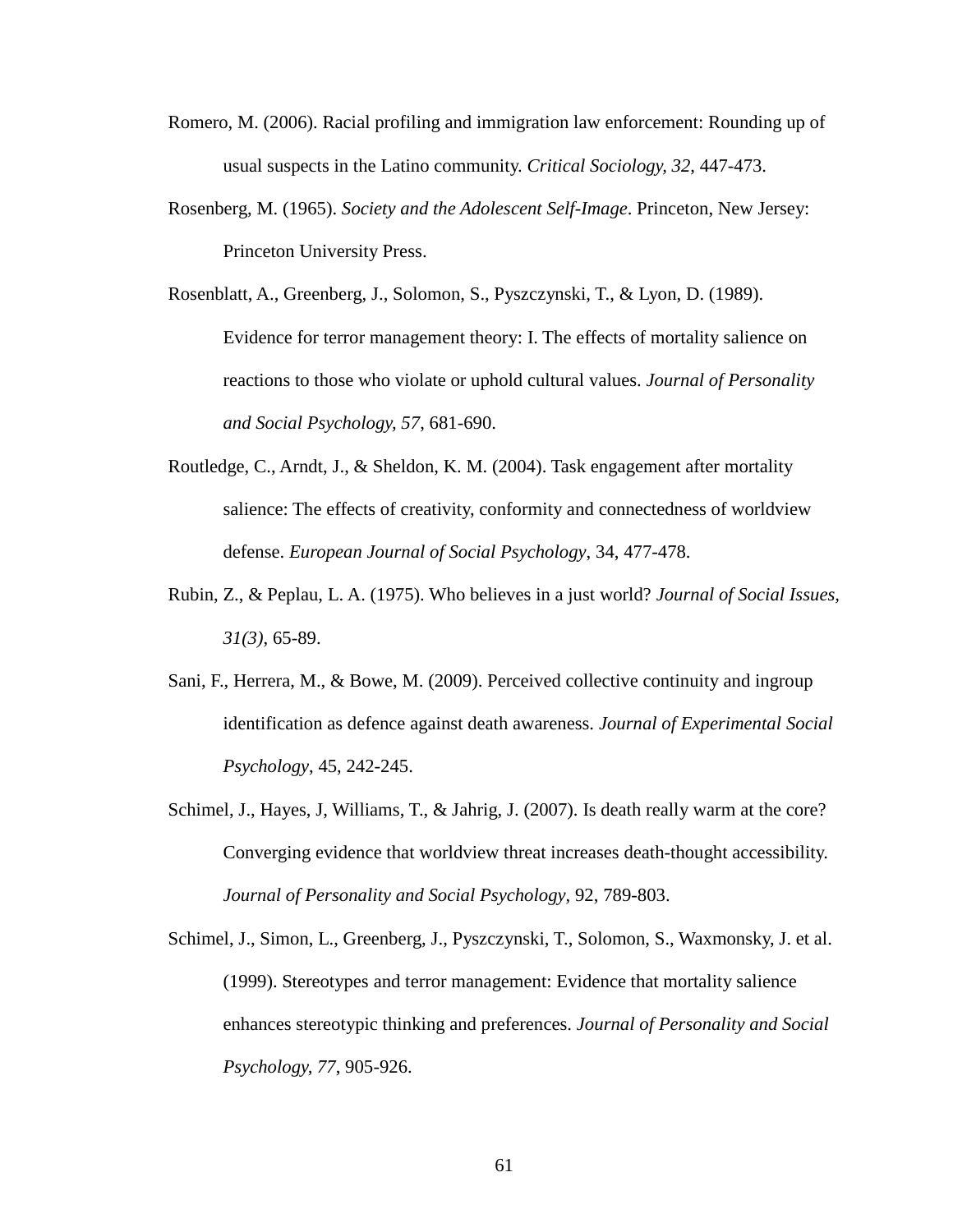- Schmeichel, B. J., Gailliot, M. T., Filardo, E., McGregor, I., Gitter, S., & Baumeister, R. F. (2009). Terror Management Theory and self-esteem revisited: The roles of implicit and explicit self-esteem in mortality salience effects. *Journal of Personality & Social Psychology, 96*, 1077-1087.
- See, Y. M., & Petty, R. E. (2006). Effects of mortality salience on evaluation of ingroup and outgroup sources: The impact of pro- versus counterattitudinal positions. *Personality and Social Psychology Bulletin*, 32, 405-416.
- Serna, A. K. K. D. (2005). Effects of cultural worldview belief and the achievement of cultural standards of value on self-esteem, anxiety and adaptive behavior of Native Hawaiian students. *Dissertation Abstracts International*, 66 (4-A), 1285. (UMI No. 3171071)
- Solomon, S., Greenberg, J., & Pyszczynski, T. (2003). Fear of death and human destructiveness. *Psychoanalytic Review, 90*, 457-474.
- Tam, K., Chiu, C., & Lau, I. Y. (2007). Terror management among Chinese: Worldview defence and intergroup bias in resource allocation. *Asian Journal of Social Psychology*, 10, 93-102.
- Taylor, S. (2005). From border control to migration management: The case for a paradigm change in the western response to transborder population movement. *Social Policy and Administration, 39*, 563-586.
- Watson, D., & Clark, L. A. (1991). *The PANAS-X: Preliminary Manual for the Positive and Negative Affect Schedule–Expanded Form*. Unpublished manuscript, Southern Methodist University.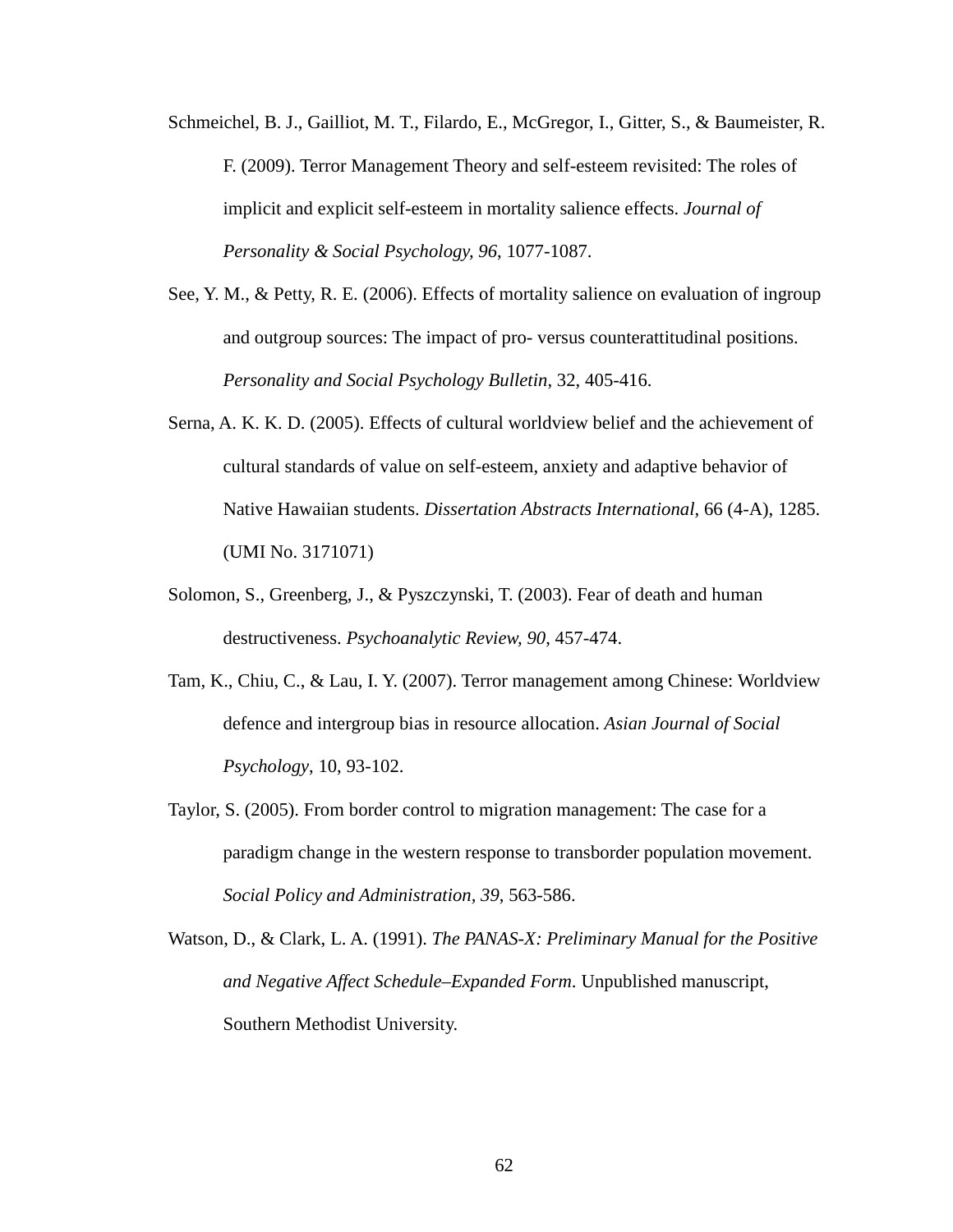- Weber, L. & Bowling, B. (2004). Policing migration: A framework for investigating the regulation of global mobility. *Policing & Society, 14*, 195-212.
- Welch, M. (2003). Ironies of social control and the criminalization of immigrants. *Crime, Law & Social Change, 39*, 319-337.
- Weise, D. R., Pyszczynski, T., Cox, C. R., Arndt, J., Greenberg, J., Solomon, S. et al. (2008). Interpersonal politics: The role of terror management and attachment processes in shaping political preferences. *Psychological Science*, 19, 448-455.
- Yu, S. & Yu, M. (2007). Comparison of Internet-Based and paper-based questionnaires in Taiwan using multisample invariance approach. *CyberPsychology & Behavior, 10*, 501-507.
- Zhou, X., Liu, J., Chen, C., & Yu, Z. (2008). Do children transcend death? An examination of the terror management function of offspring. *Scandinavian Journal of Psychology, 49*, 413-418.